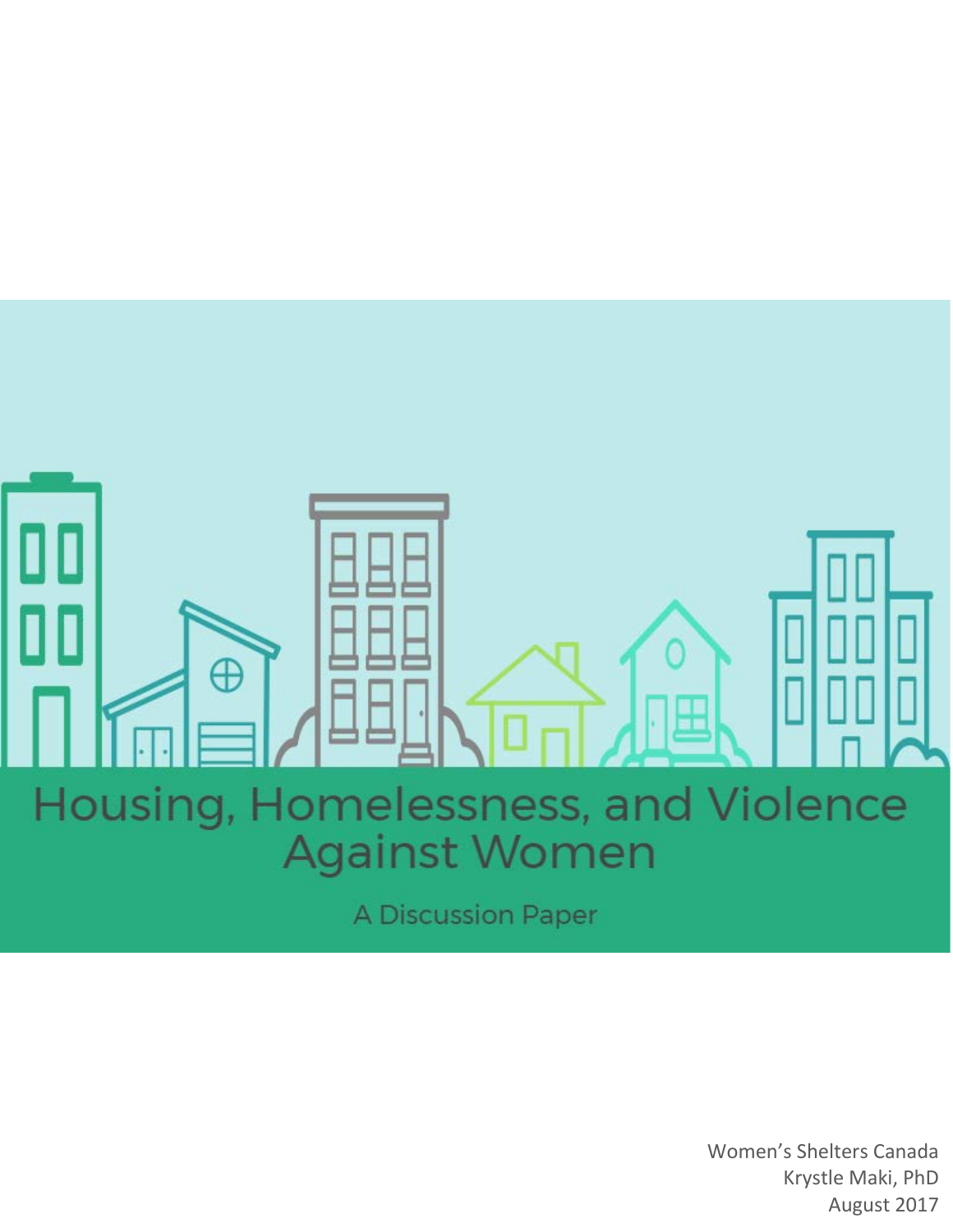#### **Women's Shelters Canada**

#### **Hébergement femmes Canada**

Women's Shelters Canada is based in Ottawa. We represent a strong, unified voice on the issue of violence against women on the national stage. Through collaboration, knowledge exchange, and adoption of innovative practices, we advance the coordination and implementation of high quality services for women and children accessing shelters.

Women's Shelters Canada 85 Albert Street, Suite 1501 Ottawa ON K1P 6A4

Phone: 613-680-5119 Email: [info@endvaw.ca](mailto:info@endvaw.ca) Website: [http://endvaw.ca](http://endvaw.ca/) The opinions and recommendations in this report, and any errors, are those of the authors, and do not necessarily reflect the views of the funders of this report*.* 

#### **About the Author**

Krystle Maki is the Research and Policy Coordinator at Women's Shelters Canada.

Copy Edit: Kaitlin Bardswich, Communications and Development Coordinator

#### <span id="page-1-0"></span>**Acknowledgements**

We would like to thank Status of Women Canada for their funding and support to conduct this research and organize a national roundtable on housing, homelessness, and violence against women.



Status of Women Condition féminine Canada

Canadä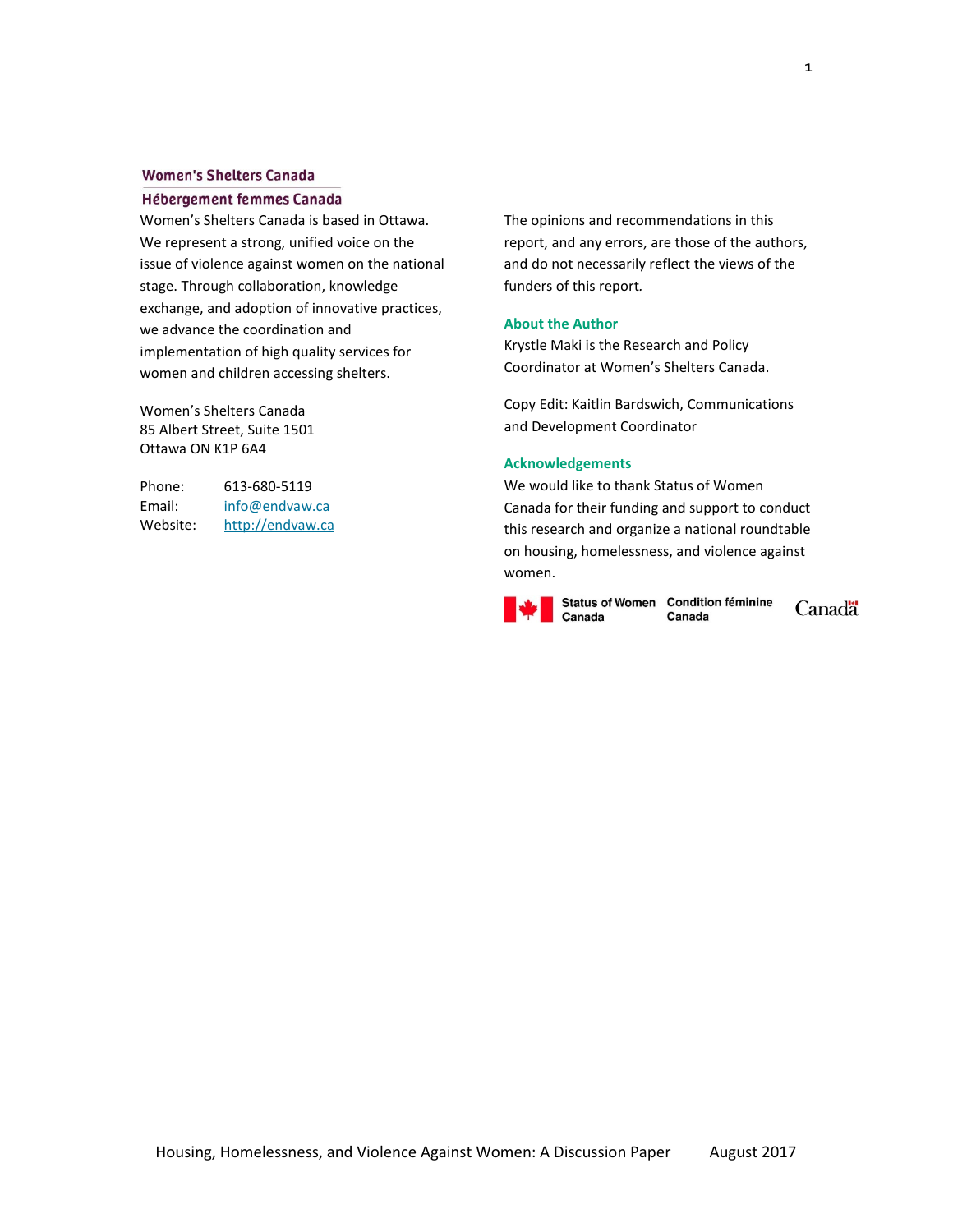# TABLE OF CONTENTS

| Social and Affordable Housing Options for Survivors of Domestic Violence15      |  |
|---------------------------------------------------------------------------------|--|
|                                                                                 |  |
|                                                                                 |  |
| Summary: Affordable and Social Housing and Domestic Violence Survivors20        |  |
|                                                                                 |  |
|                                                                                 |  |
| Ontario Survivors of Domestic Violence Portable Housing Benefit Pilot Program25 |  |
|                                                                                 |  |
|                                                                                 |  |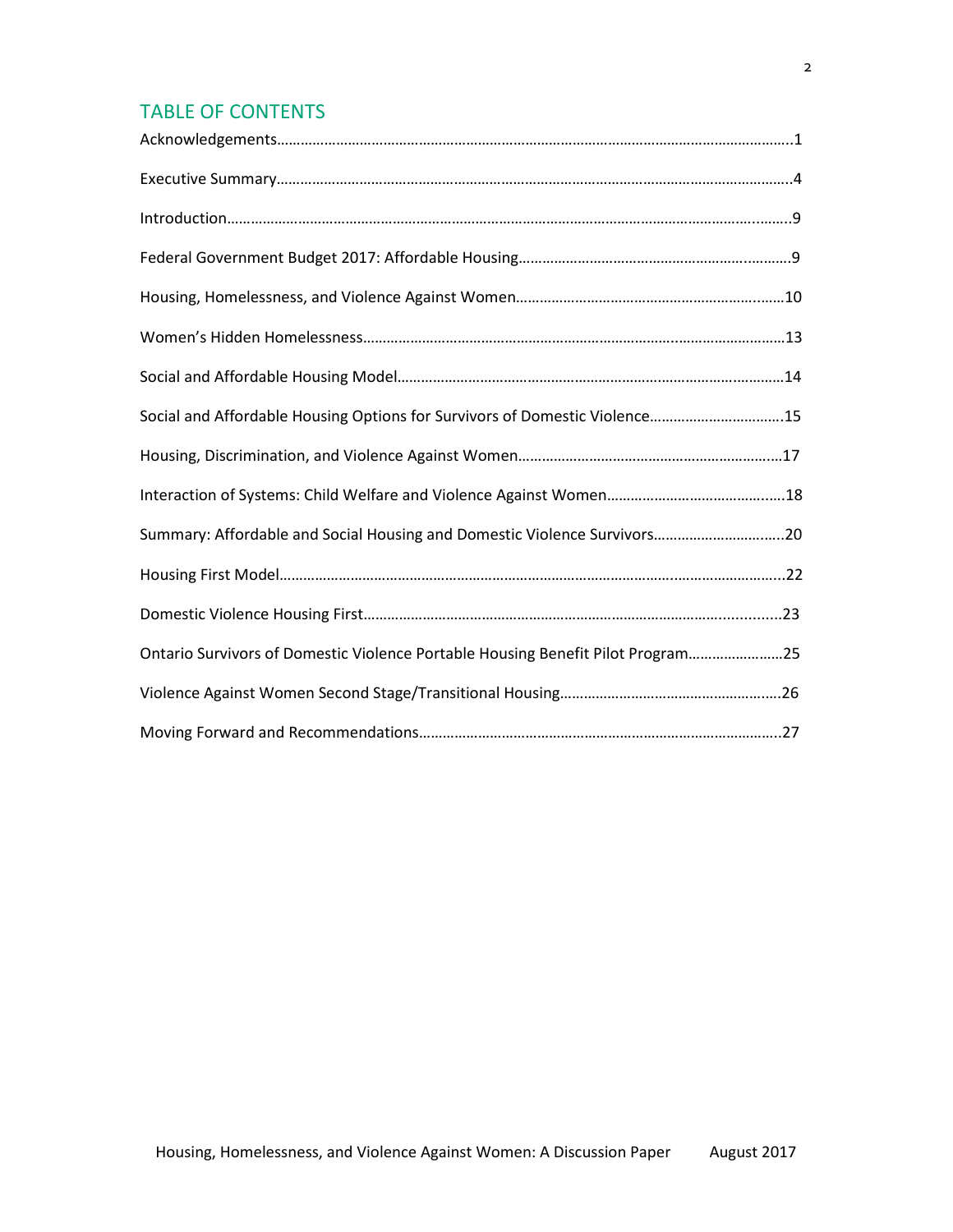# **List of acronyms**

| <b>ACWS</b>  | Alberta Council of Women's Shelters                  |
|--------------|------------------------------------------------------|
| <b>CHRA</b>  | Canadian Housing and Renewal Association             |
| <b>CMHC</b>  | Canadian Mortgage and Housing Corporation            |
| DV           | Domestic Violence                                    |
| HF           | <b>Housing First</b>                                 |
| <b>HIFIS</b> | Homeless Individuals and Families Information System |
| <b>IPV</b>   | Intimate Partner Violence                            |
| <b>NGO</b>   | Non-Governmental Organization                        |
| <b>NHS</b>   | <b>National Housing Strategy</b>                     |
| <b>PTSD</b>  | Post-traumatic Stress Disorder                       |
| SDV-PHB      | Special Domestic Violence Portable Housing Benefit   |
| <b>SPDAT</b> | Service Prioritization Decision Assistance Tool      |
| SPP          | <b>Special Priority Policy</b>                       |
| <b>VAW</b>   | Violence Against Women                               |
| <b>WSC</b>   | Women's Shelters Canada                              |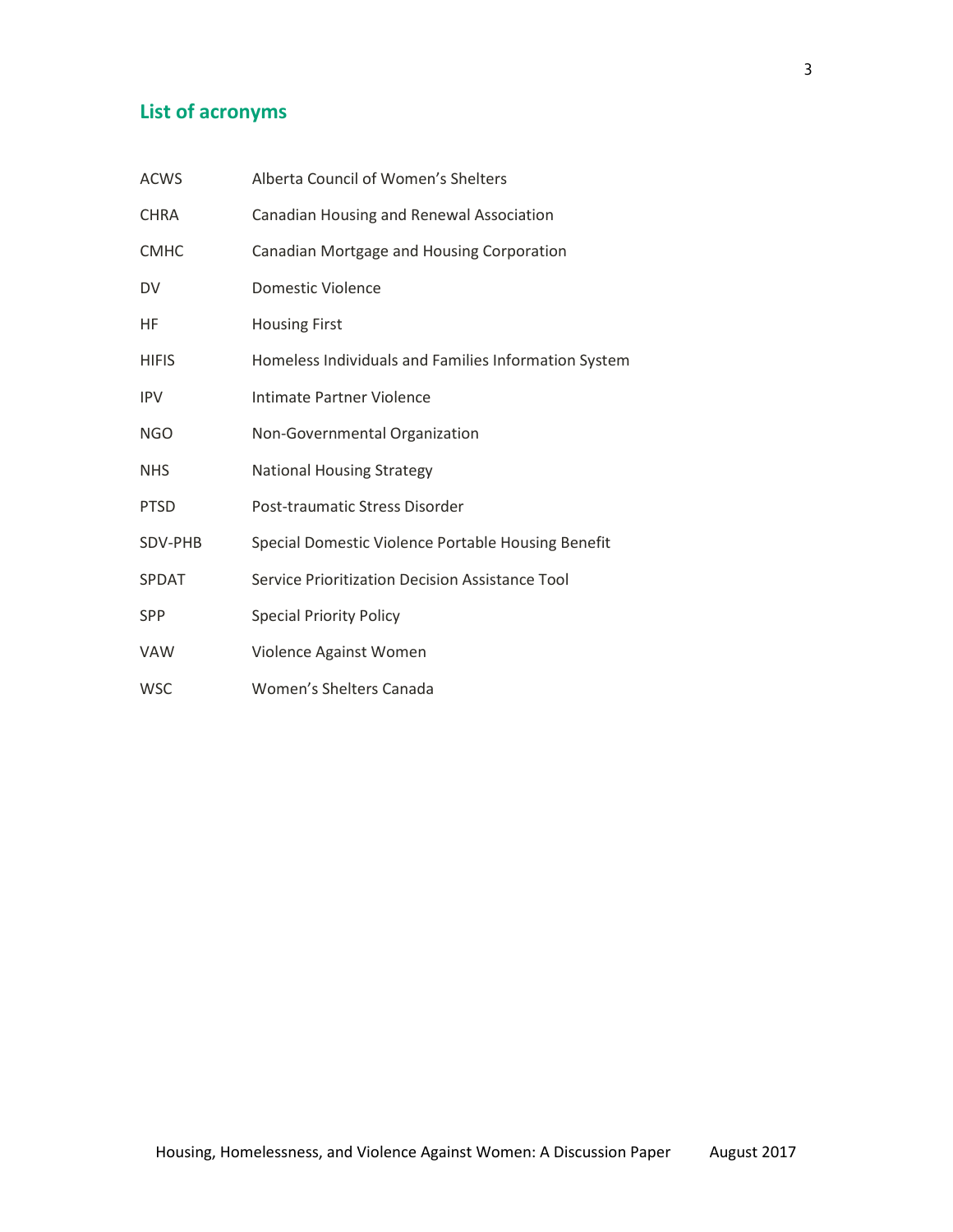# <span id="page-4-0"></span>**EXECUTIVE SUMMARY**

While there is a general recognition of the link between violence against women (VAW), housing, and homelessness, the VAW shelter sector has had limited involvement with the housing and homelessness sectors. The purpose of this discussion paper is to outline and review the social and affordable housing options and supports available to domestic violence (DV) survivors and to illuminate the complex and sometimes contradictory systems that survivors must navigate to avoid homelessness and gain access safe and affordable housing.

In June 2017, Women's Shelters Canada (WSC) organized a cross-sectoral roundtable on housing, homelessness, and VAW. The roundtable brought together a diverse group of leaders and experts including representatives from the VAW sector, the social and affordable housing sector, the homelessness sector, the anti-poverty sector, and academics and policy makers. Our roundtable discussions informed aspects of this d[i](#page-4-1)scussion paper and our recommendations on the National Housing Strategy (NHS).<sup>i</sup> It is our hope that through consultations and collaboration with advocates from VAW shelters and women's housing and homelessness sectors, the NHS will integrate an intersectional gender-based analysis to develop housing solutions that meet the needs of all women.

At WSC, our long-term objective is to bring about systemic change that will improve housing options and outcomes for women fleeing violence. The roundtable and the discussion paper are our commitment to building a strong foundation across sectors to facilitate a comprehensive approach to housing, homelessness, and VAW. The following highlights key themes that emerged from our research and the roundtable. Our research drew upon a wide range of sources including: provincial policies and legislation; government reports; policy papers; NGO reports; data generated through our annual survey on the VAW shelter sector; and academic research.

### **National Housing Strategy**

 $\overline{\phantom{a}}$ 

Over the past year, the federal government has been working to develop a National Housing Strategy, which is expected to be announced in the fall of 2017. The 2017 Budget<sup>[1](#page-31-0)</sup> included \$11.2 billion towards a variety of initiatives to renew Canada's affordable housing sector over the next 11 years including \$5 billion towards a National Housing Fund (NHF) "to address critical housing issues and prioritize support for vulnerable citizens, including...survivors fleeing situations of domestic violence".<sup>[2](#page-31-1)</sup> We

<span id="page-4-1"></span><sup>&</sup>lt;sup>i</sup> We appreciate the input we received on an early draft of the discussion paper from VAW experts including members of WSC's Advisory Council and roundtable participants.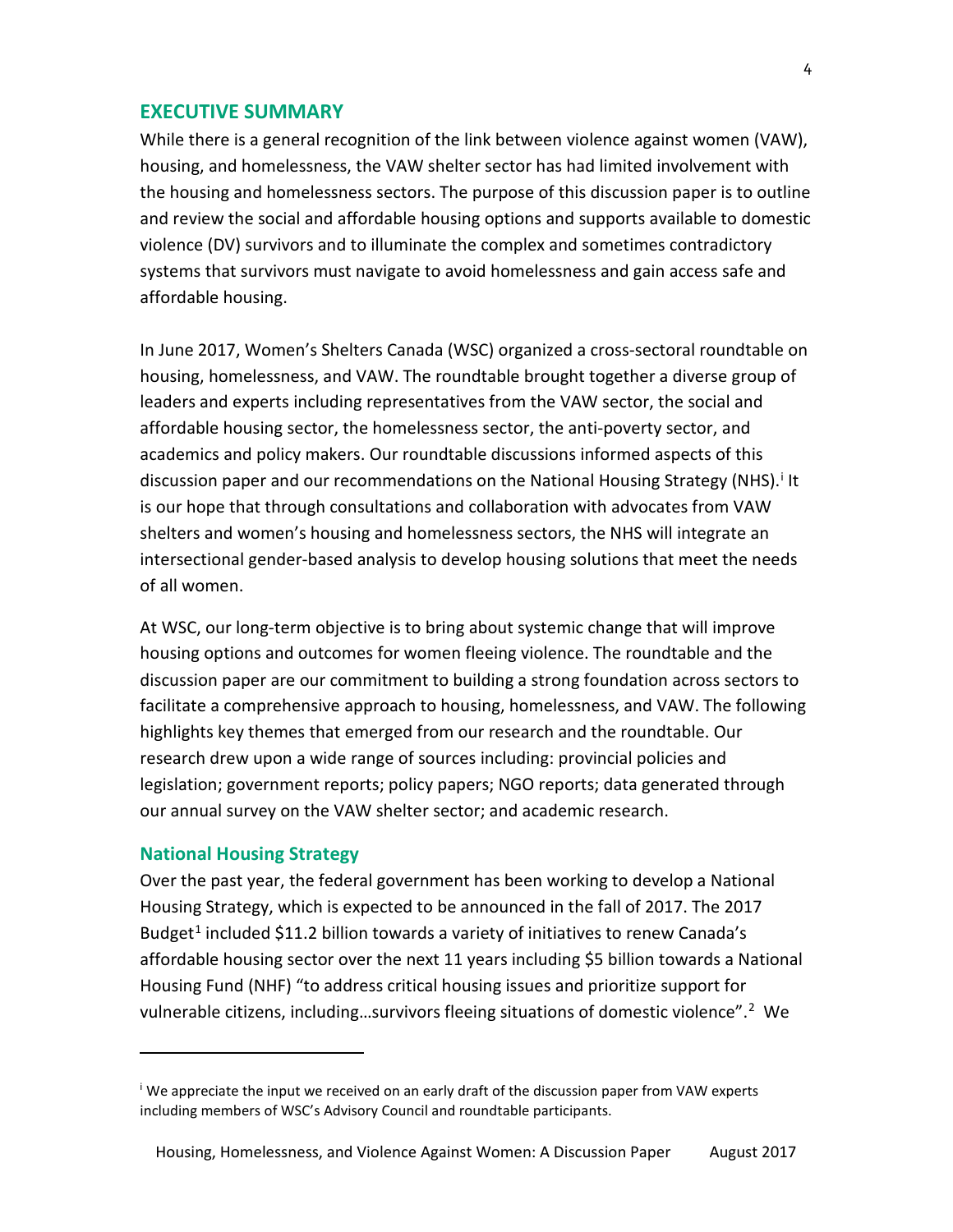welcome the government's acknowledgement of the link between domestic violence, housing, and homelessness and the recognition that DV survivors have unique housing needs as well as challenges in accessing social housing programs.

Aside from the categorization of domestic violence survivors as a "priority group", there is little evidence that the NHS will reflect a gender-based analysis. There are several key reasons why a gender-based analysis of family violence<sup>[3](#page-31-2)</sup> must be integrated into the NHS and the NHF:

- 1. 7 in 10 people who experience family violence are women and girls;  $4$
- 2. Research has shown that the majority of homeless families are led by sole support mothers;<sup>[5](#page-31-4)</sup>
- 3. In 2012, sole support mothers were the fastest growing demographic accessing homeless shelters (not including VAW shelters).<sup>[6](#page-31-5)</sup>

# **Women`s Invisible Homelessness**

Research has shown that housing remains one of the leading barriers for women escaping violence<sup>[7](#page-31-6)</sup> and that domestic violence is one of the main causes of homelessness among Canadian families.<sup>[8](#page-31-7)</sup> Women's homelessness is vastly underestimated and often hidden. Women may experience 'episodic homelessness' as they move in and out of abusive situations and stay at VAW shelters. These episodic experiences are obscured by data that only count street and shelter homelessness (women couch surfing or staying at VAW shelter are not recognized as homeless).<sup>[9](#page-31-8)</sup> Other reasons why women do not show up in the data is because DV survivors are reluctant to access mixed gender shelters for safety reasons; most homeless shelters are not equipped with domestic violence supports and staff; and some homeless shelters will not accommodate women fleeing violence.<sup>[10](#page-31-9)</sup>

The implications are that DV survivors are often not considered homeless. Consequently, rapid rehousing and homelessness reduction programs such as Housing First  $(HF)^{11}$  $(HF)^{11}$  $(HF)^{11}$  may exclude DV survivors for a variety of reasons:

- 1. Eligibility requirements include being homeless for 30 days and women temporarily staying at a VAW shelters are not considered homeless;  $^{12}$  $^{12}$  $^{12}$
- 2. Women may not meet the criteria for 'chronic' or 'episodic' homelessness because their homelessness is invisible for safety reasons; $^{13}$  $^{13}$  $^{13}$
- 3. A majority of potential HF clients are recruited at homeless shelters, which DV survivors often avoid for safety reasons (or because the shelter will not accept them);
- 4. Families are often excluded singles without dependents are the primary beneficiaries of HF supports.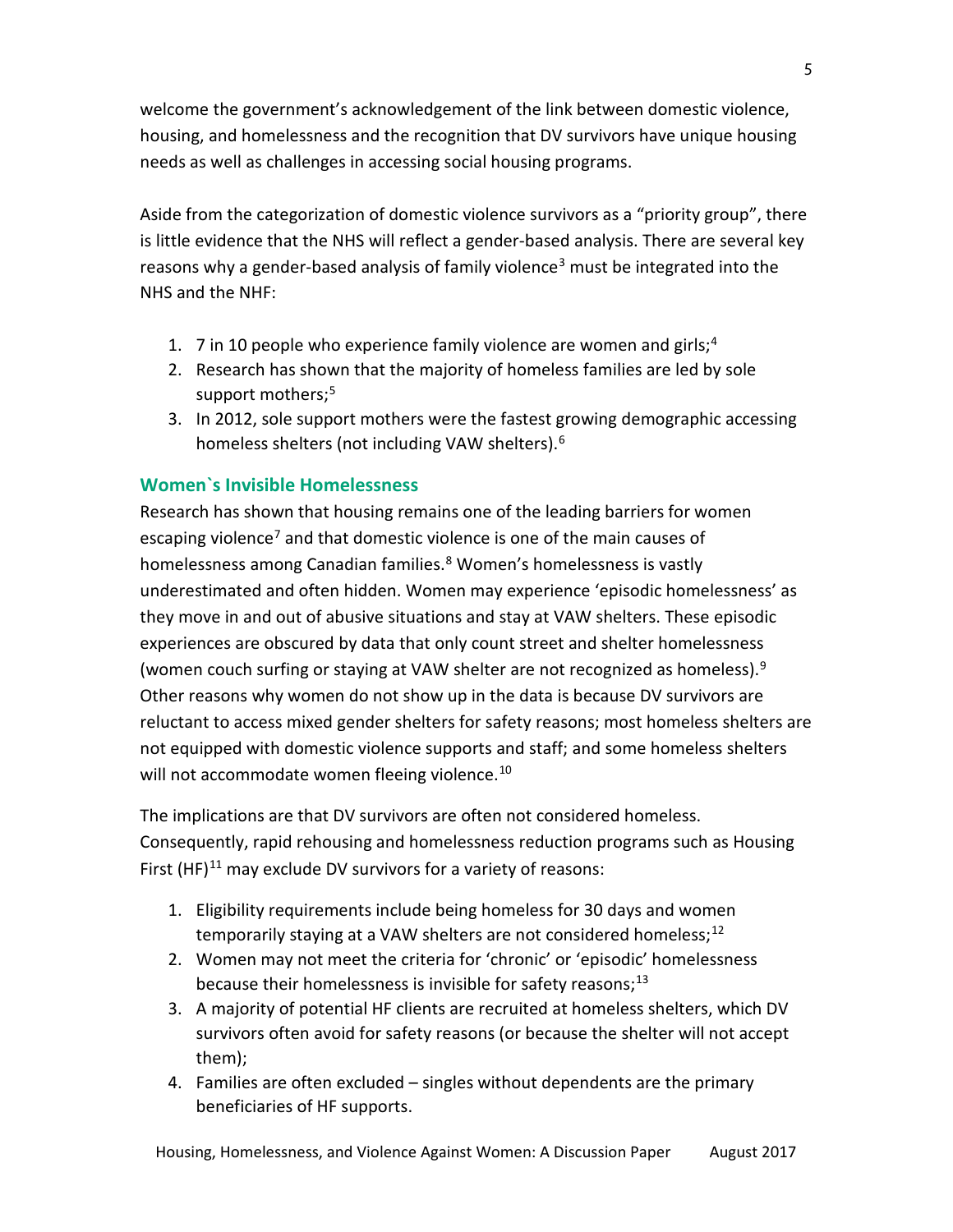# **Social and Affordable Housing Options for DV Survivors**

Affordable housing is a significant obstacle in women's ability to move on with their lives "and by far the biggest structural challenge in the delivery of shelter services."<sup>[14](#page-32-3)</sup> Canada's affordable and low-income housing deficit is felt most acutely by women leaving violent partners or emergency shelters, and especially by women who are poor, Indigenous, living with a disability, and/or living in rural and remote areas.<sup>[15](#page-32-4)</sup> For this discussion paper, various social housing supports were evaluated on the following criteria: what are the eligibility requirements; how accessible are the programs; and are the benefits or programs coordinated with social assistance or other provincial government supports?

Overall, current social and affordable housing models and service delivery make it difficult for survivors of domestic violence to find, secure, and maintain safe and affordable housing. Primarily, the lack of social and affordable housing units results in long wait times.<sup>[16](#page-32-5)</sup> DV survivors can access special priority status to obtain housing more quickly, however the eligibility process can be cumbersome and may prevent some women from attaining housing. For instance, the requirement of proof of cohabitation may be inaccessible to women whose abusers kept this information hidden from them[.17](#page-32-6) Furthermore, proving one's experience of abuse can be demoralizing and revictimizing for survivors.

Social and affordable housing supports require improvements starting with widening eligibility criteria and reducing bureaucratic barriers to priority status to ensure that all DV survivors can access social and affordable housing.

# **Systemic discrimination & Navigation of Systems**

Our review of social and affordable housing supports revealed that women escaping violence face multiple challenges as they navigate systems such as social housing, child welfare, social assistance/income supports, family court, and the criminal justice system (CJS). Additionally, DV survivors face systemic discrimination in social housing, which has been well documented.[18](#page-32-7) Indigenous women, low-income women on social assistance, homeless women, transgender women, and two-spirit persons are particularly impacted by housing discrimination.<sup>[19](#page-32-8)</sup>

For women who have fled domestic violence, custody of their child(ren) may be precarious because they come into contact with child welfare through domestic violence referrals. Mandatory reporting prompts a series of system responses from Family Court, Child Welfare Agencies, the CJS, and other legal entities and social services that puts custody of the children at risk.<sup>[20](#page-32-9)</sup> Furthermore, insufficient communication or contradictions between systems (social assistance, social housing, and child welfare etc.)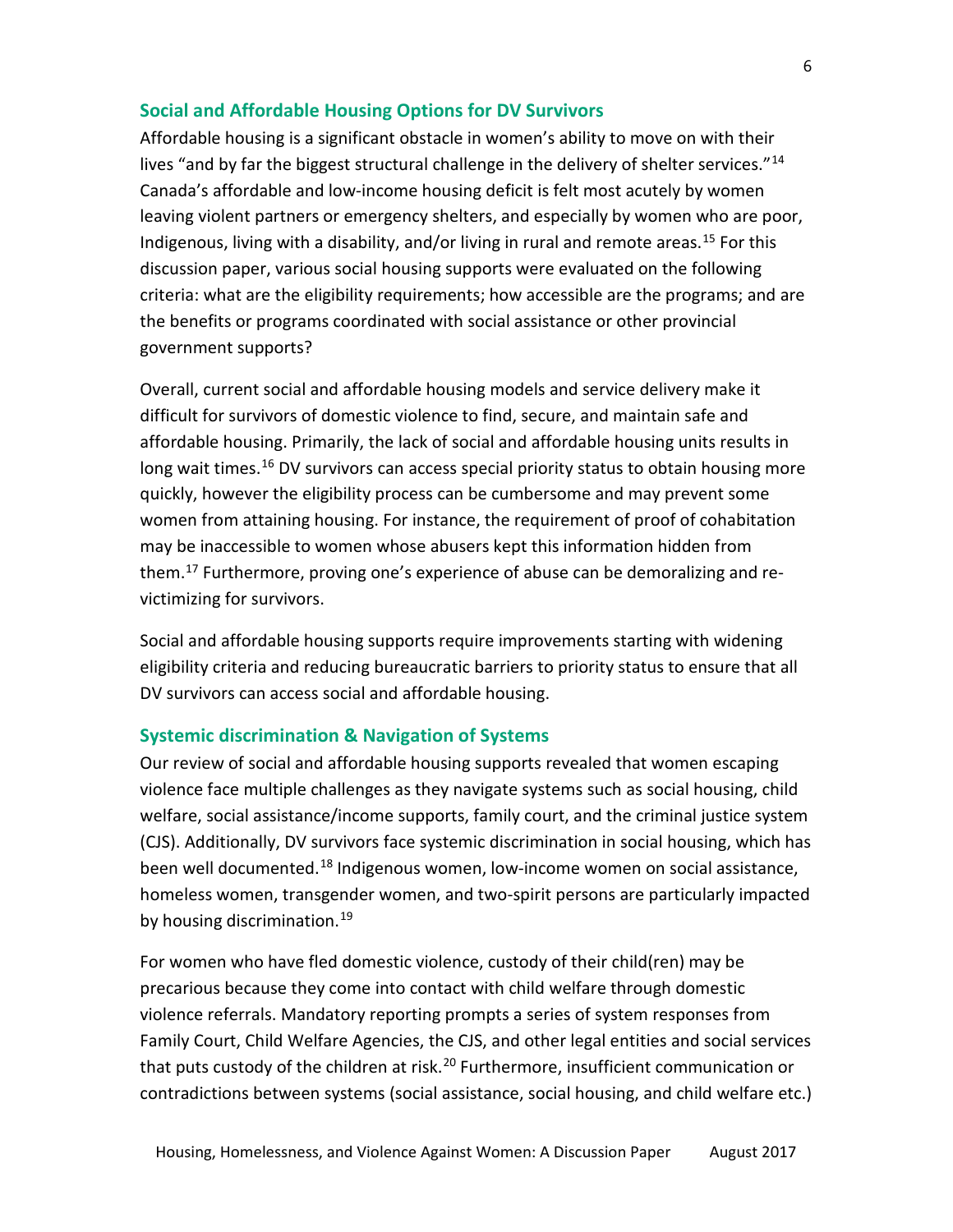may prevent women from accessing and maintaining social housing. Given the limited period that women have to find housing during their stay at VAW shelters, the bureaucratic loopholes associated with applying for social housing, and the long wait times for units and social assistance, women may be unsuccessful in securing housing and may be left with no other choice but to return to their abuser or become homeless.<sup>[21](#page-32-10)</sup>

# **Recommendations to the National Housing Strategy**

In light of these findings and our discussions at the roundtable, we recommend that the National Housing Strategy:

- 1) Incorporate an intersectional human rights gender approach that recognizes the links between the lack of housing, homelessness, poverty, economic insecurity, colonization, racism, ableism, child intervention, and violence against women (VAW). An intersectional analysis of race, gender, class, sexuality, ethnicity, age, immigration status, and disability is necessary to develop soluti0ns that meet the needs of women living at different intersections;
- 2) Require current funding definitions of homelessness<sup>[ii](#page-7-0)</sup> to be more inclusive of women, recognizing that their homelessness is invisible and that:
	- Women who experience violence in their own homes are homeless
	- Women who flee violence are homeless

 $\overline{\phantom{a}}$ 

- Women who stay in women's shelters are homeless
- Women who couch surf with family, friends, and strangers are homeless;
- 3) Create an Indigenous Housing Strategy that responds to the specific needs of Indigenous women and their families both on- and off-reserve, including cooperative housing and a provision that services are integrated at the beginning (e.g. child care, space for ceremony, collective kitchens, trauma-informed design);
- 4) Significantly increase the supply of social housing units and require that a minimum of 25% of units in all projects funded by the National Housing Strategy be fully accessible for women with disabilities and their families using the principles of universal design;
- 5) Incorporate flexibility to make it easier to provide a continuum of housing services specific to meet regional needs. This is especially important in northern, rural, and isolated communities where housing services are more limited;

<span id="page-7-0"></span><sup>&</sup>lt;sup>ii</sup> As reflected in the United Nation's definition of Homelessness. See United Nations. (2015). "The Right to Adequate Housing: Fact Sheet 21." Online at: [http://www.ohchr.org/Documents/Publications/FS21\\_rev\\_1\\_Housing\\_en.pdf](http://www.ohchr.org/Documents/Publications/FS21_rev_1_Housing_en.pdf)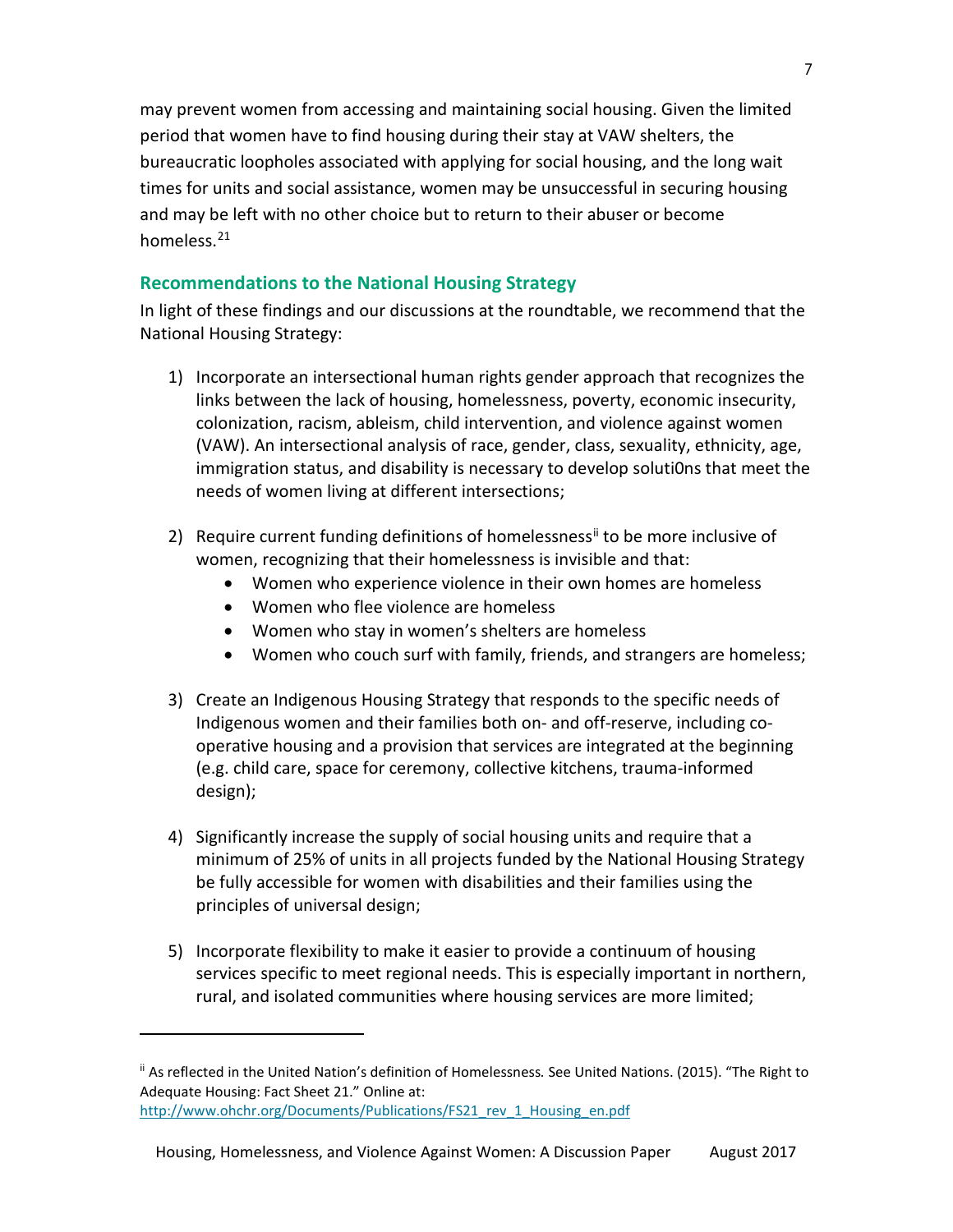### **National Housing Fund**

- 6) Re-establish the shelter enhancement fund and dedicate 10% (\$50 million per year) in the National Housing Fund for shelters and additional funds for a continuum of housing for gender-based violence survivors;
- 7) Ensure that the shelter enhancement fund reflects the specific needs of VAW shelters, is distributed equitably, and accounts for regional differences including the costs associated with repairs, renovations, and builds to bring access to shelters to a national standard;
- 8) Include women survivors who are fleeing violence from non-partner family members, landlords, caregivers, and support workers on whom they depend for resources and housing;

### **Investment in Affordable Housing**

9) Ensure there are dedicated funds in the agreements negotiated with the provinces and territories for shelters and a continuum of housing, including second stage/transitional and permanent supportive housing, for gender-based violence survivors;

### **Homelessness Partnering Strategy (HPS)**

- 10) Address the limitations and inconsistencies across the provinces, territories, and regions of the current community entity funding model and set parameters for operating funding so that women's shelters and organizations can apply directly to the federal government for HPS funding;
- 11) Support a continuum of housing beyond Housing First, including dedicated funding for permanent, temporary, and supportive housing provided by VAW services (including second stage/transitional housing) that serve survivors of violence and women coping with mental health and addictions. Additionally, there is a pressing need to support housing that is trauma-informed, low-barrier, and based on practices of harm reduction.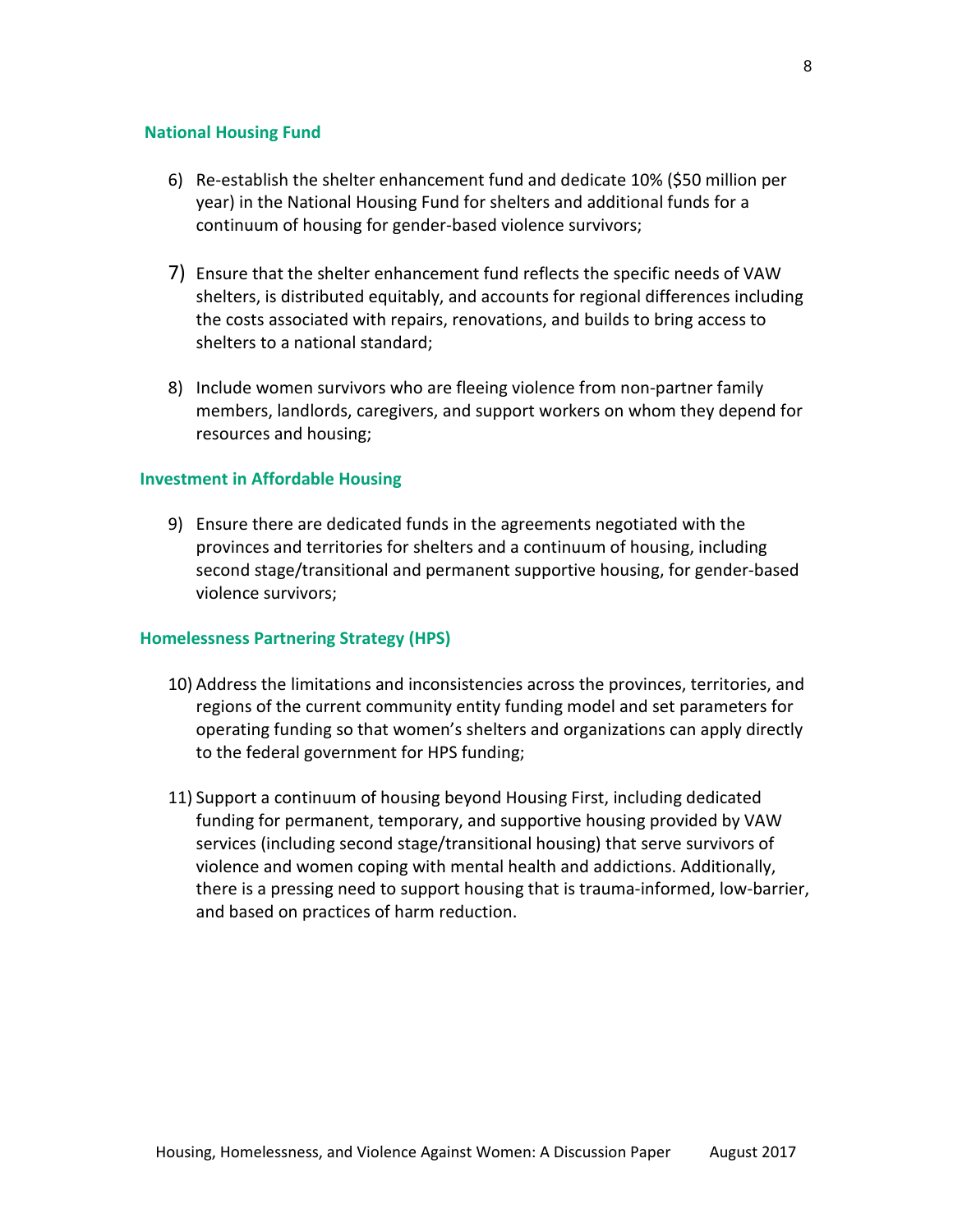# <span id="page-9-0"></span>**INTRODUCTION**

The purpose of this discussion paper is to highlight the links between domestic violence, housing instability, and women's homelessness. Additionally, this paper explores the various housing supports available to domestic violence (DV) survivors including social and affordable housing, Housing First, and other government housing supports. While there is a general recognition of the link between violence against women (VAW), housing, and homelessness, the VAW shelter sector has had limited involvement with the housing and homelessness sectors.

For this discussion paper, we are interested in identifying what housing programs or benefits exist for domestic violence survivors and to evaluate these programs or benefits – what is the eligibility criteria, how accessible are the programs, and are the benefits or programs coordinated with social assistance or other government supports? We hope this discussion paper illuminates the complex negotiation of housing, housing insecurity, and homelessness for domestic violence survivors while also providing clear recommendations on what work needs to be done at local, provincial, and national levels to ensure that all DV survivors can access safe and affordable housing.

# <span id="page-9-1"></span>**Federal Government Budget 2017: Affordable Housing**

The Liberal government announced its federal budget on March 22, 2017. In line with developing a National Housing Strategy (NHS), the 2017 budget includes \$11.2 billion towards a variety of initiatives to renew Canada's affordable housing sector over the next 11 years. [22](#page-32-11) Highlights include:

- \$3.2 billion to the provinces and territories to support key practices for affordable housing (e.g. constructing new housing units and rent subsidies).
- \$5 billion to establish a National Housing Fund for critical housing issues for vulnerable citizens (including seniors; Indigenous peoples; survivors fleeing situations of domestic violence; persons with disabilities; individuals dealing with mental health and addictions; and veterans).
- \$300 million towards Northern Housing (\$24 million to Yukon, \$36 million to the Northwest Territories, and \$240 million to Nunavut).
- \$225 million for housing support for Indigenous peoples not living on reserves (capital repairs, ensuring the continued affordability of units previously supported by the former Urban Native Housing Program, and encouraging the development of new housing).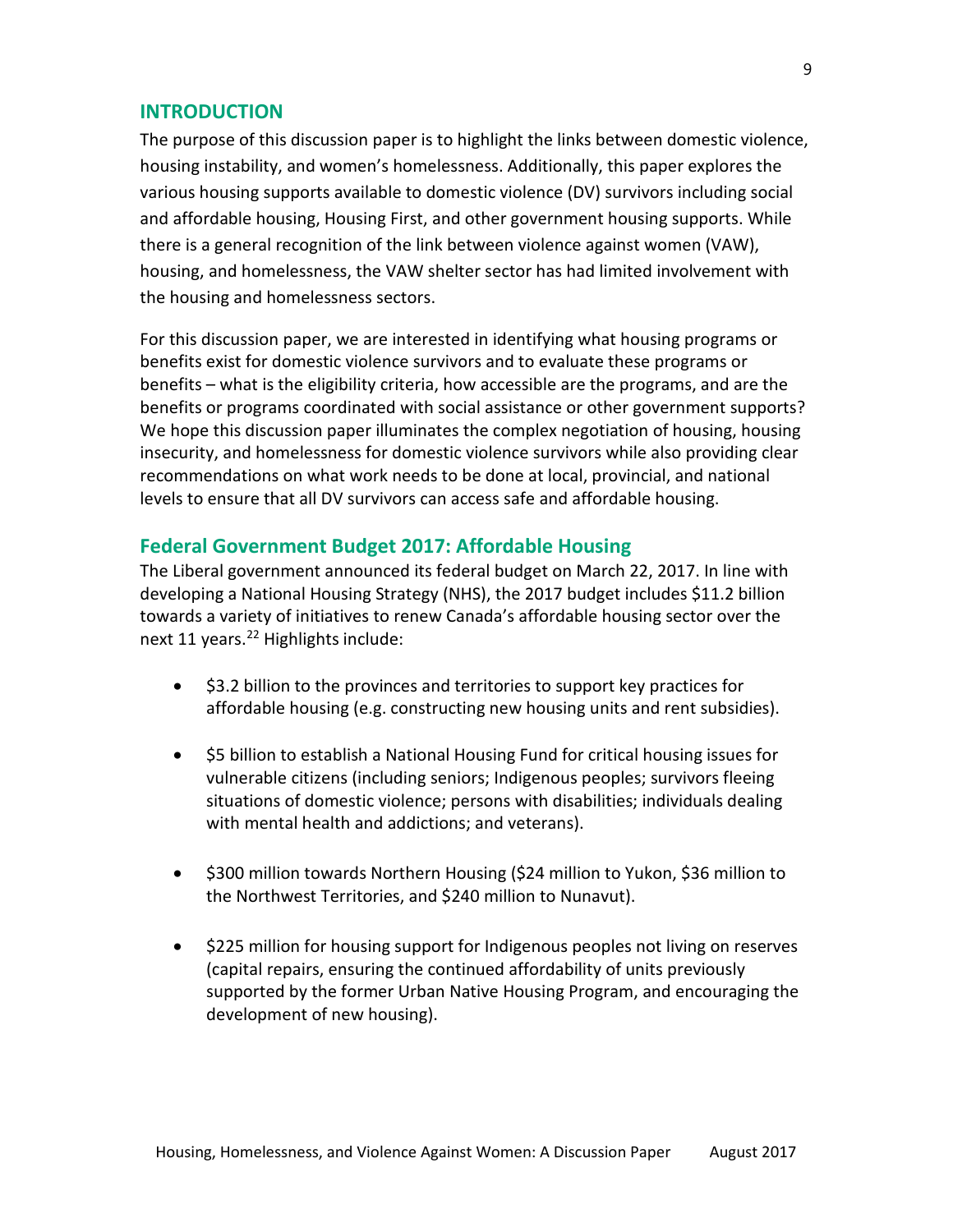# **Gender-based analysis**

"An effective National Housing Strategy must increase access to safe, affordable housing and reduce homelessness for women and girls. Development of the strategy requires gender-based analysis. Where housing and homelessness of women and girls is concerned, failure to include a genderbased analysis can be a **matter of life and death**" (YWCA Canada 2016: 5).

# **Gender-based violence**

"Approximately every six days, a woman in Canada is killed by her intimate partner. Out of the 83 policereported intimate partner homicides in 2014, **67 of the victims – over 80% – were women**" (Canadian Women's Foundation 2014; Statistics Canada 2014).

• \$2.1 billion Homelessness Partnering Strategy Programs to help prevent and reduce homelessness, including Housing First.

Budget 2017 intends to "establish a National Housing Fund to address critical housing issues and prioritize support for vulnerable citizens, including…survivors fleeing situations of domestic violence". [23](#page-32-12) We welcome the recognition of the links between domestic violence, housing, and homelessness. There are several key reasons why a gender-based analysis of family violence must be integrated into the National Housing Strategy and a National Housing Fund.<sup>[24](#page-32-13)</sup> First, 7 in 10 people who experience family violence are women and girls. [25](#page-32-14) Second, research has shown that the majority of homeless families are led by sole support mothers. [26](#page-32-15) Third, in 2012, sole support mothers were considered the fastest growing demographic accessing homeless shelters (not including VAW shelters).<sup>[27](#page-32-16)</sup>

It is our hope that through consultations and collaboration with advocates from VAW shelters and women's housing and homelessness sectors, the National Housing Strategy will integrate an intersectional gender-based analysis. In order to truly address homelessness and the crisis in affordable housing, an intersectional analysis of class, race, gender, sexuality, ethnicity, age, immigration status, and disability is necessary to develop solutions that meet the needs of women living at different intersections.<sup>[28](#page-32-17)</sup>

This paper begins with an overview of women's homelessness, drawing attention to the ways that it is rendered invisible and exploring why and how homelessness programs often fail to support women fleeing violence. Next, we review social and affordable housing, Housing First, the Ontario pilot portable housing benefit for DV survivors, and VAW second stage or transitional housing. We conclude with a list of recommendations on the National Housing Strategy that emerged from a roundtable on Housing, Homelessness, and Violence Against Women organized by Women's Shelters Canada in June 2017.

# <span id="page-10-0"></span>**HOUSING, HOMELESSNESS, AND VIOLENCE AGAINST WOMEN**

The link between domestic violence and homelessness is well documented.<sup>[29](#page-33-0)</sup> Several studies have noted that housing remains one of the leading barriers for women escaping violence<sup>[30](#page-33-1)</sup> and that DV is one of the main causes of homelessness among Canadian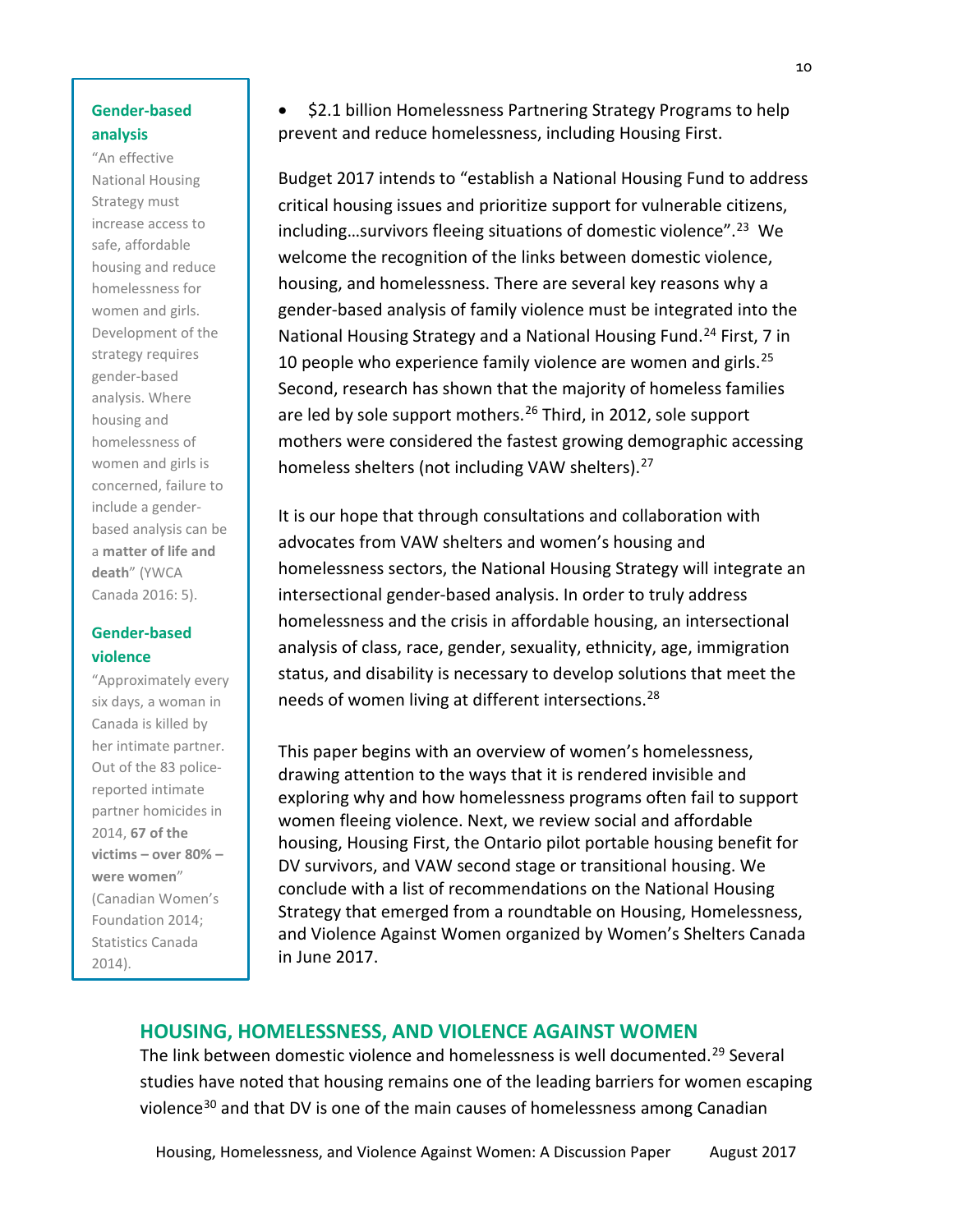#### **Housing Insecurity**

"…[W]omen defined housing (in)stability through the causes and consequences of violence – isolation, unemployment, economic strain, loss of control over one's life, lack of safety, loss of identity, and psychological distress to name a few" (O'Campo et al. 2016: 4).

# **Indicators of housing instability**

 moving frequently, "include difficulty paying rent, mortgage, or utility bills and being denied affordable housing because of past credit problems, eviction threats or notices, living in overcrowded conditions, or 'doubling up' in a residence with family or friends" (Rollins et al. 2012: 625).

families.<sup>[31](#page-33-2)</sup> Women escaping violence are at high risk for housing instability and homelessness. Housing instability differs from homelessness because women have a place to live; however, maintaining that residence may be difficult for a variety of reasons (from financial to mental health concerns).<sup>[32](#page-33-3)</sup> Housing policies primarily focus on the material need – that is, the means necessary for housing someone (rent subsidies, social housing units, etc.). However, the psychological instability associated with Intimate Partner Violence (IPV) also needs to be considered, including "issues of safety, promoting feelings of home, [and] ensuring that new housing is a refuge...".<sup>[33](#page-33-4)</sup> IPV researchers have also documented that survivors' mental health (Post-traumatic Stress Disorder - PTSD, depression, anxiety, etc.) is exacerbated by housing instability, which makes it difficult for survivors to maintain their housing and puts them at risk for homelessness. [34](#page-33-5)

Women's shelters offer a variety of services such as 24/7 counselling, children's programs, parenting classes, mental health and addiction services, nutritional classes and community kitchens, legal and housing services, men's programs, and assistance with applications to educational and apprenticeship programs. Women do not need to stay in the shelter to receive these services; in fact, for every two women receiving support while living in shelter, there are five accessing outreach services.<sup>[35](#page-33-6)</sup> Many women's shelters and transition houses operate from a feminist, trauma informed, [iii](#page-11-0) and

<span id="page-11-0"></span>iii Trauma-informed care and practice recognizes how systems, organizations, and services, such as VAW shelters may re-traumatize survivors. As such, a traumainformed approach provides services with the awareness of how trauma impacts people on multiple levels (psychological, neurobiological, biological, social, and spiritual) and that understanding trauma is key to the healing process. The key principles of trauma-informed practices are: acknowledging the trauma; safety; trust; choice and control; compassion; collaboration; and strengths-based. See: Klinic Community Health Centre Winnipeg. (2013). "A resource for service organizations and providers to deliver services that are trauma-informed." Online at: [http://trauma-informed.ca/wp-content/uploads/2013/10/Trauma](http://trauma-informed.ca/wp-content/uploads/2013/10/Trauma-informed_Toolkit.pdf)[informed\\_Toolkit.pdf.](http://trauma-informed.ca/wp-content/uploads/2013/10/Trauma-informed_Toolkit.pdf)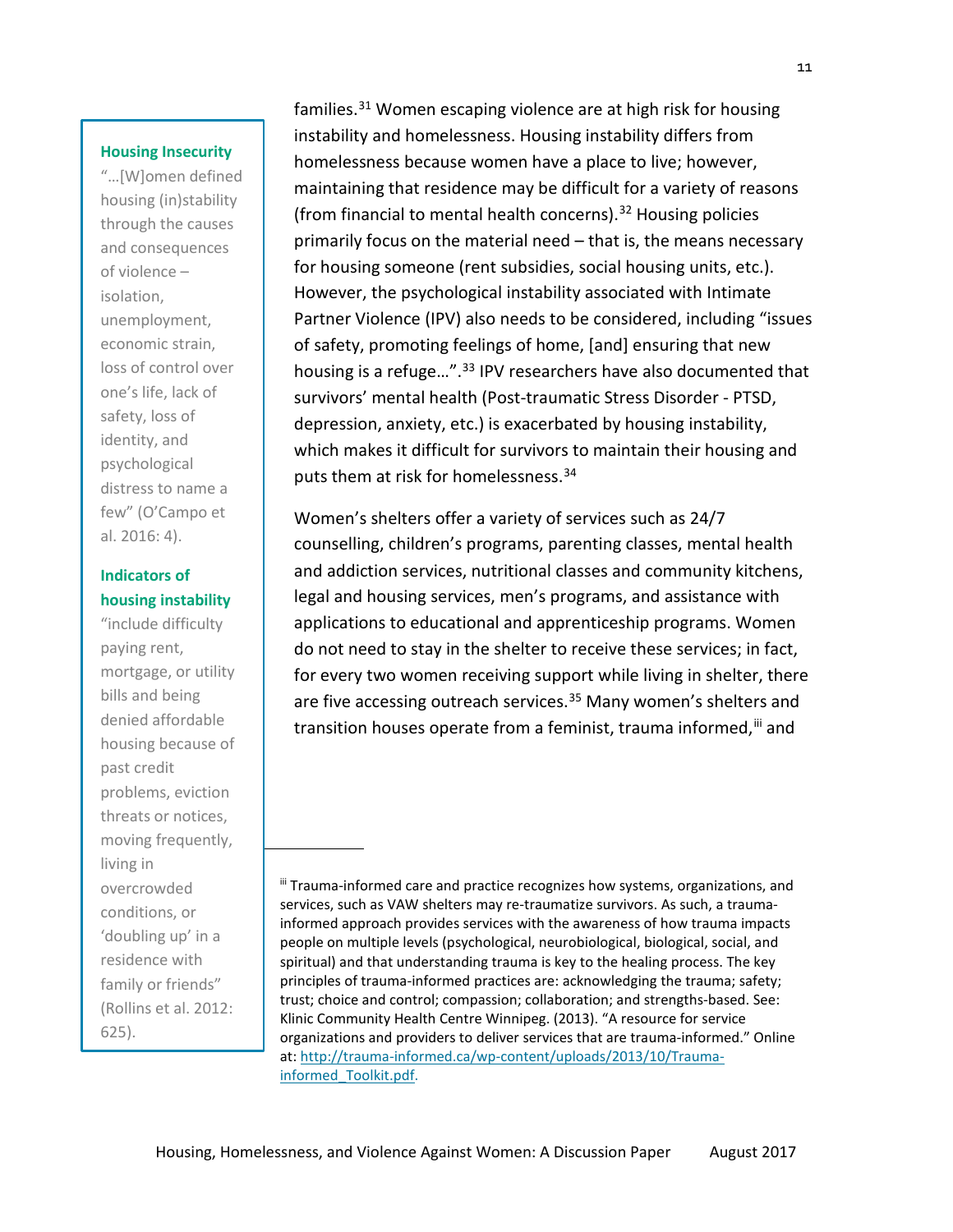# **Lack of Affordable Housing**

"The lack of

affordable housing is a key reason why many women do not leave abusive partners and why they return to them" (Mosher et al. 2004: 12).

# **Need for womencentred housing**

"[A]n overall lack of affordable and safe housing, chronic underfunding, and the dominant discourse that idealizes the need to foster women's 'independence' limit the ability of service providers to tailor and **provide such womancentered housing**" (Ponic et al. 2011: 1578).

 $\overline{\phantom{a}}$ 

harm reduction<sup>[iv](#page-12-0)</sup> approach. While VAW shelters<sup>[v](#page-12-1)</sup> play a vital and important role in providing survivors of domestic violence a safe place to live while they transition from an abusive relationship, for a number of years there has been immense pressure on shelters to house women when resources are strained.<sup>[36](#page-33-7)</sup> Far too often, women and children needing safety are denied access to VAW shelters for lack of capacity.<sup>[37](#page-33-8)</sup> Shelter staff do all they can to ensure that women are not left on their own by temporarily sheltering women in hotel rooms, providing referrals to other shelters, and even searching for accommodations beyond their city, town, or village.<sup>[38](#page-33-9)</sup> In our 2017 survey, 44% of shelters were full on snapshot day.<sup>[39](#page-33-10)</sup> Similarly, in a study documenting the day-to-day realities of delivering shelter services, Burnett et al. (2016) found that several shelter directors they interviewed explained that they were "always full…functioning beyond their capacity and finding ways to create more space for women and children seeking shelter."[40](#page-33-11) Access to housing, including second stage/transitional housing, would allow emergency VAW shelters to accommodate a greater number of women escaping [vi](#page-12-2)olence.<sup>vi</sup>

<span id="page-12-0"></span> $\mu$ <sup>1</sup> Harm reduction approaches aim to reduce the negative health, social, and economic consequences that may arise from the use of drugs without necessarily reducing drug use. According to the Ontario Association of Interval &Transition Houses (OAITH), "the principles of harm reduction largely align with feminist anti-oppression principles and in fact many shelters and second stage houses in Ontario practice harm reduction to some extent; although some organizations don't officially recognize the harm reduction work they do." See: OAITH (2013: 4). "Harm reduction in VAW shelters: realities of services." Online at: [http://opendoorsproject.ca/wp-content/uploads/2017/03/Harm-Reduction-Report-April-2013](http://opendoorsproject.ca/wp-content/uploads/2017/03/Harm-Reduction-Report-April-2013-final.pdf) [final.pdf.](http://opendoorsproject.ca/wp-content/uploads/2017/03/Harm-Reduction-Report-April-2013-final.pdf)

<span id="page-12-1"></span><sup>v</sup> Across Canada, definitions for Emergency/ First Stage housing vary greatly. For instance, they are referred to as transition houses, safe homes, women's shelters, family violence shelters, VAW emergency shelters, emergency domestic violence shelters, or first-stage shelters.

<span id="page-12-2"></span>vi The Alberta Council of Women's Shelters (ACWS) defines second stage housing as "longer term (6 months to 2 years), apartment style residences that are part of a spectrum of domestic violence support and housing services that includes emergency and second-stage shelters, outreach services, and domestic violence housing first services. Second-stage shelters often bridge the transition between an emergency shelter and a woman living on her own" (ACWS 2015:13).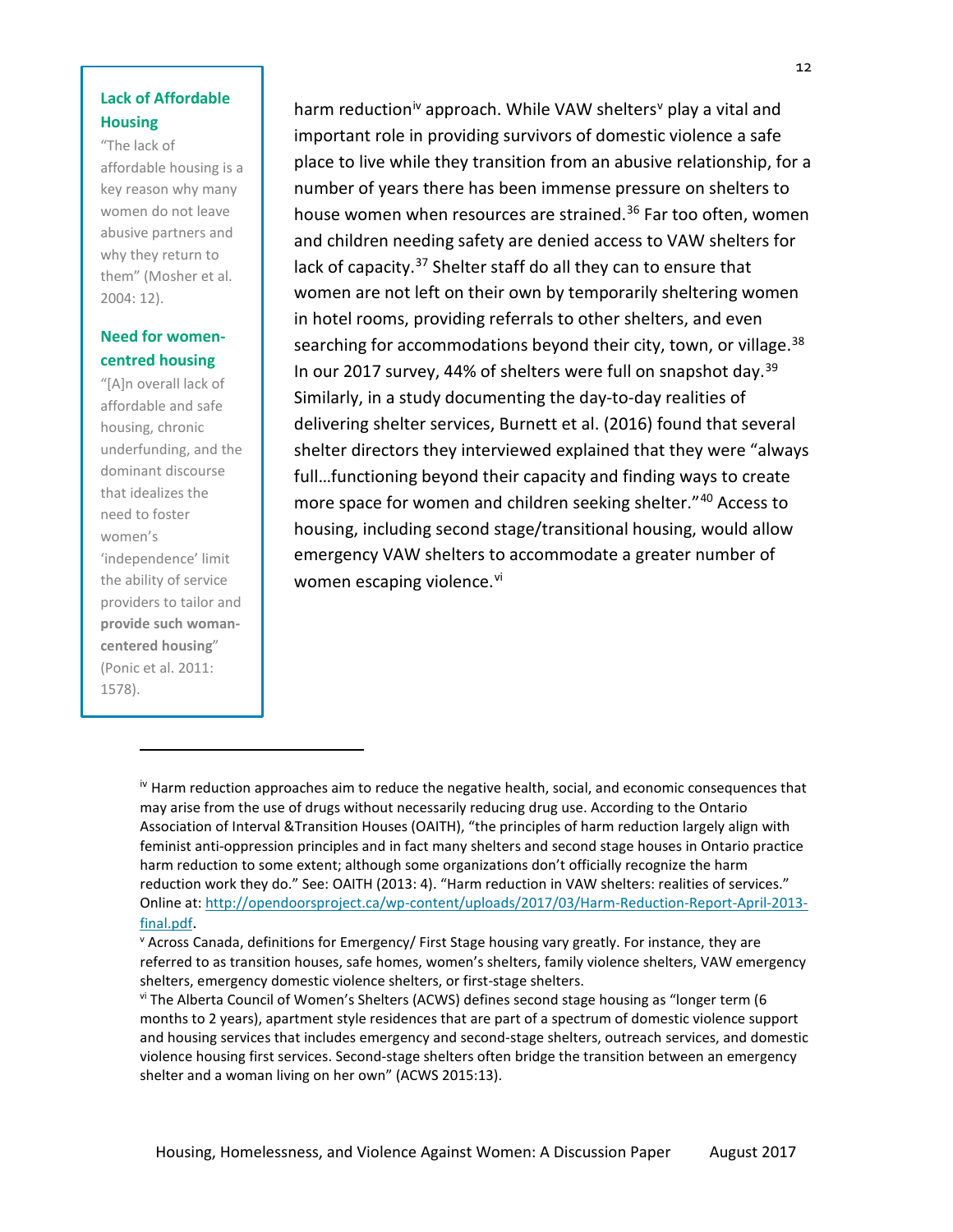# **Hidden Homelessness**

"[I]f you're looking at individuals who [have] chronic or frequent episodes of homelessness, women don't always fall into the data. **They purposely stay out of the data because if they have kids, they lose their kids**" (Louis Sorin, CEO, End Homelessness Winnipeg, cited in Drabble 2017: 12).

# **Violence & Homelessness**

ľ "The **risks of violence** associated with homelessness even extend into the shelter system for many women, which may also explain their **avoidance of accessing these spaces** and contribute to the relative invisibility of their condition" (Kirkby and Mettler 2016:114).

When women leave VAW shelters, [vii](#page-13-1) they are confronted with limited choices because of an acute lack of affordable housing. Our 2016 annual survey of VAW shelters confirmed that affordable housing options such as subsidized and social housing are difficult to find; 30% of shelters reported that they have no social housing programs in their region.<sup>[41](#page-33-12)</sup> For most women, the result is that they either return to their abuser, go into hidden or invisible homelessness via couch surfing with family or friends, or become homeless. Research has demonstrated that women often return to their abusers because of a shortage of affordable and safe housing.<sup>[42](#page-33-13)</sup> It is difficult for women leaving violence to get their lives on track if they do not have a stable place to live. A lack of coordination of social supports, policies, and services delivered at the provincial level (income supports, social housing, justice system, child welfare authorities, etc.) further complicate the lives of women leaving violence.<sup>[viii](#page-13-2)</sup>

# <span id="page-13-0"></span>**Women's Hidden Homelessness**

We know that women's homelessness is vastly underestimated and often hidden. Women may experience "episodic homelessness" as they move in and out of abusive situations and stay at women's shelters. These episodic experiences are obscured by data<sup>[ix](#page-13-3)</sup> that only count street and shelter homelessness.<sup>[43](#page-33-14)</sup> In 2017, the Homeless Partnering Strategy published their second national study on homelessness. Data was collected through the Homeless Individuals and Families Information System (HIFIS) and did not count women staying in VAW shelters as part of the homeless population. [44](#page-33-15) Consequently, national

<span id="page-13-3"></span><span id="page-13-2"></span><span id="page-13-1"></span><sup>ix</sup> The Coordinated Point in Time (PiT) national count of Canada's homeless counted women staying in VAW shelters and transitional houses, but recognized the limitations of the count in reaching everyone, particularly those in hidden homelessness. One quarter of all women surveyed reported domestic abuse as a factor leading to homelessness, which informed the need for targeted supports for vulnerable groups in the National Housing Fund. See Canada. (2016). "Homelessness Partnering Strategy: Highlights – 2016 Coordinated Point-in-Time Count of Homelessness in Canadian Communities." Online at: [https://www.canada.ca/en/employment-social-](https://www.canada.ca/en/employment-social-development/programs/communities/homelessness/reports/highlights-2016-point-in-time-count.html)

[development/programs/communities/homelessness/reports/highlights-2016-point-in-time-count.html.](https://www.canada.ca/en/employment-social-development/programs/communities/homelessness/reports/highlights-2016-point-in-time-count.html)

vii Provincial guidelines set length of stay limits on VAW shelters. These vary from province to province.

viii In a study documenting the day-to-day reality of delivering VAW shelter services, Burnett et al. found that "inadequate finances, lack of available affordable housing, challenges accessing legal services, and limited social supports further undermine women's efforts to live independently and violence free" (2016: 2).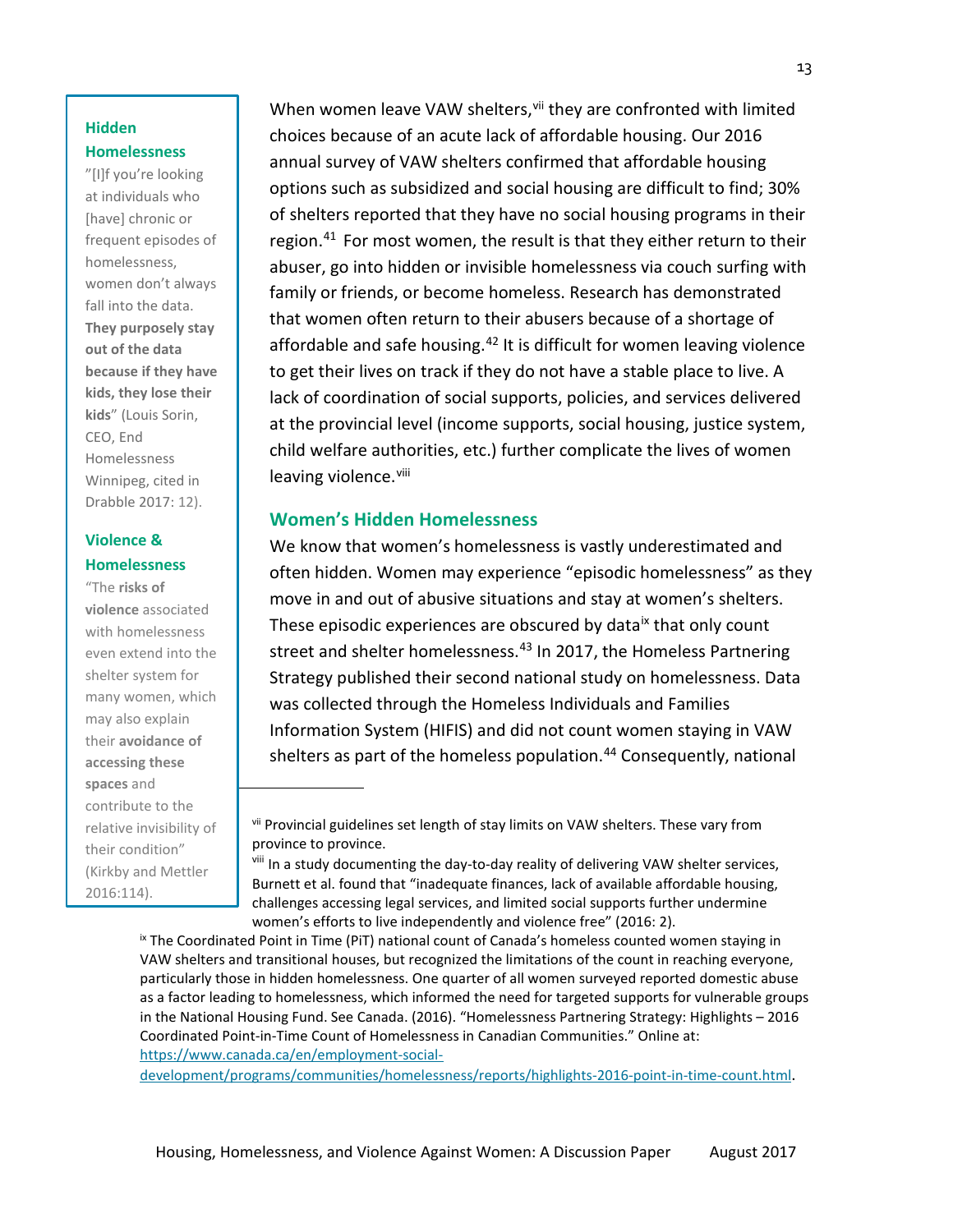#### **Immigrant Women**

"Immigrant women may stay in abusive situations where their abusers control them by **exploiting their lack of awareness** of personal rights and the law, such as threatening the loss of child custody…The abusive partner or family member **may be in control of a woman's immigration status** (e.g. by being her sponsor) and can use this as a way to exert control…" (Thurston et al. 2013: 2809).

# **Canada's Affordable Housing Crisis**

"Today **[over](http://homelesshub.ca/resource/state-homelessness-canada-2014) 1.5 million [Canadian](http://homelesshub.ca/resource/state-homelessness-canada-2014) [households](http://homelesshub.ca/resource/state-homelessness-canada-2014)** live in core housing need, with over half of those households living in extreme core housing need (living in poverty and spending over 50 per cent of their income on housing)". (Richter and Meili 2016).

 $\overline{\phantom{0}}$ 

data regarding the gender demographics of the homeless do not capture homeless women if they are staying at a VAW shelter or are if they are in hidden homelessness. With VAW shelters across the country forced to turn women away on a daily basis due to overcapacity<sup>[x](#page-14-1)</sup>, women survivors of DV, concerned with their safety, are reluctant to access mixed gender shelters. [45](#page-33-16) Moreover, most homeless shelters are not equipped with domestic violence supports and staff, nor do they necessarily have safety measures in place to adequately protect domestic violence survivors. For these reasons, women usually do not access homeless shelters and therefore are not "counted" as homeless.

Because safety is such an issue for women leaving abuse, they are often not "visibly" homeless on the street. Instead, they stay with family, friends, or even a new partner.<sup>[46](#page-33-17)</sup> For some women, they may exchange shelter for sex or remain in violent situations to avoid street homelessness where there is a heightened risk for violence and exploitation.<sup>[47](#page-33-18)</sup> Immigrant women face particular challenges if they have not yet developed support systems that could provide them with short-term accommodations. They may also face linguistic barriers and might not be able to find culturally appropriate services. [48](#page-33-19) A significant barrier for single mothers is their fear to ask for assistance (from shelters, Housing First programs, and other social supports) because of concerns that child welfare authorities may apprehend their children. [49](#page-33-20)

# <span id="page-14-0"></span>**SOCIAL AND AFFORDABLE HOUSING MODEL**

Social housing is frequently used interchangeably with affordable housing; however, there are some distinctions.<sup>[50](#page-34-0)</sup> Social housing refers to traditional public housing made affordable with government-subsidized rent, whereas affordable housing applies to recent programs that include more modest levels of subsidy that can be provided by private, public, nonprofit, and housing cooperatives. [51](#page-34-1) The Canadian Mortgage and Housing Corporation (CMHC) defines affordable housing when a household spends less than 30% of their pre-tax income on adequate shelter. [52](#page-34-2) CMHC also

<span id="page-14-1"></span><sup>x</sup> Shelter staff make efforts to find accommodations for women by making referrals to other shelters and offering temporary stay at hotels.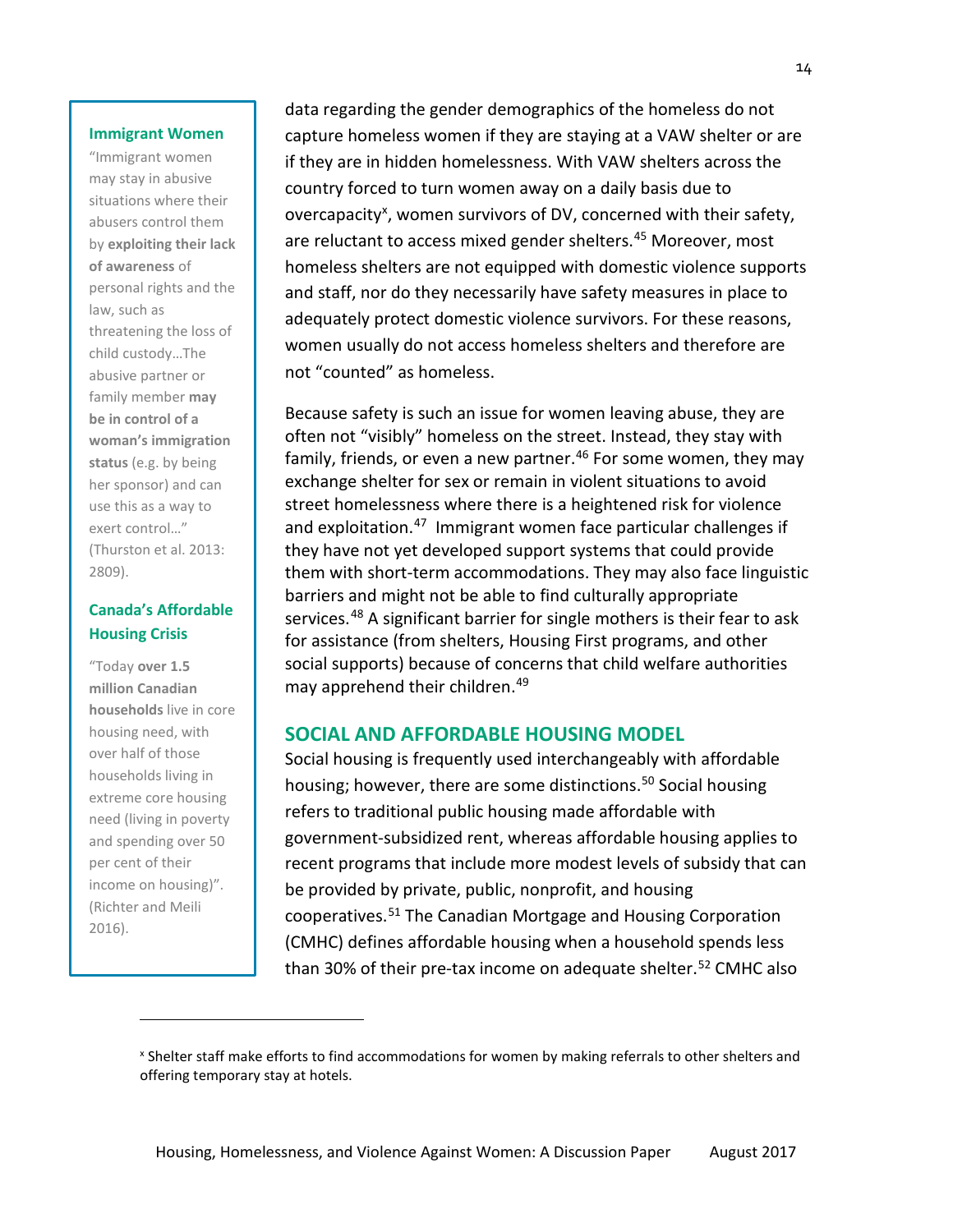designates households that spend more than 30% of their income on shelter to be in core housing need and those that spend 50% or more on shelter to be in severe housing need. [53](#page-34-3) Recent immigrants are the most likely to spend more than 50% of their income on housing, placing them in severe housing need.<sup>[xi](#page-15-1)</sup>

Social and affordable housing units are predominantly owned and operated by nonprofit, co-operative, and public (provincial or local government) housing agencies. [54](#page-34-4) Since 1993, the federal and provincial governments have diminished their role in social and affordable housing by withdrawing investments in maintaining and repairing aging units and reducing overall spending on social housing including the building of new units. [55](#page-34-5) The Canadian Alliance to End Homelessness estimates that federal per capita spending on affordable housing has decreased to \$63 in 2013 from \$98 in 1993 (in 2013 dollars). [56](#page-34-6) There is an acute need for the government to a) renew existing social housing assets<sup>57</sup> so that public, non-profit and co-operative housing providers can maintain affordable rents; b) create target grants for capital repairs, retrofits and maintenance of social housing; and c) commit to long term sustainable funding.<sup>[58](#page-34-8)</sup>

It is estimated that 4.5% or 600,000 households live in social and affordable housing units across Canada - 1 in 4 Canadians cannot afford safe and decent housing.<sup>[59](#page-34-9)</sup> According to the Canadian Housing Renewal Association (CHRA), approximately 140,000 Canadians are on the affordable and social housing wait list.<sup>[60](#page-34-10)</sup> Waiting list can be long  $$ nationally the average is 4.5 years whereas in large urban centres like Toronto, the wait can be up to 8.4 years.<sup>[61](#page-34-11)</sup> The long waiting lists and lack of available affordable units are a direct result of reduced public sector funding for social and affordable housing. Consequently, fewer low-income individuals and families (and increasingly middleincome families) are able to afford rent let alone home ownership. The housing gap between the wealthy and the poor is expanding while there are fewer supports and resources available to the most marginalized.<sup>62</sup>

# <span id="page-15-0"></span>**Social and Affordable Housing Options for Survivors of Domestic Violence**

Long waiting lists for affordable housing could mean the difference between life and death for women fleeing domestic violence. For this reason, in most provinces and territories DV survivors are prioritized for social housing,<sup>[63](#page-34-13)</sup> but with the affordable housing crisis, they still may not receive housing for several months.<sup>[64](#page-34-14)</sup> Some VAW shelters are able to house women as they wait for a unit to open up, but this is not the

 $\overline{\phantom{0}}$ 

<span id="page-15-1"></span> $x$ <sup>i</sup> In 2011, 12.7% recent immigrant households were in severe housing need, the national average was 5.3%. See CMHC. (2016, Mar 3). "Recent Immigrants remain the most affected households among those in severe need." Online at[: https://www.cmhc-schl.gc.ca/en/hoficlincl/observer/observer\\_040.cfm](https://www.cmhc-schl.gc.ca/en/hoficlincl/observer/observer_040.cfm) [https://www.cmhc-schl.gc.ca/en/hoficlincl/observer/observer\\_040.cfm.](https://www.cmhc-schl.gc.ca/en/hoficlincl/observer/observer_040.cfm)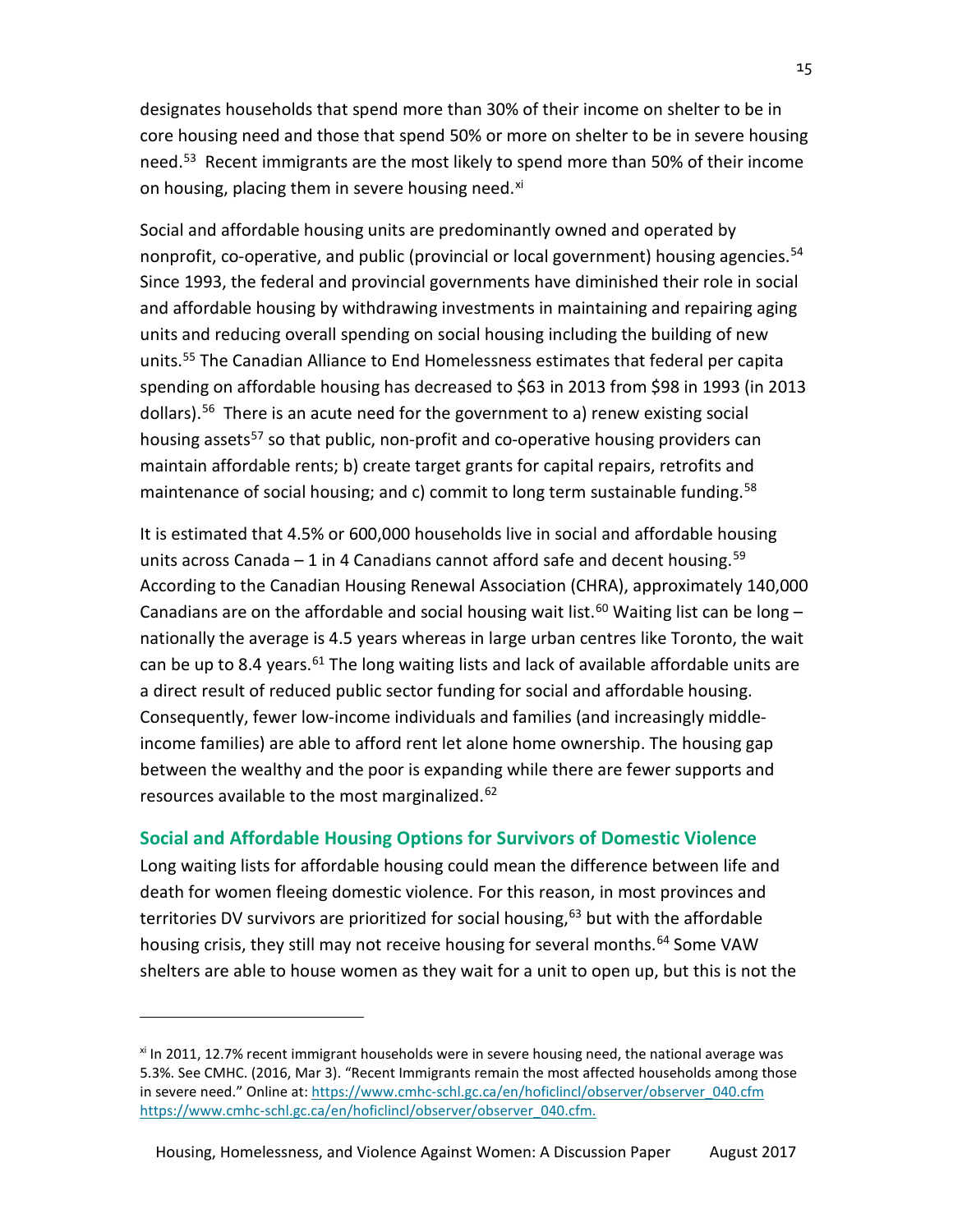#### **Intersectionality**

"Issues of intersectionality also need to be taken into account when one is looking at the association of homelessness and intimate partner abuse. 'Intersectionality', captures the complexities of not only these women's lives but **the solutions needed to address their multiple and significant needs**. In Canada, abused Aboriginal women, abused women living in remote or rural areas, and abused immigrant women are populations that face additional

 $\overline{\phantom{0}}$ 

case in all provinces and territories; some emergency shelters are only funded for up to three weeks. [65](#page-34-15)

While DV survivors wait for an affordable unit to become available, they must find temporary accommodations, which varies depending on an individual's support network. For some, they may couch surf with family, friends, or a stranger. Some women may be unsheltered during this time and stay in a public space such as a park, bus shelter, tent, or a car, while others walk for hours during the night to stay safe.<sup>[xii](#page-16-0)</sup> Several will return to an abuser to avoid homelessness. [66](#page-34-16) Affordable housing is the key obstacle in women's ability to move on with their lives "and by far the biggest structural challenge in the delivery of shelter services."<sup>[67](#page-34-17)</sup> Canada's affordable and low-income housing deficit is felt most acutely by women leaving violent partners or emergency shelters, and especially by women who are poor, Indigenous, living with a disability, and/or living in rural and remote areas. [68](#page-34-18) Women fleeing violence face safety concerns that need to be integrated into social and affordable housing options and supports. Research has demonstrated that threats to women's safety and the potential for severe violence and femicide is heightened when they leave an abuser. [69](#page-34-19) Stalking and sabotaging women's attempts to secure safe housing and employment may continue for years after leaving the abuser.<sup>[70](#page-35-0)</sup> For this reason, affordable community and social housing "that does not include appropriate safety measures (e.g. security

systems, secure neighborhoods, restricted access) may not be appropriate…for those women who are at risk for severe physical violence."<sup>[71](#page-35-1)</sup>

Affordable housing also poses eligibility barriers due to the documentation and the "proof" that is required to process the benefit and achieve priority status.<sup>[72](#page-35-2)</sup> For example, in Ontario, the Social Housing Reform Act 2000 requires documentation of cohabitation with an abuser and that applicants provide evidence that they will live

<span id="page-16-0"></span><sup>&</sup>lt;sup>xii</sup> Walking was a common strategy for women to stay safe while on the streets or if it was unsafe to sleep at night where they were staying. A women's centre worker in Winnipeg noted, "we often have women who say they are staying with a friend but it's so unsafe that they actually walk around all night long... they just walk all night because they are too scared to go to the shelter but they are too scared to sleep where they are at because it's not safe…" (Drabble 2017:28).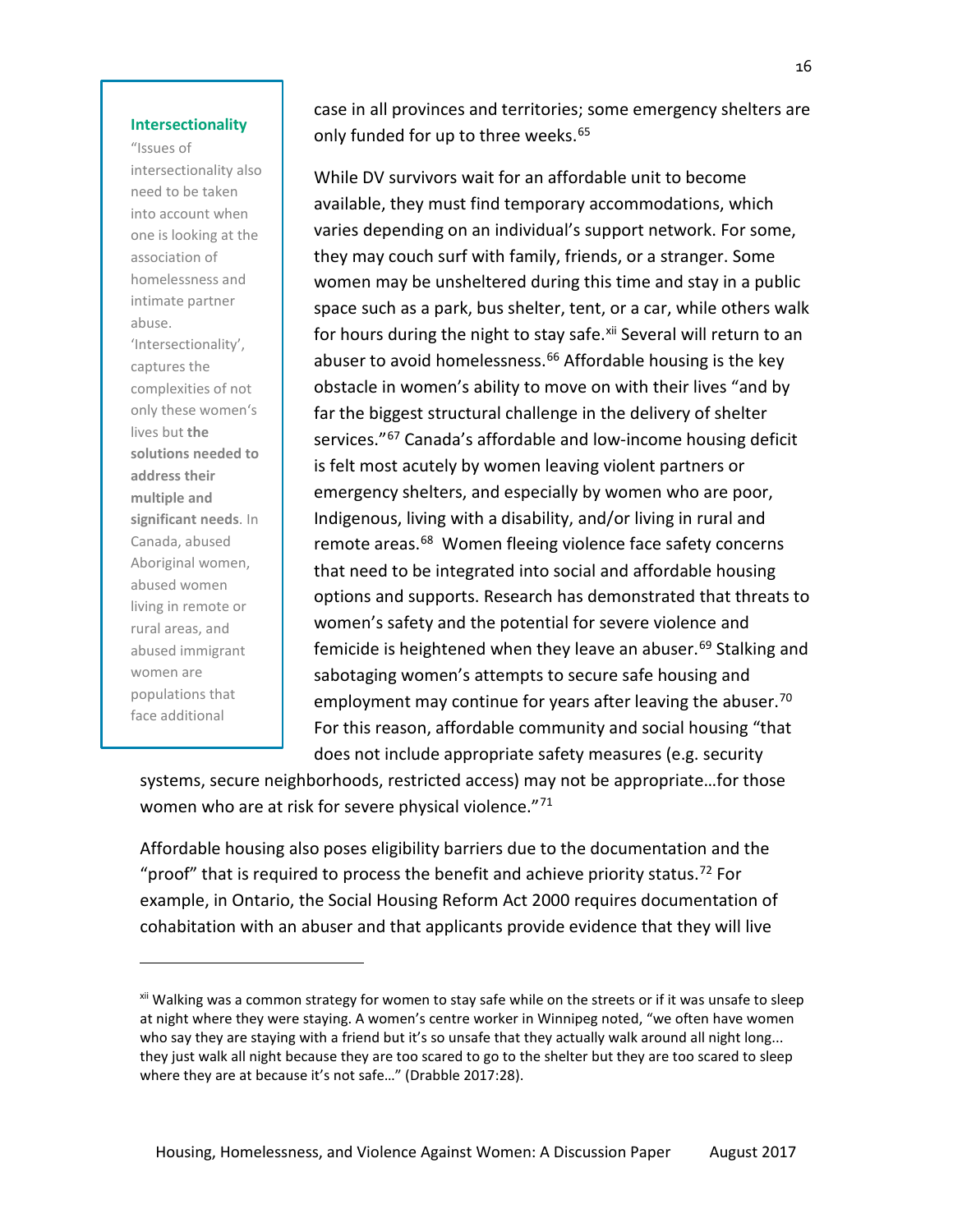# **Indigenous Women**

"For Aboriginal women, who **experience higher rates of violence** compared to non-Aboriginal women, the situation is particularly bleak. The lack of adequate and **affordable housing**, financial assistance and social supports – coupled with other intersecting grounds – leaves **many Aboriginal women with no choice** but to return to their abusers" (Ontario Human Rights Commission 2008 section 5.1).

# **Indigenous families**

<span id="page-17-1"></span> policies and practices "Aboriginal families coming into contact with the child welfare system differ from non-Aboriginal families for historical and cultural reasons. For these reasons, it is essential that child welfare intervention take into account the **injustice and trauma that Canada has inflicted on Aboriginal peoples in the past**" (Bennett 2009: 94).

permanently apart from their abuser.<sup>[xiii](#page-17-1)</sup> To ensure priority listing, the application must be submitted within three months of ceasing to live together.<sup>[73](#page-35-3)</sup> These stipulations may pose even greater challenges for immigrant women who are escaping an abusive sponsor, as they may not have access to or knowledge of the documents required for proof of cohabitation. [74](#page-35-4) These application processes may prevent women from obtaining the special priority status for social housing and for some survivors, recounting their stories of abuse may re-victimize them. [75](#page-35-5) VAW advocates assert that these administrative requirements are a violation of a DV survivor's privacy. [76](#page-35-6)

# <span id="page-17-0"></span>**Housing, Discrimination, and Violence Against Women**

Systemic discrimination in social housing has been well documented. [77](#page-35-7) Indigenous women, low-income women on social assistance, homeless women, and transgender women and twospirit persons are particularly impacted by discrimination from landlords who stereotype these women as "trouble makers."[78](#page-35-8) Discrimination intersects with poverty, homelessness, lone parent status, disability, race, gender, Indigeneity, sexuality, mental health, addictions, age, and the stigma attached to domestic violence. [79](#page-35-9) A recent study on women's homelessness in Winnipeg found that transgender women and two-spirit persons are notably vulnerable to gender-based discrimination when they try to secure housing or access a shelter. <sup>[xiv](#page-17-2)</sup> Immigrant women also experience discrimination when attempting to access affordable housing, which may be heightened by linguistic barriers and racism.<sup>[80](#page-35-10)</sup> Women with disabilities face higher levels of poverty and unemployment, making it difficult for them to retain their housing. Women with intellectual disabilities and traumatic brain injuries without supports may struggle with finding housing, completing lengthy applications, and other requirements that are inaccessible

xiii Subsection 24(8) of O. Reg. 298/01 mandates that applicants requesting special priority status provide documentation to the service manager to verify the statement of abuse. See Ontario. Ministry of Municipal Affairs and Housing. (2006). *Special Priority Policy Review within Domestic Violence Action Plan: Report to Stakeholders.* Online at: [http://www.mah.gov.on.ca/Asset966.aspx.](http://www.mah.gov.on.ca/Asset966.aspx) <sup>xiv</sup> This ranges from physical violence in shelters that serve all genders and the

<span id="page-17-2"></span>private rental market where landlords outright refuse to rent to trans and two-spirit women (Drabble 2017: 22).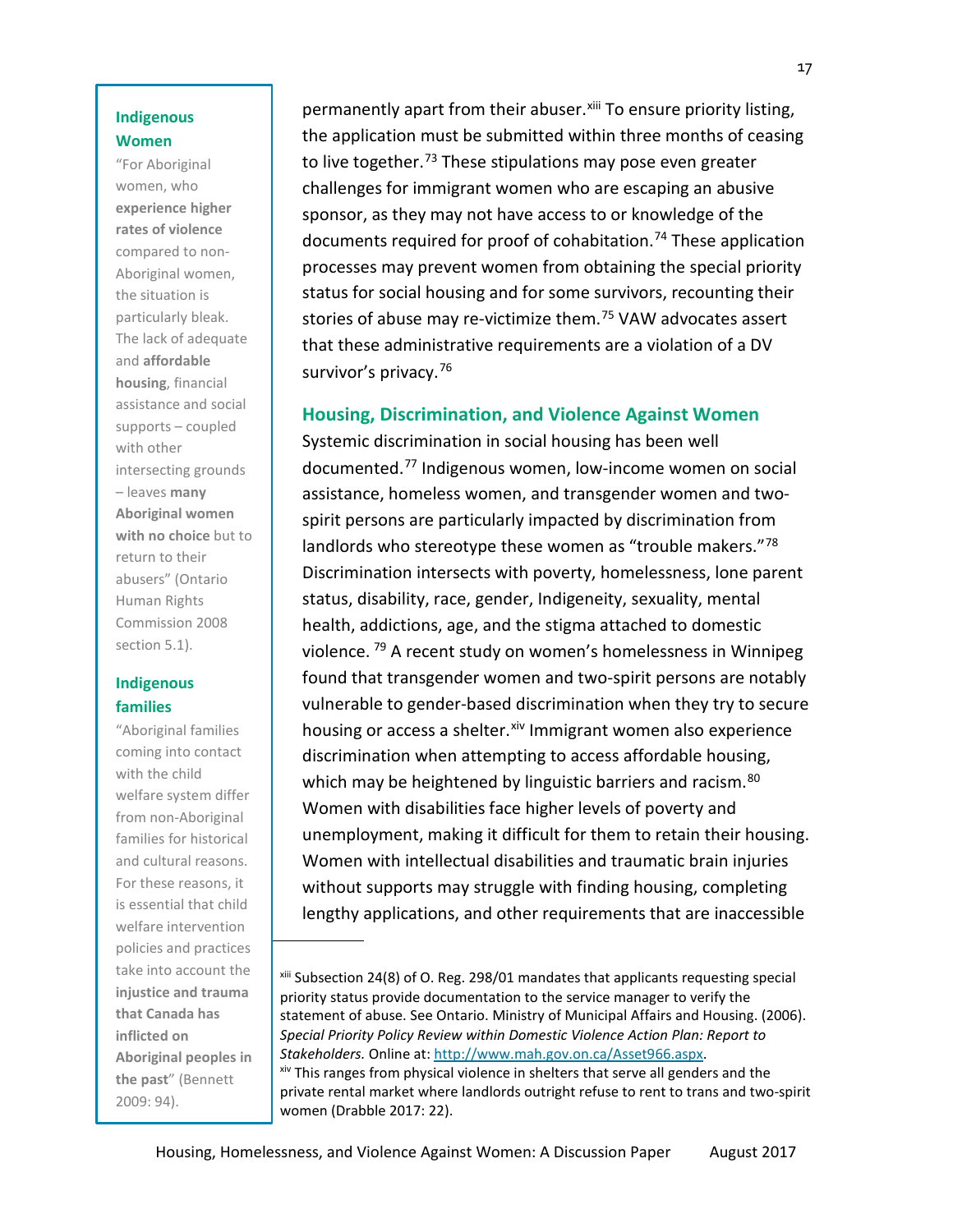to them. Additionally, the shortage of accessible units and discrimination from landlords is compounded by the lack of information available on their rights, including available supports (financial and accommodations) that could assist them. [81](#page-35-11)

### <span id="page-18-0"></span>**Interaction of Systems: Child Welfare and Violence Against Women**

Ensuring women are housed is crucial to their safety; however, the interaction of various systems (provincial policies from income support and social housing to child welfare) must also be acknowledged. For women who have fled domestic violence, custody of their child(ren) may be precarious because they come into contact with child welfare through domestic violence referrals. Mandatory reporting prompts a series of system responses from Family Court, Child Welfare Agencies, the Criminal Justice System, and other legal entities and social services that not only puts custody of the children at risk but also undermines women's sense of control, autonomy, and independence.<sup>[82](#page-35-12)</sup> Indigenous mothers are more vulnerable to child welfare interventions and investigations and are at a higher risk for losing their children because of systemic racism and sexism reproduced through the *Indian Act* and the *Child and Family Services*  Act.<sup>[83](#page-35-13)</sup> Canada's colonial history of Residential Schools<sup>[84](#page-35-14)</sup> and the Sixties Scoop<sup>85</sup> mandated the State's removal of Indigenous children from their families as part of an assimilation project. This history repeats itself today as Indigenous children are more susceptible to intervention from child welfare and are overrepresented in foster care.<sup>[86](#page-35-16)</sup> Some estimate that "[t]he number of First Nations children in care outside their own homes today is three times the number of children in Residential Schools at the height of their operation."[87](#page-35-17) In 2011, Indigenous children represented 7% of all children in Canada yet they accounted for almost half (48%) of all foster children in the country. <sup>[88](#page-35-18)</sup> For these reasons, Indigenous women fleeing abuse are even more fearful of child welfare and hold a deep mistrust for these agencies and workers.

Child welfare authorities can intervene and determine criteria around maintaining custody, criteria that may not be in the women's direct control (such as choosing a housing unit near the children's school or waiting times for income supports).<sup>[89](#page-35-19)</sup> As such, social housing authorities must recognize the housing requirements mandated by child welfare regulations to ensure that mothers do not lose custody of their children by failing to provide housing matched to specifications outlined by child welfare authorities.<sup>[90](#page-35-20)</sup> For example, social housing authorities should ensure that survivors of DV and their children are placed in a housing unit near their children's school and that the unit has the appropriate number of bedrooms in accordance with their children's age and gender. [91](#page-35-21) Additionally, the apprehension of children by child welfare authorities may lead to a reduction or loss of housing allowance through social assistance, which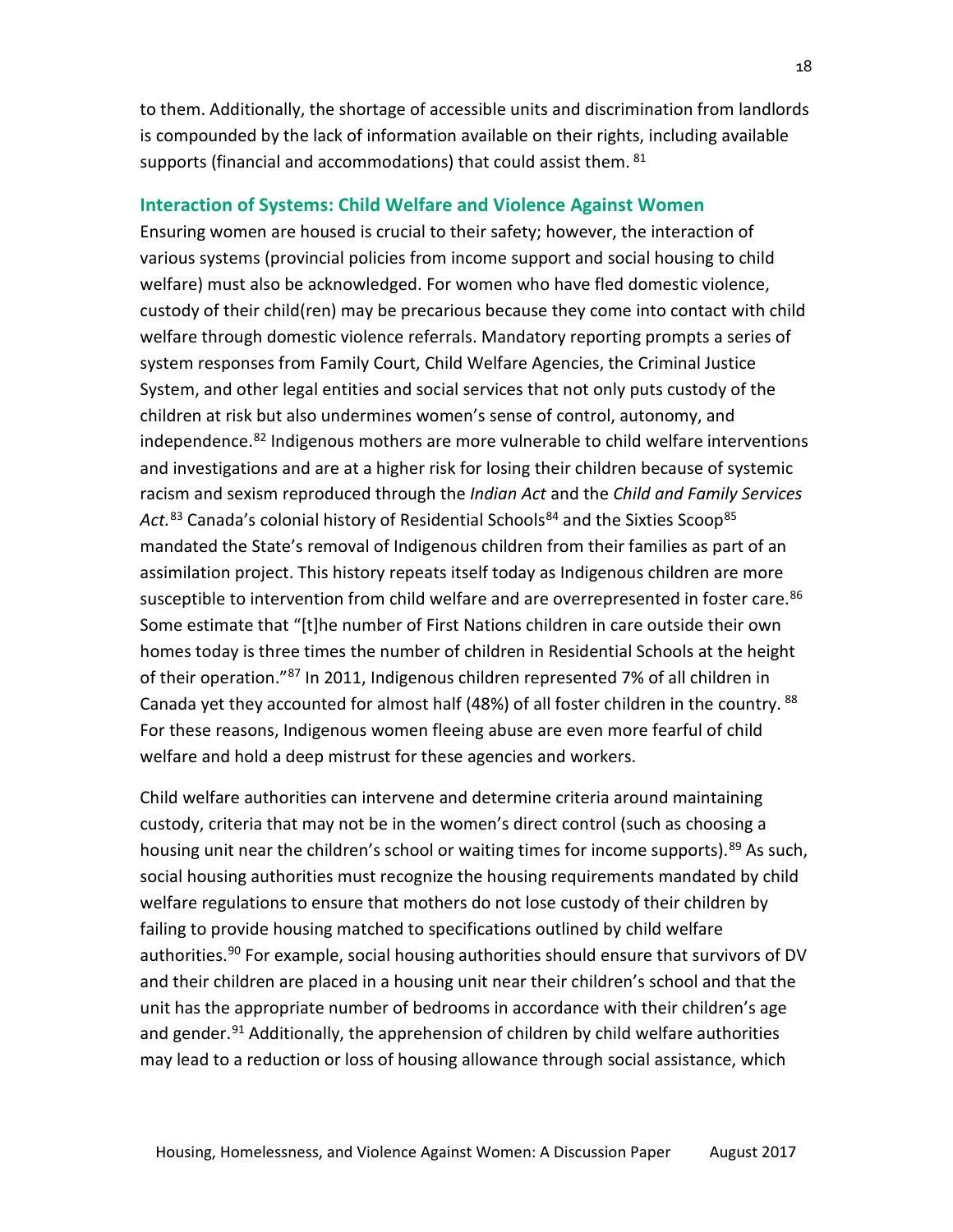# **Residential Tenancies Act Amended**

Sue Tomney, CEO of YWCA Calgary commented on Alberta's amendment of the *Residential Tenancies Act*: "Women tell us that **economic insecurity and stress of finding a new home** are among the top reasons they stay in unsafe, abusive relationships. This amendment to the Residential Tenancies Act addresses these stressors and enables women to escape abusive relationships with the supports they need" (Alberta 2016).

 $\overline{\phantom{0}}$ 

puts women at risk for homelessness.<sup>[xv](#page-19-0)</sup> These are examples of the inconsistencies across provincial government supports that lowincome single mothers must navigate in order to avoid homelessness and maintain custody of their children.<sup>[92](#page-35-22)</sup> We need a flexible approach to social housing that takes into account child welfare regulations so that mothers are able to maintain custody of their children and remain housed.

The reality is that for most women who are in shelters, affordable housing is not affordable. For women who were housed in social housing prior to fleeing an abuser and entering a VAW shelter, they may have to pay arrears or damage deposits to social housing before they can qualify for social and affordable housing. As such, any damages or unpaid rent by their abusers may become the responsibility of DV survivors.<sup>[93](#page-35-23)</sup> Matrimonial assets may also disqualify DV survivors for social housing even though in "many instances victims are not able to access those assets because they are in the abuser's control" and they may lack legal counsel to obtain access. [94](#page-36-0) Other financial barriers include the slow process of applying for social assistance due to the excessive eligibility criteria required to prove financial need, including the disclosure of their experiences of DV to their caseworkers.<sup>[95](#page-36-1)</sup> Social assistance may also be inaccessible to some immigrant women whose immigration status may prevent them from accessing or obtaining financial help, VAW shelters, and the police. For instance, if the abuser is also the sponsor, crucial

information such as the sponsorship process, legal rights under Canadian law, and even knowledge of government social assistance and supports may be withheld.<sup>[96](#page-36-2)</sup> These women may not know what supports are available to them to leave an abusive situation and may fear that asking for help could lead to deportation and/or the loss of their children.

Finding and maintaining housing also poses difficulties for women who have mental illness and trauma resulting from their abuse. PTSD, anxiety, panic attacks, and various other mental illnesses are the negative impacts of violence, which compromise women's ability to locate, secure, and maintain various housing supports necessary to lead

<span id="page-19-0"></span>xv For instance, in "Finding her home: a gender-based analysis of the homelessness crisis in Winnipeg" Drabble notes, "[o]ne of the main pathways into homelessness among women… is through specific gaps or barriers within or between systems they are involved with" such as employment income assistance, child welfare agencies and the criminal justice system (2017: 31).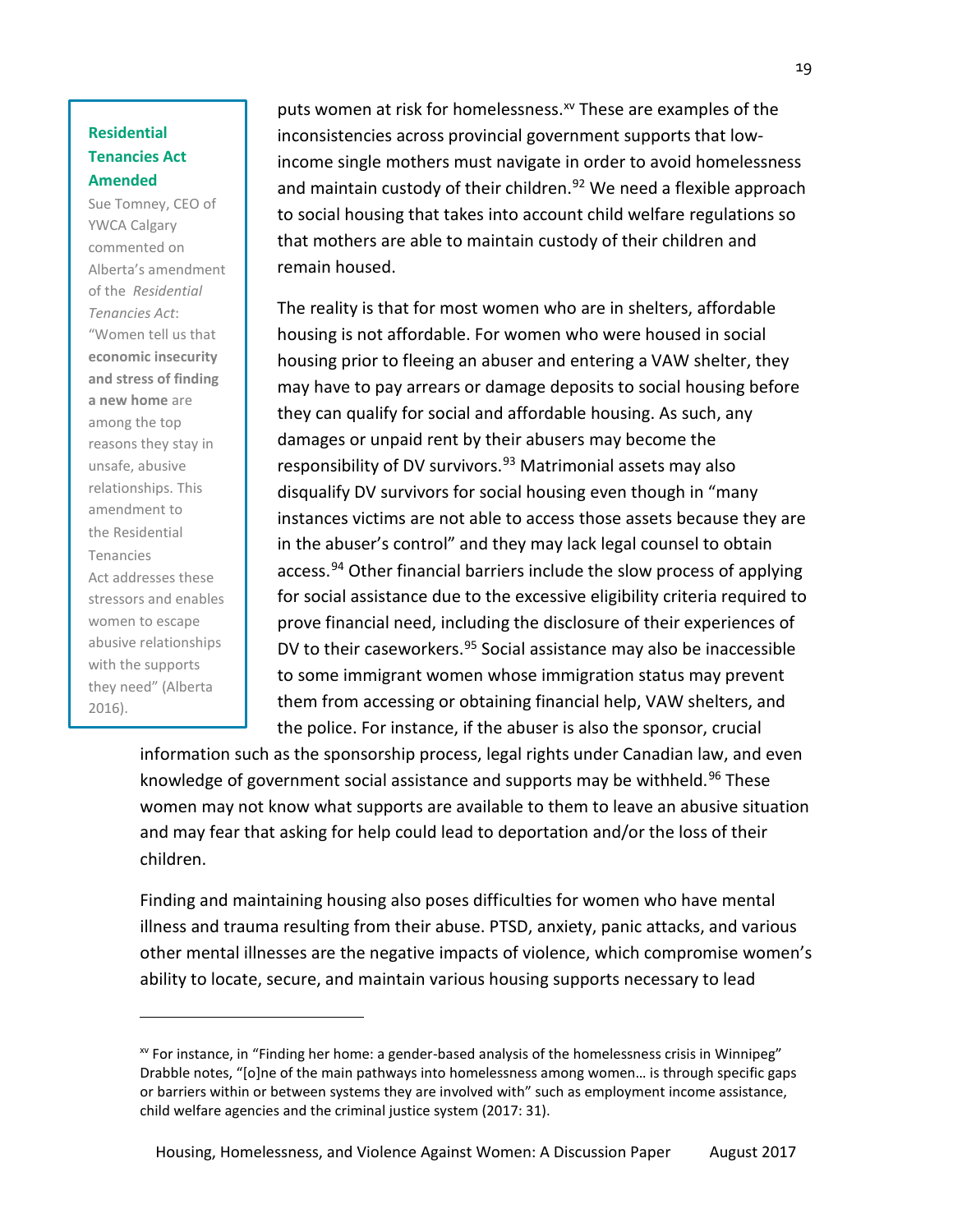independent and violence-free lives.<sup>[97](#page-36-3)</sup> For some women, their mental illness may evolve into a disability if it significantly interferes with the performance of major life activities, such as learning, working, and communicating, including searching for housing. Survivors of domestic violence need support finding and maintaining housing as well as acquiring mental health and disability provisions as they begin their healing journey.

Most provinces have made some efforts to assist women fleeing domestic abuse without penalties from landlords. Quebec,<sup>[98](#page-36-4)</sup> Saskatchewan,<sup>[99](#page-36-5)</sup> Manitoba,<sup>[100](#page-36-6)</sup> Ontario,<sup>[101](#page-36-7)</sup> Alberta,<sup>[102](#page-36-8)</sup> the Northwest Territories,<sup>[103](#page-36-9)</sup> Nova Scotia,<sup>[104](#page-36-10)</sup> and British Columbia<sup>[105](#page-36-11)</sup> have amended their *Residential Tendency Acts (RTA)* to shorten the notice period to end a rental tenancy agreement for victims of sexual or domestic violence from 60 days to under 30.<sup>[106](#page-36-12)</sup> These changes help make it easier for survivors to flee abuse; however, coordinated system-wide changes at the national level are necessary to ensure consistent efforts to address VAW, housing, and homelessness.

| <b>Province</b>           | <b>Domestic Violence amendments to RTA</b> |      |
|---------------------------|--------------------------------------------|------|
| Alberta                   | Yes                                        | 2015 |
| <b>British Columbia</b>   | Yes                                        | 2015 |
| Manitoba                  | Yes                                        | 2011 |
| <b>New Brunswick</b>      | N <sub>o</sub>                             |      |
| Newfoundland and Labrador | No.                                        |      |
| North West Territories    | <b>Yes</b>                                 | 2015 |
| Nova Scotia               | Yes                                        | 2013 |
| Nunavut                   | N <sub>o</sub>                             |      |
| Ontario                   | Yes                                        | 2016 |
| Prince Edward Island      | N <sub>o</sub>                             |      |
| Quebec                    | Yes.                                       | 2006 |
| Saskatchewan              | <b>Yes</b>                                 | 2017 |
| Yukon                     | N <sub>o</sub>                             |      |

## **Table 1 Amendments to Residential Tenancies Act by Province**

# <span id="page-20-0"></span>**Summary: Affordable and Social Housing and Domestic Violence Survivors**

Overall, current social and affordable housing models and service delivery make it difficult for survivors of domestic violence to find, secure, and maintain safe and affordable housing. Primarily, the lack of social and affordable housing units results in long wait times and what some have called an affordable housing crisis.<sup>[107](#page-36-13)</sup> DV survivors can access special priority status to obtain housing more quickly, but the eligibility process can be cumbersome and may prevent some women from attaining housing. For instance, the requirement of proof of cohabitation may be inaccessible to women whose abusers kept this information hidden from them – a form of financial abuse and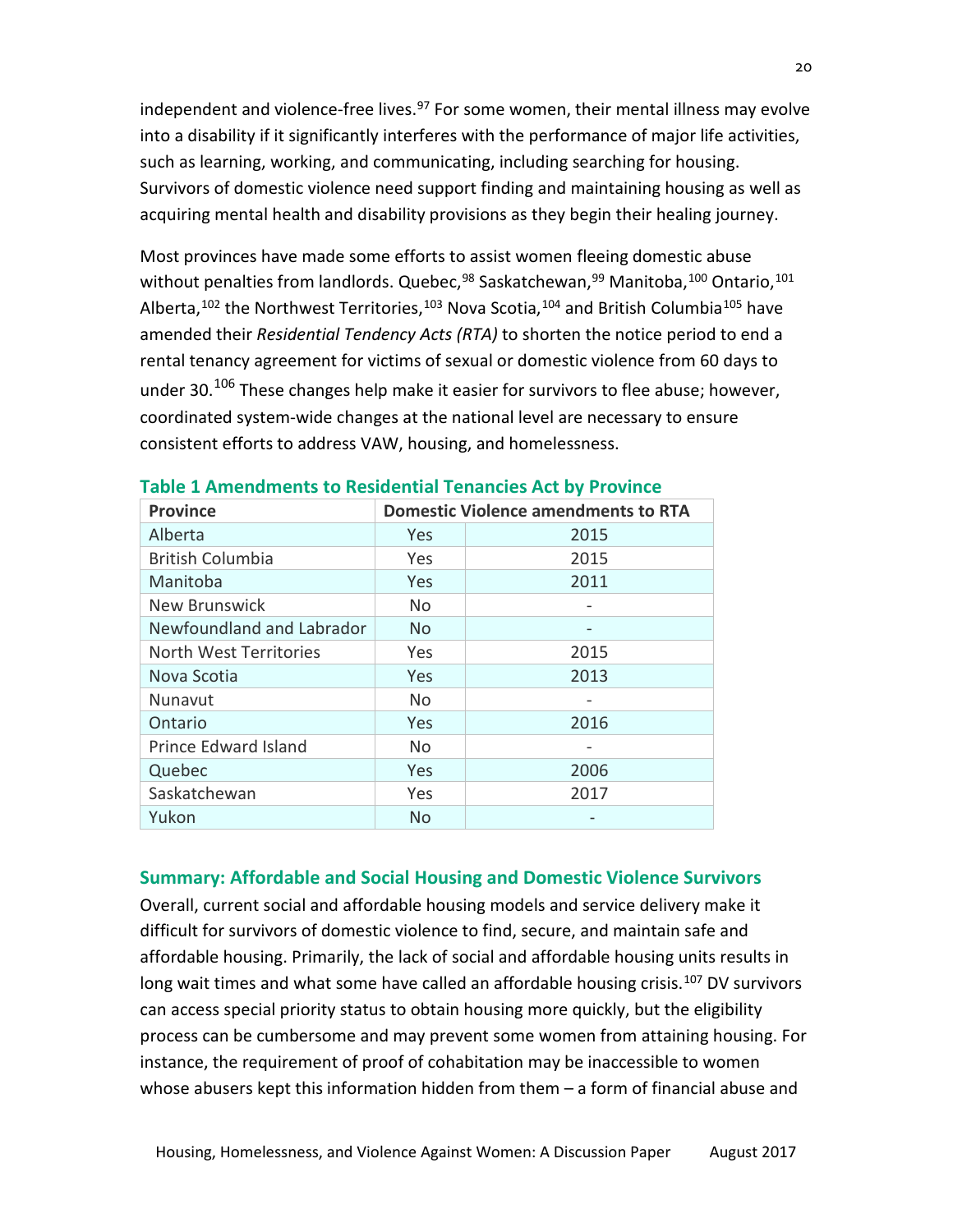# **Navigating Systems**

Domestic violence survivors **must navigate** numerous agencies, government organizations, and policies while dealing with the emotional and physiological effects of abuse: "inadequate finances, lack of available affordable housing, challenges accessing legal services, and limited social supports further **undermine women's efforts to live independently and violence free**" (Burnett et al. 2016:2).

 $\overline{\phantom{0}}$ 

controlling behavior.<sup>[108](#page-36-14)</sup> Consequently, survivors fleeing violence mav be unable to find the documentation necessary to prove cohabitation in order to access special priority status for social housing.<sup>[xvi](#page-21-0)</sup> Furthermore, proving abuse can be demoralizing and re-victimizing for survivors.

Gender, disability, racial discrimination, and the stigmatization of domestic violence affects survivors as they navigate social and affordable housing bureaucracies. The Ontario Human Rights Commission has documented several types of discrimination in social housing on the basis of: sex (women, specifically lone mothers experience sexual harassment from landlords and property managers); transphobia and discrimination based on gender identity; family and marital status (lone mothers fleeing domestic violence were the most impacted by this form of discrimination); criminal records; age; disability (including intellectual disabilities and mental illness); race (Indigenous peoples, specifically in the North, and recent immigrants were most impacted by this form of discrimination); sexual orientation; and discrimination against those who receive social assistance. [109](#page-36-15)

Insufficient communication or contradictions between systems (social assistance, social housing, and child welfare) may prevent women from accessing and maintaining social housing and contribute to their

housing insecurity and risk for homelessness. Social and affordable housing may not be affordable for women escaping violence as it may take time to secure financial assistance and save for first and last month's rent. Eligibility criteria also poses problems as individuals with poor credit and/or rental history are screened and deemed ineligible. Furthermore, some survivors may not have rental references<sup>110</sup> and women who ended rental agreements early may face discrimination even though the early termination of leases for DV survivors is protected under the *Residential Tenancies Acts* in most provinces and territories. Given the limited period that women have to find housing while they stay at VAW shelters, the bureaucratic loopholes associated with applying for social housing, and the long wait times for units and social assistance, women may be

<span id="page-21-0"></span><sup>&</sup>lt;sup>xvi</sup> Immigrant women are particularly vulnerable to this form of abuse as their immigration status and other personal documents may be kept from them. Canada. Government of Canada Family Sponsorship. "Help for Spouses or Partners who are Victims of Abuse." Online at [http://www.cic.gc.ca/english/immigrate/sponsor/abuse.asp.](http://www.cic.gc.ca/english/immigrate/sponsor/abuse.asp)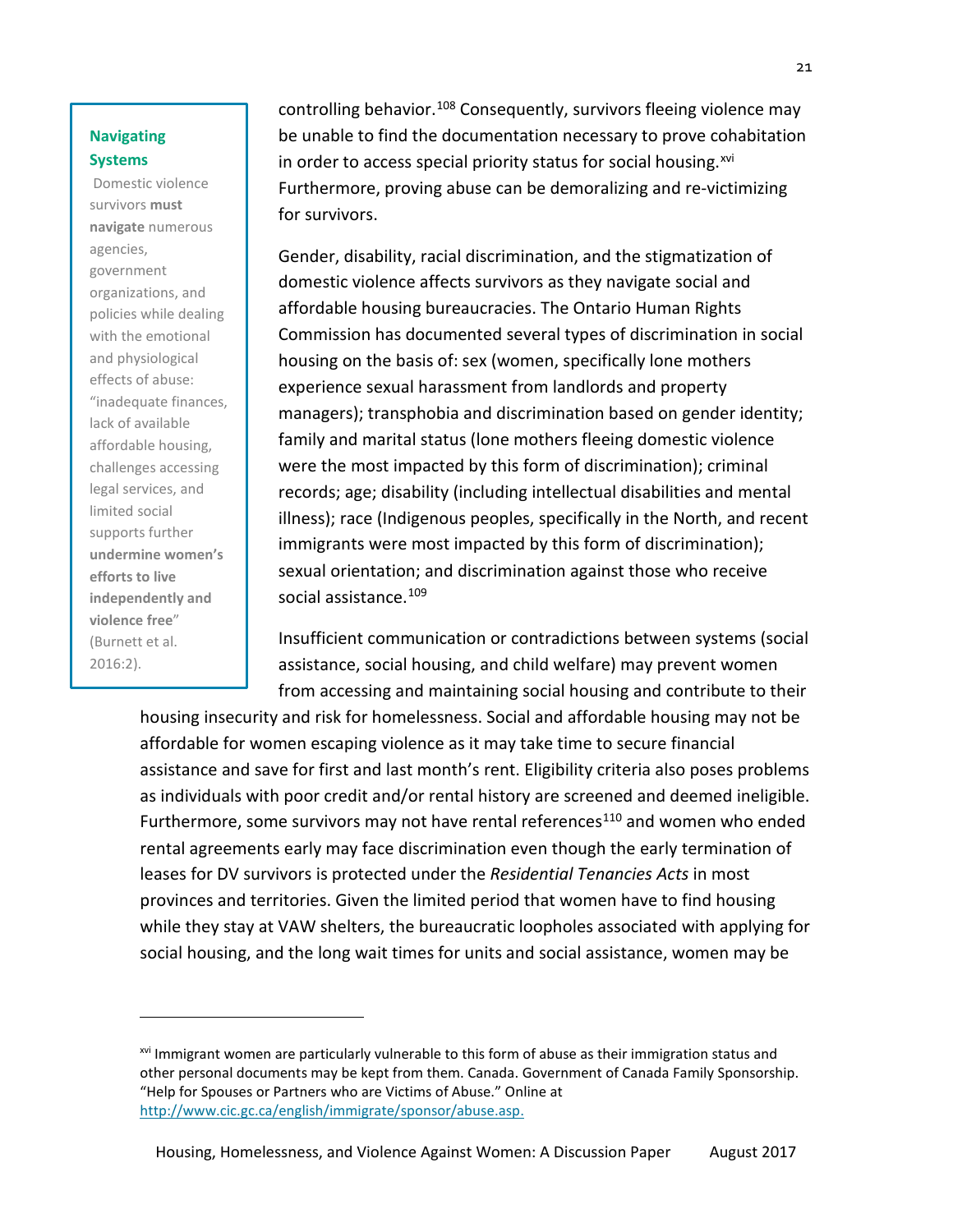unsuccessful in securing housing and are left with no other choice but to return to their abuser or become homeless.<sup>[111](#page-36-17)</sup>

# <span id="page-22-0"></span>**HOUSING FIRST MODEL**

Since the 1990s, the Housing First (HF) model has emerged as a solution to housing the homeless as quickly as possible and was allotted funding in the 2017 Budget under the Homelessness Partnering Strategy (HPS).<sup>[xvii](#page-22-1)</sup> HF is a philosophy based on the understanding of housing as a basic human right that should be available to all. The underlying principle of HF is that people are better able to move forward with their lives if they are first housed.<sup>[112](#page-36-18)</sup> According to the Homelessness Hub, the five core principles of HF include:

- 1. Immediate access to permanent housing with no housing readiness requirements;
- 2. Consumer choice and self-determination;
- 3. Recovery orientation;

 $\overline{\phantom{a}}$ 

- 4. Individualized and client-driven supports; and
- 5. Social and community integration<sup>i</sup>.

Generally, HF is administered through Community Advisory Boards and Community Entities to ensure that HF fits with the local situation of a given community.<sup>[113](#page-36-19)</sup> There are space and opportunities to build on their strengths and become self-sufficient. It also several types of Housing First, including scattered sites (individual rental units in the private rental market); congregate models (many units in a single building with on-call support); and permanent supportive housing (for those with complex and recurring issues).<sup>[114](#page-36-20)</sup> HF models believe individuals should have a say in where they live and create uses trauma-informed and harm reduction approaches. Research has shown that HF is more than just housing; it includes a wide range of voluntary supports provided in a client-centered way:

1. Housing supports (applying for rent subsidies, assistance finding housing, advocating with the landlord, etc.). At this level, HF case managers work with private and public landlords and access social, non-profit, and provincial rent

<span id="page-22-1"></span>xvii The 2017 budget designated \$2.1 billion towards Homelessness Partnering Strategy programs including Housing First initiatives.

xviii Reflecting on a Domestic Violence Housing First pilot project, housing directors at Washington State Coalition Against Domestic Violence found that the HF program was driven by more than just housing. The program included the work of advocates, trauma informed and harm reduction approaches, nonjudgement, meeting survivors where they were at, and voluntary services (counselling, life skills, etc.) which created opportunities for survivors to empower themselves (WSCADV 2015a).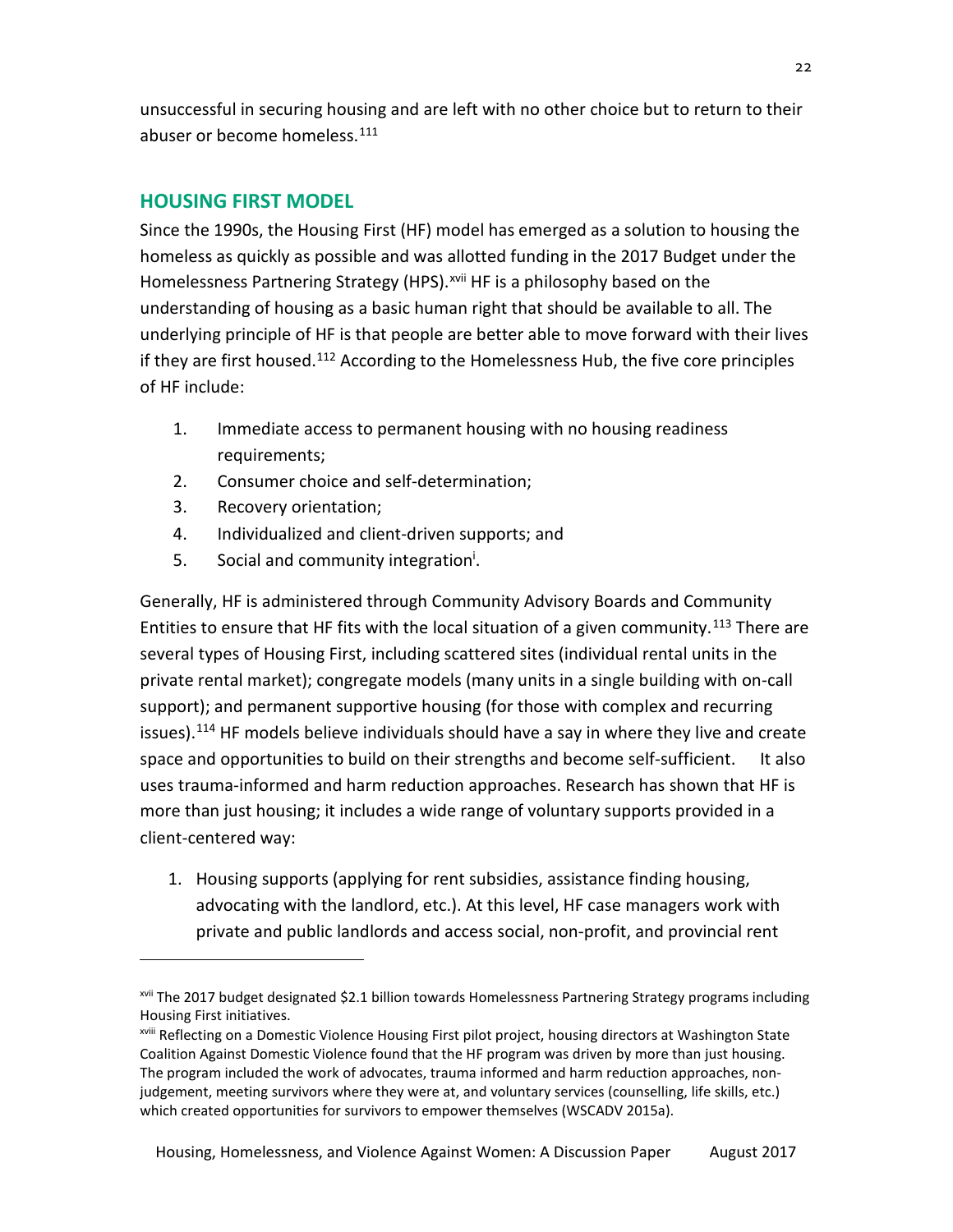# **Domestic Violence Housing First**

"DVHF agencies developed or enhanced strong partnerships with other services within their agencies, as well as with other domestic violence, sexual assault, and housing programs. Developing positive relationships with landlords, law enforcement, and other community programs enabled advocates to negotiate on survivors' behalf, educate the community, and ultimately improve the community's response to domestic violence. Stabilizing survivors fostered healthier communities" (WSCADV 2015:1).

supplements as well as other grants, such as low-income grants, to cover bills such as utilities;

2. Clinical supports (supports for mental health and social care of client); and

3. Complementary supports (help improve the quality of life, community integration, and working towards self-sufficiency including life skills, applying for supports, help with employment, education, and training).  $115$ 

The Service Prioritization Decision Assistance Tool (SPDAT), a triage tool that assesses the health and social service needs of a homeless individual and is widely used in over 100 communities across Canada.[116](#page-36-22) The SPDAT and the VI-SPDAT (a condensed version of SPDAT) are increasingly becoming the standard tool utilized to determine eligibility for a variety of homelessness programs, including Housing First.<sup>[117](#page-37-0)</sup> It also prioritizes who should receive what types of housing and case management. The Alberta Council of Women's Shelters (ACWS) reviewed the SPDAT- F for families and found two specific issues related to survivors of domestic violence. First, the tool does not take into account the importance of safety issues for women and children fleeing DV and instead focuses on demographic characteristics and previous experiences of homelessness.<sup>[118](#page-37-1)</sup> Second, under the 20 components that are scored, there is no assessment that identifies the unique experiences of women fleeing violence, which are different from the chronically homeless, individuals, and families. <sup>[119](#page-37-2)</sup> These critiques illuminate the challenges of developing HF programs for DV survivors as the tools used to assess and prioritize who should

receive various types of housing and case management ignore the unique challenges DV survivors encounter when they leave an abuser and become homeless.

The program has been most successful in housing single homeless men and individuals with mental health and substance use issues.<sup>[120](#page-37-3)</sup> However, Housing First relies on affordable housing stock and Canada's affordable housing is severely depleted; it is estimated that 100,000 new units of affordable and social housing are needed to reduce core housing need and homelessness.<sup>[121](#page-37-4)</sup> Rural areas, small towns, and northern communities do not have the same housing capacity to implement HF models as larger urban cities. [122](#page-37-5)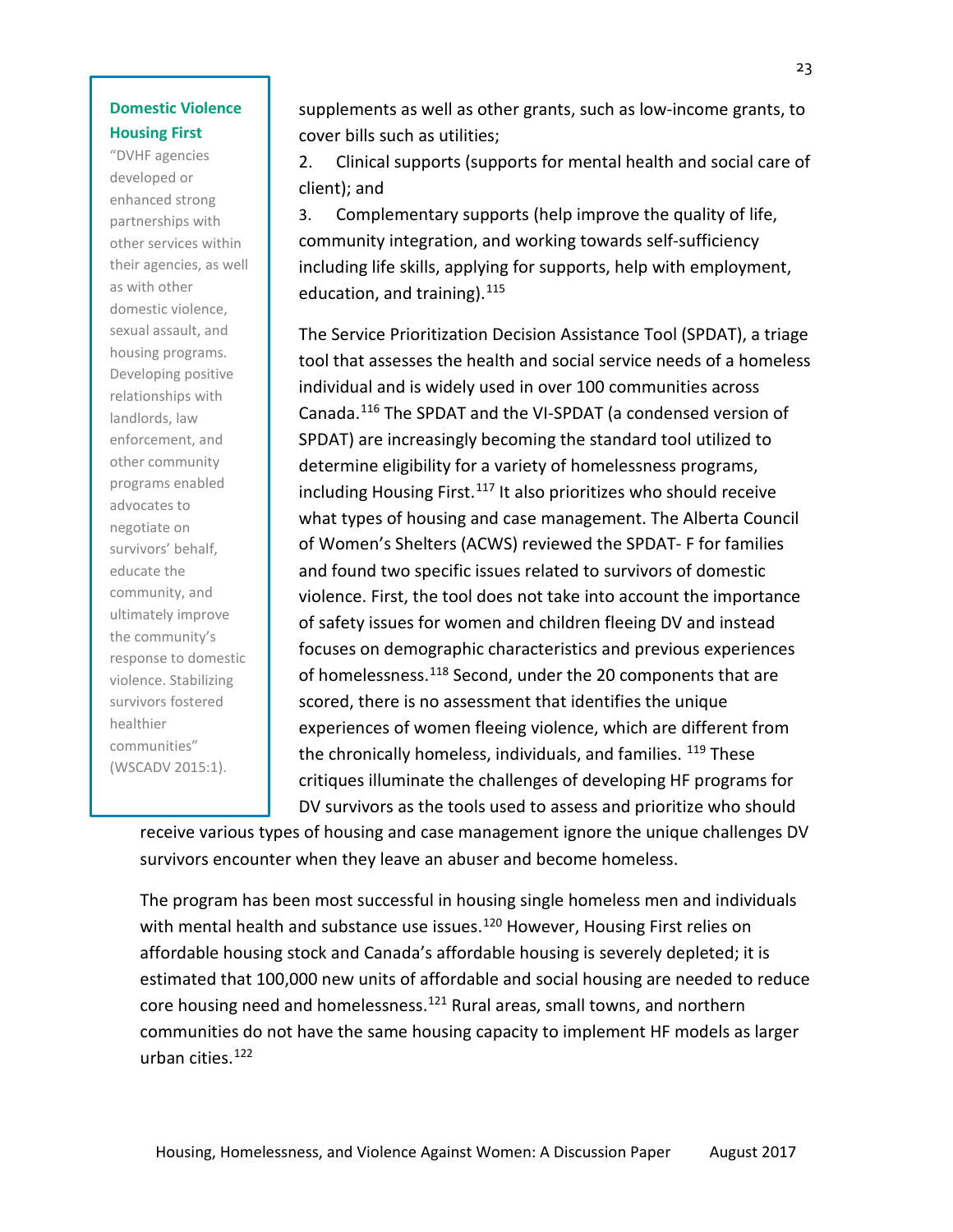# **Expand Special Priority Policy**

According to Ontario's Long-Term Affordable Housing Strategy, "based on the outcomes of the pilot project, the province will consider ways to enhance the Special Priority Policy and expand the use of this approach" (Ministry of Municipal Affairs and Housing 2016: 24).

 $\overline{\phantom{0}}$ 

The majority of Housing First programs do not meet the needs of women fleeing domestic violence for several reasons. First, eligibility requirements include being homeless for 30 days and if women are temporarily staying at a VAW shelter, they are not considered homeless.<sup>[123](#page-37-6)</sup> Second, women may not meet the criteria for "chronic" or "episodic" homelessness because their homelessness is invisible for safety reasons. <sup>[xix](#page-24-0)</sup> Third, a majority of potential HF clients are recruited at homeless shelters, which DV survivors often avoid for safety reasons (or because the shelter will not accept them). Fourth, families are often excluded – singles without dependents are the primary beneficiaries of HF supports. HF models must integrate a gendered lens when defining homelessness, as homelessness for women "is more likely to be hidden [and] there is a concern that many will be categorically excluded from eligibility for Housing First programs."<sup>[124](#page-37-7)</sup> Additionally, HF models have been criticized for not exploring the specific needs of Indigenous women who are at a much higher risk of violence than non-Indigenous women. [125](#page-37-8)

In Canada, there have been some successful Housing First initiatives that are designed for women who are survivors of domestic violence and at risk of homelessness. The Vivian in Vancouver supports housing for at-risk, chronically homeless women and offers a minimal barrier, high tolerance environment under a harm reduction philosophy. [126](#page-37-9) Discovery House Family Violence Prevention Society in Calgary is an integrated shelter that provides community services for abused women and children that includes a Housing First program.<sup>[127](#page-37-10)</sup> The London Homes for Women utilizes genderspecific and violence/trauma-informed principles to ensuring that women get housed and avoid homelessness.<sup>[128](#page-37-11)</sup>

There are also successful Housing First projects for survivors of domestic violence in the US that could be replicated in Canada. The Washington State Coalition Against Domestic Violence (WSCADV) developed a Domestic Violence Housing First (DVHF) pilot project to

[development/programs/communities/homelessness/housing-first/supports.html#chronically.](https://www.canada.ca/en/employment-social-development/programs/communities/homelessness/housing-first/supports.html#chronically)

<span id="page-24-0"></span>xix "Chronic homelessness" refers to individuals, often with disabling conditions (e.g. chronic physical or mental illness, substance abuse problems), who are currently homeless and have been homeless for six months or more in the past year (e.g. have spent more than 180 nights in a shelter or place not fit for human habitation). "Episodically homeless" refers to individuals, often with disabling conditions, who are currently homeless and have experienced three or more episodes of homelessness in the past year. Episodes are defined as periods when a person would be in a shelter or place not fit for human habitation for a certain period, and after at least 30 days, would be back in the shelter or place. See [https://www.canada.ca/en/employment-social-](https://www.canada.ca/en/employment-social-development/programs/communities/homelessness/housing-first/supports.html#chronically)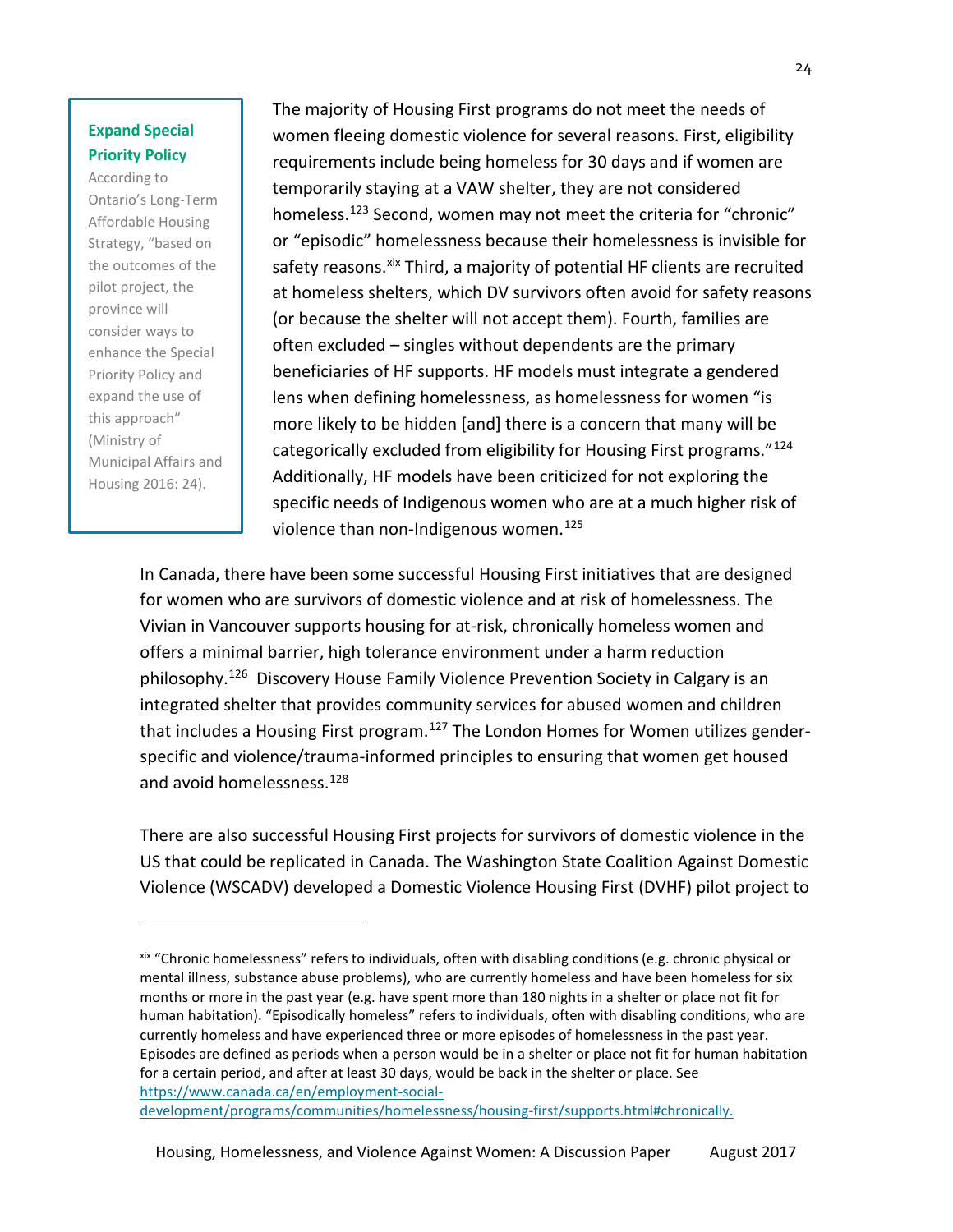house survivors of domestic violence and enable them to establish a home with "the freedom to choose how to best rebuild their lives."[129](#page-37-12) The DVHF project was survivordriven – women could choose where they lived and what, if any, supports they wanted (from life skills to substance use counselling). [130](#page-37-13) Beyond housing, the DVHF project provided survivors support in reconstructing their lives based on their own unique needs including transportation, career training, job-related expenses, childcare, supplies and services for children, lock changes, home security features, and temporary rental assistance. A harm reduction approach reduced the need for prerequisites; for instance, sobriety and employment are not requirements to access the program.<sup>[xx](#page-25-1)</sup> DVHF project directors expressed that this approach gave more flexibility to meet the needs of survivors and that it ensured that all survivors, regardless of where they are at, could access the program and become housed.

WSCADV reported many positive outcomes of the DVHF pilot project including women and children feeling safer, stable, self-sufficient, "and empowered to create lives free from violence."<sup>[131](#page-37-14)</sup> 96% of the pilot project participants remained stably housed after 18 months and 97% reported increased safety for themselves and their children.<sup>[132](#page-37-15)</sup> Clearly, Canada's Housing First model could integrate programming that could effectively meet the needs of DV survivors and invest specific funding for DV survivors.

# <span id="page-25-0"></span>**Ontario Survivors of Domestic Violence Portable Housing Benefit Pilot Program**

In September 2016, the Ontario government, in partnership with the federal government, launched the Portable Housing Benefit to help survivors of domestic violence and their families – the first of its kind in Canada. Ontario launched the pilot project in 22 communities, allotting \$17 million over 3 years with the aim to support up to 3,000 survivors (\$2.5 million in 2016/2017 to \$10 million in 2018/2019). [133](#page-37-16) The Portable Housing benefit (referred to as the SDV-PHB Pilot) subsidizes rent geared to income social housing within the private sector housing market. The primary goal of the SDV-PHB Pilot is to reduce the amount of time it takes for DV survivors to find safe, affordable housing, as well as to learn which services and supports most effectively enable housing stability.

 $\overline{\phantom{0}}$ 

<span id="page-25-1"></span>xx This is not to detract from the important work that emergency and second stage housing provides to DV survivors, but rather, a comment on the strengths in flexibility and mobility in how survivors are quickly housed under the HF program. Many VAW shelters have moved towards harm reduction policies in an effort to be more inclusive and create more honest and meaningful relationships between counsellors and survivors. Some shelters may use harm reduction approaches but not necessarily identify them as harm reduction (OAITH 2013).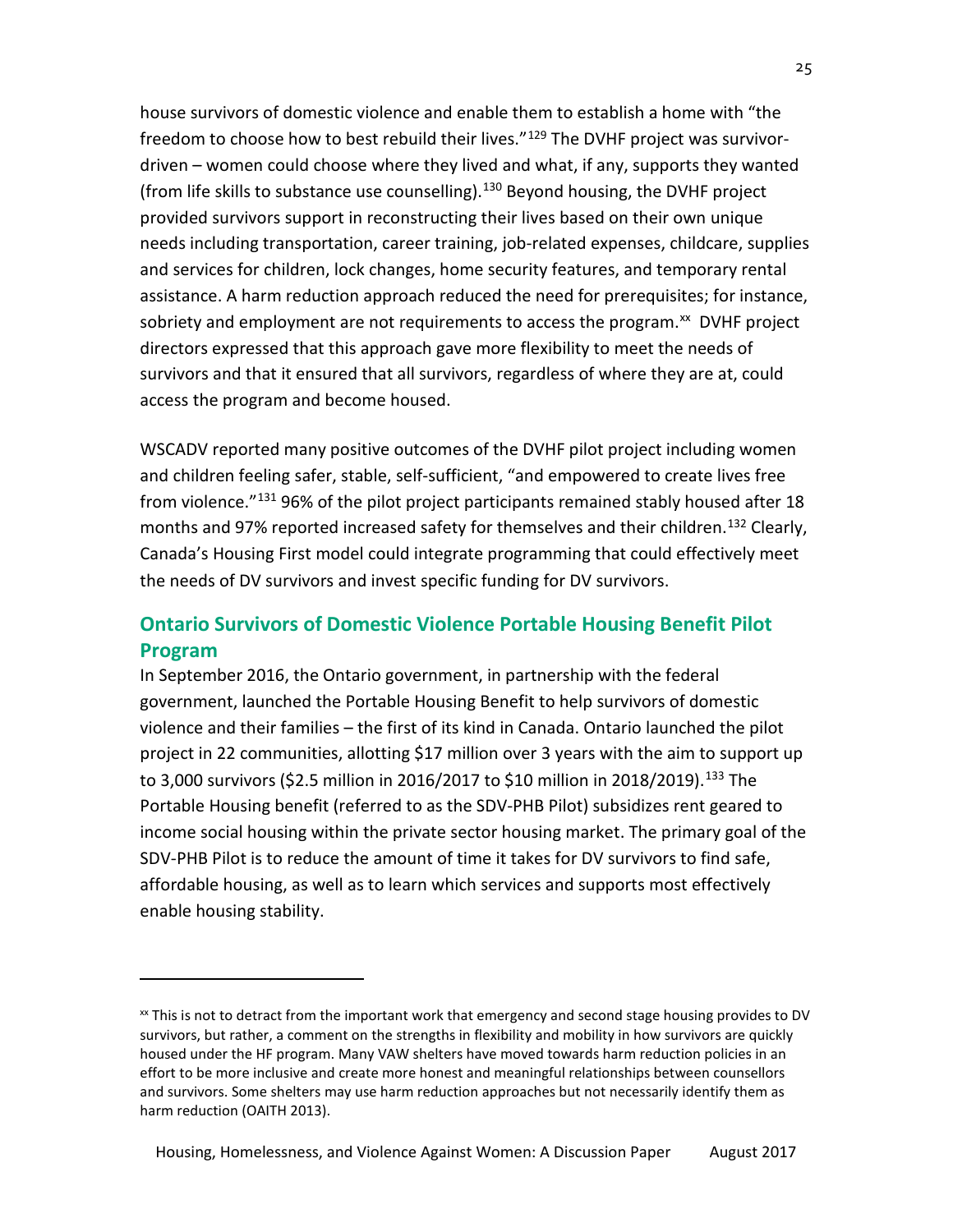To receive the Benefit, applicants must meet the criteria for social housing and special priority status (also known as Special Priority Policy, or SPP). [134](#page-37-17) The new pilot program helps abused women immediately find housing in their community and allows them to choose where they would like to live, be it closer to family, social support networks, schools, etc. The Benefit is linked to individuals or families rather than a specific housing unit, thereby promoting greater flexibility, mobility, and choice.

However, some VAW advocates and front line workers have identified overarching problems with the special priority status for domestic violence survivors. In an open letter to the Ontario Ministry of Housing, VAW workers noted: "Many women and dependents residing in Violence Against Women's shelters are not eligible for the SPP mainly due to their inability to prove cohabitation with the persons they are fleeing, or as it is the case as of late, they can't prove dependency on the familial relationship."<sup>[135](#page-38-0)</sup> In order for such benefits to be successful, they must be universal and work with VAW shelters. [136](#page-38-1) VAW advocates promote the broadening of eligibility criteria to include more women and the reduction of bureaucratic barriers, including limiting the criteria required to prove abuse as this may re-victimize DV survivors. [137](#page-38-2) VAW advocates have also noted the program is only short term (up to two years) and that the SPP eligibility requires women to remove themselves from the social housing list, putting them at a disadvantage for social housing once they complete the program.

A key concern is that the pilot project is temporary and there are no guarantees that this benefit will be available upon completion of the project. However, based on the widespread support of the Portable Housing Benefit by the VAW sector and the positive impacts for DV survivors, it is likely that the Ontario Liberal government will continue to fund this benefit. Other advantages include less stress on the growing affordable housing wait list, which in 2016 had increased to over 171,360 Ontario households.<sup>[138](#page-38-3)</sup>

In June 2016, the Ontario Ministry of Housing established a Special Priority Policy Working Group comprised of experts from the VAW sector, Indigenous organizations, service managers, and housing providers to monitor and evaluate the pilot project. To date, they have met five times and have reflected on how the SDV-PHB Pilot has been implemented in various communities as well as recommended ways that the SPP could be improved to better serve domestic violence survivors (a report was submitted to the Ministry in November 2017). Continued collaboration with experts in the VAW sector is crucial to ensure that the program is meeting the needs of survivors and that a gender-based approach to homelessness and housing is incorporated.<sup>[139](#page-38-4)</sup>

# <span id="page-26-0"></span>**VIOLENCE AGAINST WOMEN SECOND STAGE/TRANSITIONAL HOUSING**

Ensuring that women fleeing domestic violence can access emergency shelters and become housed as soon as possible is essential in ensuring that DV survivors have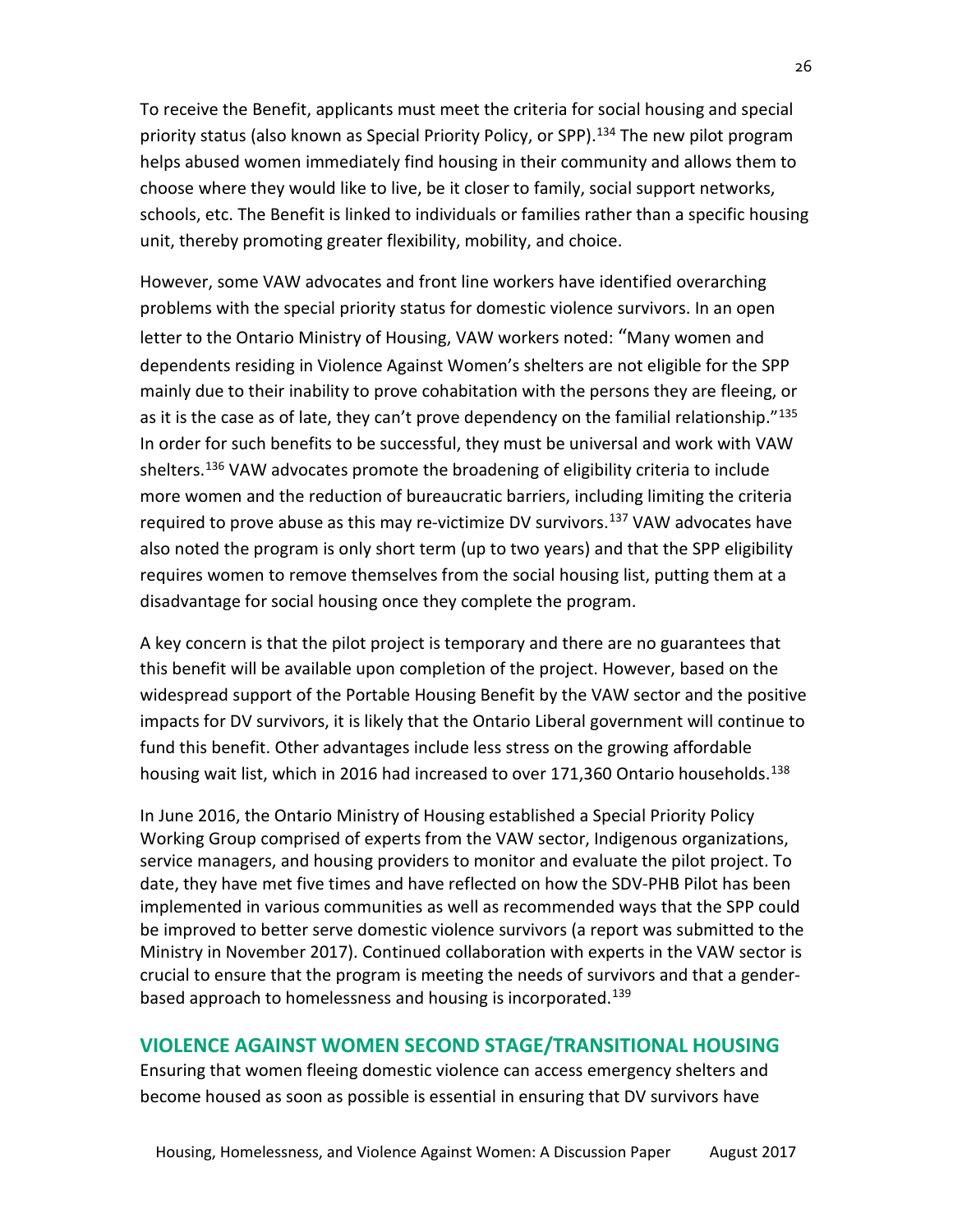resources to leave an abusive situation. Equally important are programs designed for long-term support that are women-centered and trauma-informed. VAW second stage housing (also known as transitional housing) is a form of longer-term housing provided to domestic violence survivors who are transitioning from emergency shelter to longterm housing. This includes facility-based housing in apartments with 24-hour staffing who can provide intensive case management.<sup>[140](#page-38-5)</sup> Residents pay rent and receive housing as well as a variety of services from help with job searches to counselling.<sup>[xxi](#page-27-1)</sup> Generally, second stage housing requires residents to follow basic rules and policies such as a curfew, mandatory participation in services, and the exclusion of alcohol and/or drug use on shelter premises.<sup>[141](#page-38-6)</sup> Length of stay can range from three months to two years. The objective of second stage housing is to break the cycle of violence and provide supports for women to rebuild their lives. The primary services offered to women and children within second stage housing are:

- Individual counselling for women and children;
- Group counselling for women and children;
- Court accompaniment;

 $\overline{\phantom{a}}$ 

- Systems navigation (social assistance, social housing, legal aid, child welfare, etc.); and
- Education and sensitization.<sup>[142](#page-38-7)</sup>

Evidently, VAW second stage housing provides numerous services and supports for women and children who have experienced domestic violence. However, nationally second stage shelters tend to receive significantly less funding than first stage/emergency shelters. This is notably the case when it comes to funding for services and supports; second stage/transitional housing may receive funding to build a new shelter or do repairs but the servicing is not funded. Increasing second stage housing would make a significant difference in addressing the housing needs of survivors of domestic violence. The National Housing Strategy should expand funding for second stage housing in order to respond to the needs of DV survivors, a group that the NHS has identified as a priority.

# <span id="page-27-0"></span>**MOVING FORWARD AND RECOMMENDATIONS**

Social and affordable housing, Housing First, and the Portable Housing Benefit are important housing supports that ensure that domestic violence survivors have access to safe and affordable housing, a vital step for them as they rebuild their lives.

<span id="page-27-1"></span><sup>&</sup>lt;sup>xxi</sup> Domestic violence survivors who use substances may not qualify for some second-stage housing that have zero tolerance policies on substance use (ACWS 2015:13). This is not necessarily the case for all second-stage shelters, particularly those who have adopted harm reduction policies (OAITH 2013:4).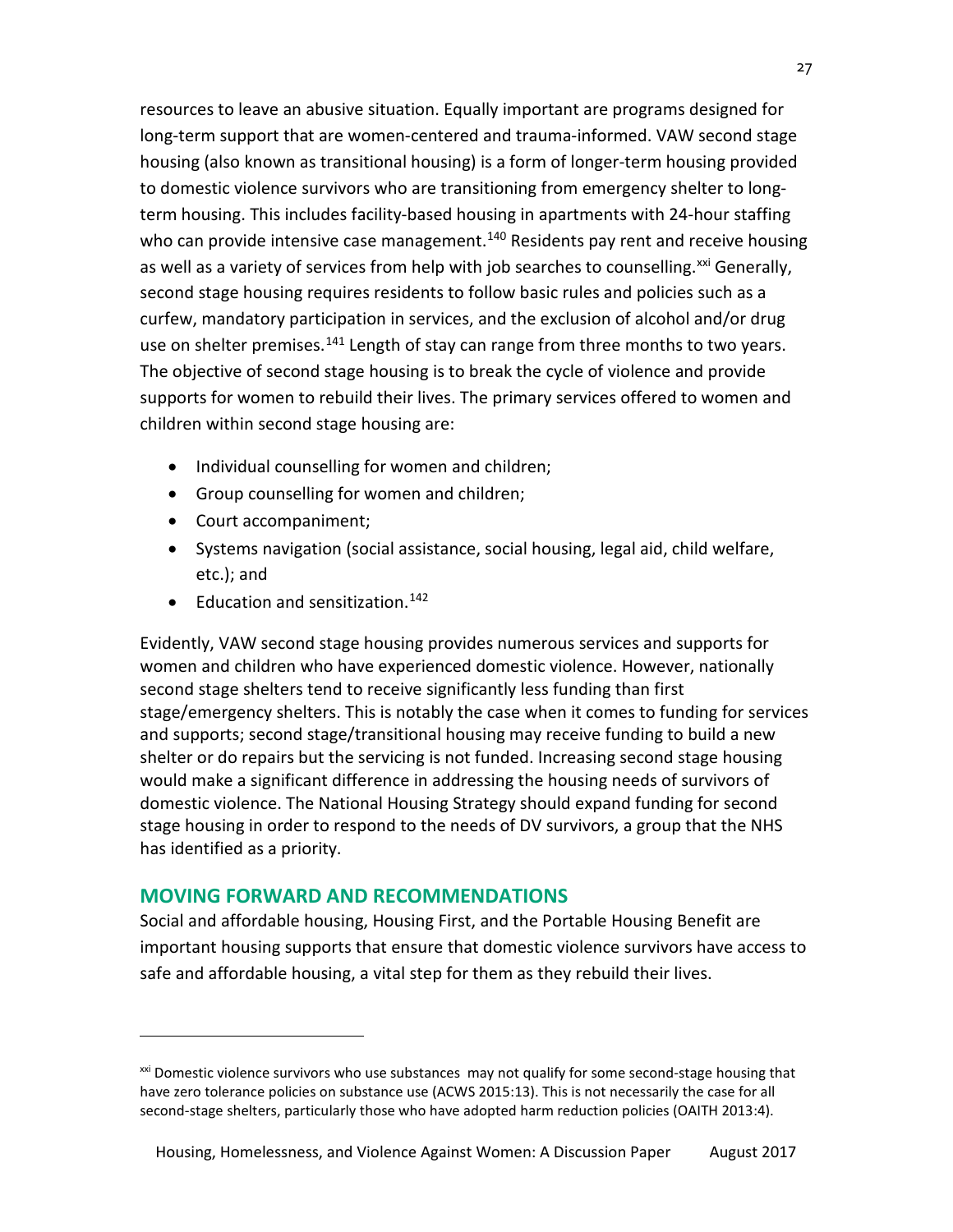Our review of social and affordable housing found the following to be barriers in DV survivors finding safe and affordable housing: discrimination based on race, disability, and gender; stigmatization associated with domestic violence; excessive and contradictory bureaucratic requirements to access programs and benefits; and the lack of coordinated systems (inconsistency across provinces and territories). The flexibility and choices afforded by the HF model make it a welcomed initiative to end homelessness and ensure that the most vulnerable are housed. However, the genderneutral approach neglects to take into account women's experiences of gender-based violence and housing insecurity. Moreover, an intersectional focus is also needed to ensure that the unique needs *and* solutions for Indigenous, immigrant, rural, and disabled women are integrated into HF programs. Finally, the Portable Housing Pilot project in Ontario, in consultation with VAW experts, has found a flexible approach to quickly house DV survivors that gives them more freedom to choose where they live. In order to ensure that women fleeing violence in all regions of the country have access to comparable levels of services and supports, we need a coordinated response across Canada to ensure that programs like the Ontario pilot project are available in each province and territory.

With the 2017 Budget reinvestment in social and affordable housing alongside the development of the National Housing Strategy, we have an opportunity to address some of the major limitations of the current affordable housing model including building new units to reduce the waiting list for social housing and providing financial and other supports to public, non-profit, and co-operative housing to maintain and repair housing stock.<sup>[143](#page-38-8)</sup> Moreover, the development of specific funding streams for organizations and shelters, including second stage and transitional housing, serving DV survivors is needed. We have a unique opportunity to bring about meaningful change. To do so, it is essential that the National Housing Strategy, the Poverty Reduction Strategy,<sup>[144](#page-38-9)</sup> and the Gender-Based Violence Strategy<sup>[145](#page-38-10)</sup> build on one another and develop coordinated policies and programs.

# **We recommend that the National Housing Strategy:**

1) Incorporate an intersectional human rights gender approach that recognizes the links between the lack of housing, homelessness, poverty, economic insecurity, colonization, racism, ableism, child intervention, and violence against women (VAW). An intersectional analysis of race, gender, class, sexuality, ethnicity, age, immigration status, and disability is necessary to develop soluti0ns that meet the needs of women living at different intersections;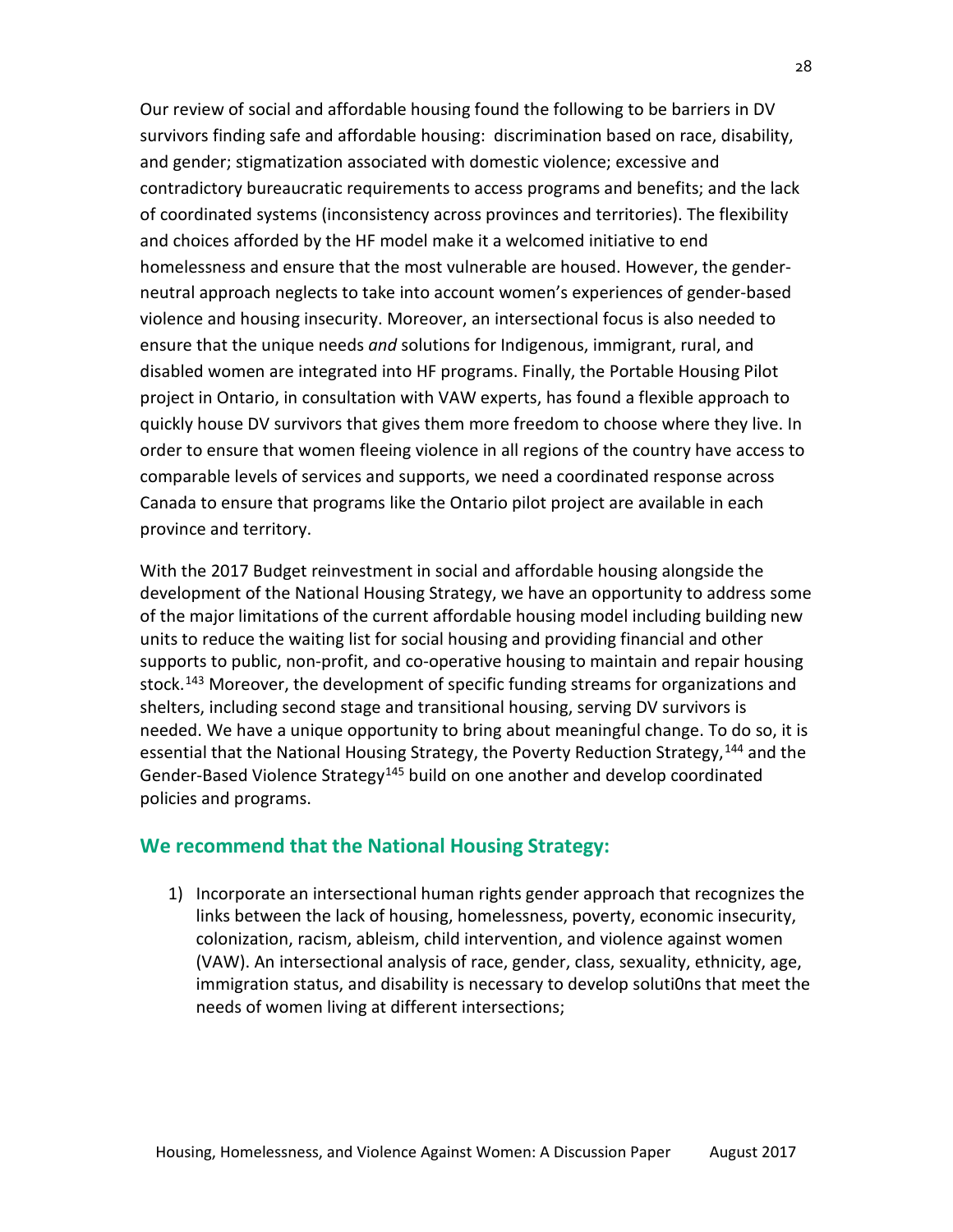- 2) Require current funding definitions of homelessness<sup>[22](#page-29-0)</sup> to be more inclusive of women, recognizing that their homelessness is invisible and that:
	- Women who experience violence in their own homes are homeless
	- Women who flee violence are homeless
	- Women who stay in women's shelters are homeless
	- Women who couch surf with family, friends, and strangers are homeless;
- 3) Create an Indigenous Housing Strategy that responds to the specific needs of Indigenous women and their families both on- and off-reserve, including cooperative housing and a provision that services are integrated at the beginning (e.g. child care, space for ceremony, collective kitchens, trauma-informed design);
- 4) Significantly increase the supply of social housing units and require that a minimum of 25% of units in all projects funded by the National Housing Strategy be fully accessible for women with disabilities and their families using the principles of universal design;
- 5) Incorporate flexibility to make it easier to provide a continuum of housing services specific to meet regional needs. This is especially important in northern, rural, and isolated communities where housing services are more limited;

# **National Housing Fund**

 $\overline{\phantom{a}}$ 

- 6) Re-establish the shelter enhancement fund and dedicate 10% (\$50 million per year) in the National Housing Fund for shelters and additional funds for a continuum of housing for gender-based violence survivors;
- 7) Ensure that the shelter enhancement fund reflects the specific needs of VAW shelters, is distributed equitably, and accounts for regional differences including the costs associated with repairs, renovations, and builds to bring access to shelters to a national standard;
- 8) Include women survivors who are fleeing violence from non-partner family members, landlords, caregivers, and support workers on whom they depend for resources and housing;

<span id="page-29-0"></span><sup>22</sup> As reflected in the United Nation's definition of Homelessness*.* See United Nations. (2015). "The Right to Adequate Housing: Fact Sheet 21." Online at: [http://www.ohchr.org/Documents/Publications/FS21\\_rev\\_1\\_Housing\\_en.pdf](http://www.ohchr.org/Documents/Publications/FS21_rev_1_Housing_en.pdf)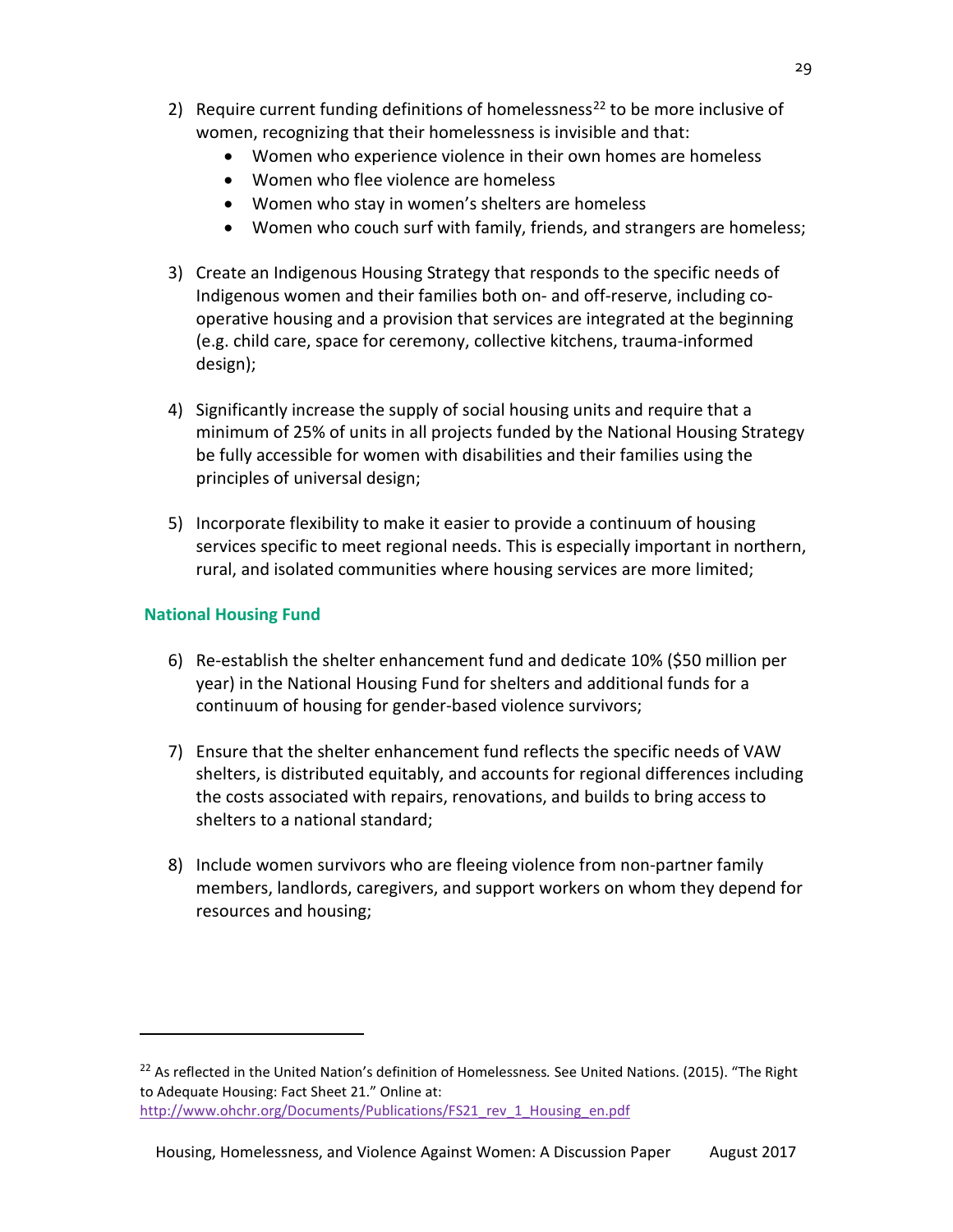### **Investment in Affordable Housing**

9) Ensure there are dedicated funds in the agreements negotiated with the provinces and territories for shelters and a continuum of housing, including second stage/transitional and permanent supportive housing, for gender-based violence survivors;

# **Homelessness Partnering Strategy (HPS)**

- 10) Address the limitations and inconsistencies across the provinces, territories, and regions of the current community entity funding model and set parameters for operating funding so that women's shelters and organizations can apply directly to the federal government for HPS funding;
- 11) Support a continuum of housing beyond Housing First, including dedicated funding for permanent, temporary, and supportive housing provided by VAW services (including second stage/transitional housing) that serve survivors of violence and women coping with mental health and addictions. Additionally, there is a pressing need to support housing that is trauma-informed, low-barrier, and based on practices of harm reduction.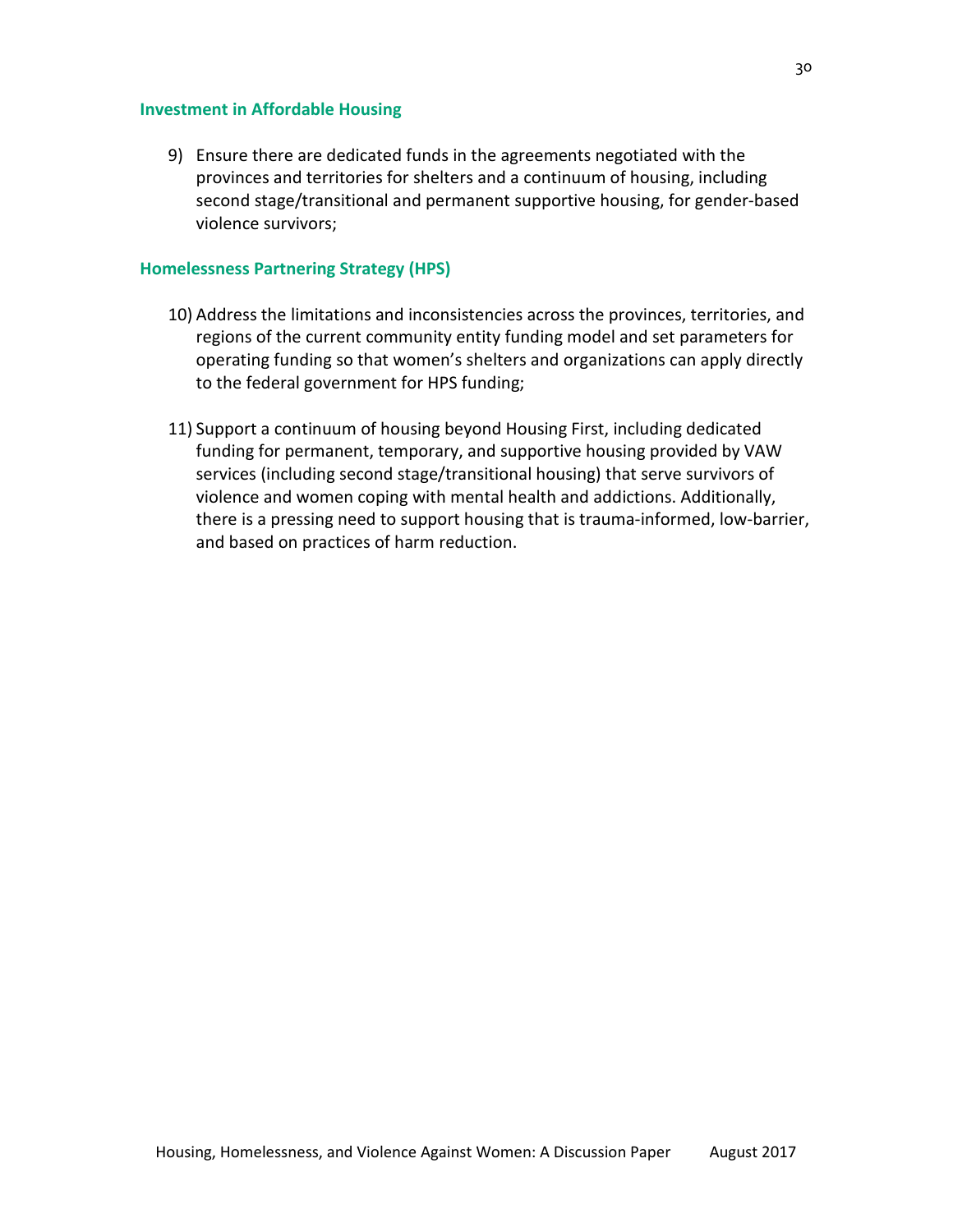### <span id="page-31-0"></span>**Notes:**

 $\overline{\phantom{a}}$ 

<sup>1</sup> Canada. (2017, Mar 22). *Building a Strong Middle Class: Budget 2017*. Online at: <http://www.budget.gc.ca/2017/docs/plan/budget-2017-en.pdf>  $2$  Ibid (134).

<span id="page-31-2"></span><span id="page-31-1"></span><sup>3</sup> Statistics Canada. (2016, Jan 26). *Infographic: Family Violence in Canada*. Online at: <http://www.statcan.gc.ca/pub/11-627-m/11-627-m2016001-eng.htm>

<span id="page-31-3"></span><sup>4</sup> Statistics Canada. (2014). *Homicide in Canada Table 6*. Online

at: <http://www.statcan.gc.ca/pub/85-002-x/2015001/article/14244/tbl/tbl06-eng.htm>

<span id="page-31-5"></span><span id="page-31-4"></span><sup>5</sup> YWCA Canada. (2012). "When There's No Place Like Home: A Snapshot of Women's Homelessness In Canada." Online at:<http://ywcacanada.ca/data/publications/00000058.pdf>  $6$  Mosher, J. and Homes for Women (2013). "Housing First, Women Second? Gendering Housing First. A Brief from the Homes for Women Campaign." Online at: <http://ywcacanada.ca/data/documents/00000382.pdf>

<span id="page-31-6"></span><sup>7</sup> Baker, C., Billhardt, K., Warren, J., Rollins, C., and Glass, N. (2010). "Domestic Violence, Housing Instability, and Homelessness: A Review of Housing Policies and Program Practices for Meeting The Needs of Survivors. *Aggression and Violent Behaviour,* 15: 430-439; Burnett, C., Ford-Gilboe, M., Berman, H., Wathen, N., and Ward-Griffin, C. (2016). "The Day-to-Day Reality of Delivering Shelter Services to Women Exposed to Intimate Partner Violence in the Context of System and Policy Demands." *Journal of Social Service Research, 0*(0): 1-17; Jategaonkar, N., and Ponic, P. (2011). "Unsafe and Unacceptable Housing: Health and Policy Implications for Women Leaving Violent Relationships. *Women's Heath and Urban Life* 10(1): 32-58; Ponic, P., Varcoe, C., Davies, L., Ford -Gilboe, M., Wuest and, J., & Hammerton, J. (2011). "Leaving ≠ Moving: Housing Patterns of Women Who Have Left an Abusive Partner." *Violence Against Women, 17*(12), 1576- 1600; Tutty, L., Ogden, C., Giurgiu, and B., & Weaver-Dunlop, G. (2013). "I Built My House of Hope: Abused Women and Pathways into Homelessness". *Violence Against Women, 19*(12), 1498-1517. Burnett, Ford-Gilboe, Berman, Wathen and Ward-Griffin (2016); Burnett, C., Ford-Gilboe, M., Berman, H., Ward-Griffin and, C., & Wathen, N. (2015). "A Critical Discourse Analysis of Provincial Policies Impacting Shelter Service Delivery to Women Exposed to Violence." *Policy, Politics, & Nursing Practice, 16*(1-2), 5-16; Mosher and Homes for Women (2013); Noble, A. Raising the Roof. (2015). "Beyond Housing First: A Holistic Response to Family Homelessness in Canada." Online at: [http://homelesshub.ca/sites/default/files/2015\\_HousingFirstReport\\_EN-](http://homelesshub.ca/sites/default/files/2015_HousingFirstReport_EN-WEB.pdf)[WEB.pdf;](http://homelesshub.ca/sites/default/files/2015_HousingFirstReport_EN-WEB.pdf) Ponic et al. (2011).

<span id="page-31-7"></span> $8$  Canadian Network Women's Shelters and Transition Houses (CNWSTH). (2014, Oct 23). "Second Stage Shelters for Women Fleeing Violence: Briefing Document"; Jategonkar and Ponic (2011); Noble (2015).

<span id="page-31-8"></span> $9$  Kirkby, C., Mettler, K. (2016). "Women First: An Analysis of a Trauma-Informed, Women – Centred, Harm Reduction Housing Model for Women with Complex Substance Use and Mental Health Issues." Pp. 114- 133 in *Exploring Effective Systems Responses to Homelessness.* Edited by N. Nichols and C. Doberstein. Toronto: The Homeless Hub Press. Online at:

[http://homelesshub.ca/sites/default/files/2.1%20Kirkby.pdf;](http://homelesshub.ca/sites/default/files/2.1%20Kirkby.pdf) Mosher and Homes for Women (2013).<br><sup>10</sup> Tutty, L. (2015). "Addressing the safety and trauma issues of abused women: A cross-Canada

<span id="page-31-9"></span>study of YWCA shelters." *Journal of International Women's Studies, 16*(3), 101-116; Drabble, J and McInnes, S. (2017). "Finding Her Home: A Gender-Based Analysis of the Homelessness Crisis in Winnipeg." *Canadian Centre for Policy Alternatives.* Manitoba Office. Online at [https://www.policyalternatives.ca/sites/default/files/uploads/publications/Manitoba%20Office/](https://www.policyalternatives.ca/sites/default/files/uploads/publications/Manitoba%20Office/2017/03/Finding_Her_Home_%20low-res.pdf)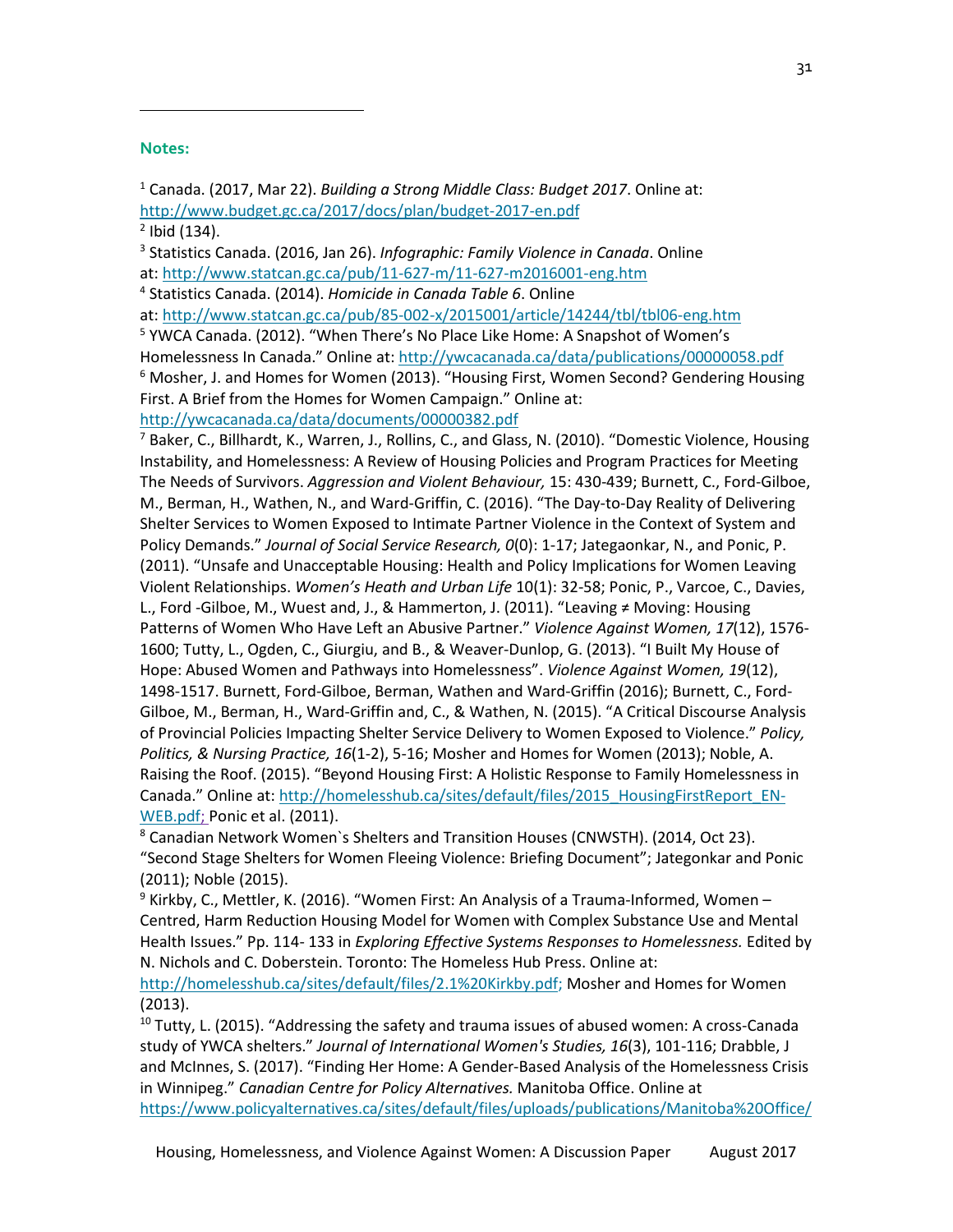2017/03/Finding Her Home %20low-res.pdf. Kirkby and Mettler (2016); YWCA Canada. (2016, Oct 19). "Counting Women and Girls into the National Housing Strategy." Online at: <http://ywcacanada.ca/data/documents/00000532.pdf>

<span id="page-32-0"></span><sup>11</sup> Gaetz, S., Scott, F., and Gulliver, T., (Eds). (2013). *Housing First in Canada: Supporting Communities to End Homelessness.* E book online at:

<http://homelesshub.ca/sites/default/files/HFCanada-Framework.pdf>

<span id="page-32-1"></span><sup>12</sup> Mosher and Homes for Women (2013).

 $\overline{\phantom{a}}$ 

<span id="page-32-2"></span><sup>13</sup> Canada. "Housing First." Online at: [https://www.canada.ca/en/employment-social](https://www.canada.ca/en/employment-social-development/programs/communities/homelessness/housing-first/supports.html#chronically)[development/programs/communities/homelessness/housing-first/supports.html#chronically](https://www.canada.ca/en/employment-social-development/programs/communities/homelessness/housing-first/supports.html#chronically) <sup>14</sup> Burnett et al. (2015:11).

<span id="page-32-4"></span><span id="page-32-3"></span><sup>15</sup> CNWSTH (2015). *"*A Blueprint for Canada's National Action Plan on Violence Against Women and Girls*."* Online at[: http://endvaw.ca/wp-content/uploads/2015/10/Blueprint-for-Canadas-](http://endvaw.ca/wp-content/uploads/2015/10/Blueprint-for-Canadas-NAP-on-VAW.pdf)[NAP-on-VAW.pdf](http://endvaw.ca/wp-content/uploads/2015/10/Blueprint-for-Canadas-NAP-on-VAW.pdf)

<span id="page-32-5"></span><sup>16</sup> Gaetz, S., Gulliver, T., Richter, T. (2014). "The State of Homelessness in Canada." Canadian Observatory on Homelessness; Canadian Alliance to End Homelessness. Online at: [http://homelesshub.ca/sites/default/files/SOHC2014.pdf;](http://homelesshub.ca/sites/default/files/SOHC2014.pdf) Richter, T., Meili, R. (2016 Sept 25).

"Canada's Housing Crisis is a Public Health Emergency." *CBC News*. Online at:

[http://www.cbc.ca/news/canada/manitoba/homelessness-public-health-commentary-](http://www.cbc.ca/news/canada/manitoba/homelessness-public-health-commentary-1.3777019)[1.3777019](http://www.cbc.ca/news/canada/manitoba/homelessness-public-health-commentary-1.3777019)

<span id="page-32-6"></span> $17$  Canada. Department of Justice. (2017, Jan 11). "About Family Violence." Online at: http://www.justice.gc.ca/eng/cj-jp/fv-vf/about-apropos.html#types<br><sup>18</sup> Barata, P. C., & Stewart, D. E. (2006). "Housing Discrimination Against Victims of Domestic

<span id="page-32-7"></span>Violence". Ottawa, Ontario: *Canada Mortgage and Housing Corporation*; Gotthilf, R., and D. Stavem. (2015). "Navigating Rental (Power) Relations: The 'Tenant Landlord Cooperation' Program." In Josh Brandon and Jim Silver (eds.), *Poor Housing: A Silent Crisis*. Halifax: Fernwood Publishing, and Winnipeg: Canadian Centre for Policy Alternatives; Hulchanski, D. (2004). "What Factors Shape Canadian Housing Policy? The Intergovernmental Role in Canada's Housing System." Pp. 231 in *Canada: The State of the Federation 2004 – Municipal –Federal Relations in Canada*. Edited by Robert Young and Christian Leuprecht. Kingston: Institute of Intergovernmental Relations, Queen's University; Ponic, P., & Jategaonkar, N. (2010). "Shedding Light on the Barriers to Housing for Women Fleeing Violence: An Advocacy Report." Vancouver, British Columbia, Canada: BC Non-Profit Housing Association. <sup>19</sup> Drabble (2017: 21).

<span id="page-32-8"></span> $20$  Little, M. (2015). "Between the Abuser and the Street: An Intersectional Analysis of Housing

<span id="page-32-9"></span>Challenges for Abused Women." *Canadian Review of Social Policy,* (72): 35-64.<br><sup>20</sup> Kirkby and Mettler (2016: 114).

<span id="page-32-10"></span> $21$  O' Campo, P., Daoud, N., Hamilton-Wright, S., Dunn, J. (2016:9). "Conceptualizing Housing Instability: Experiences with Material and Psychological Instability Among Women Living with Partner Violence." *Housing Studies* 31(1): 1-19*.* Online at:

<http://dx.doi.org/10.1080/02673037.2015.1021768>

<span id="page-32-11"></span> $22$  Canada (2017)

<span id="page-32-12"></span> $23$  Ibid (134).

<span id="page-32-13"></span><sup>24</sup> Statistics Canada (2016)

<span id="page-32-14"></span><sup>25</sup> Statistics Canada (2014).

<span id="page-32-15"></span> $26$  YWCA Canada (2012).

<span id="page-32-16"></span><sup>27</sup> Mosher and Homes for Women (2013).

<span id="page-32-17"></span><sup>28</sup> Tutty, L., Stratford, B., Ogden, C., Weaver-Dunlop, G. (2008). "An Environmental Scan of Strategies to Safely House Abused Women." RESOLVE Alberta. Online at:

Housing, Homelessness, and Violence Against Women: A Discussion Paper August 2017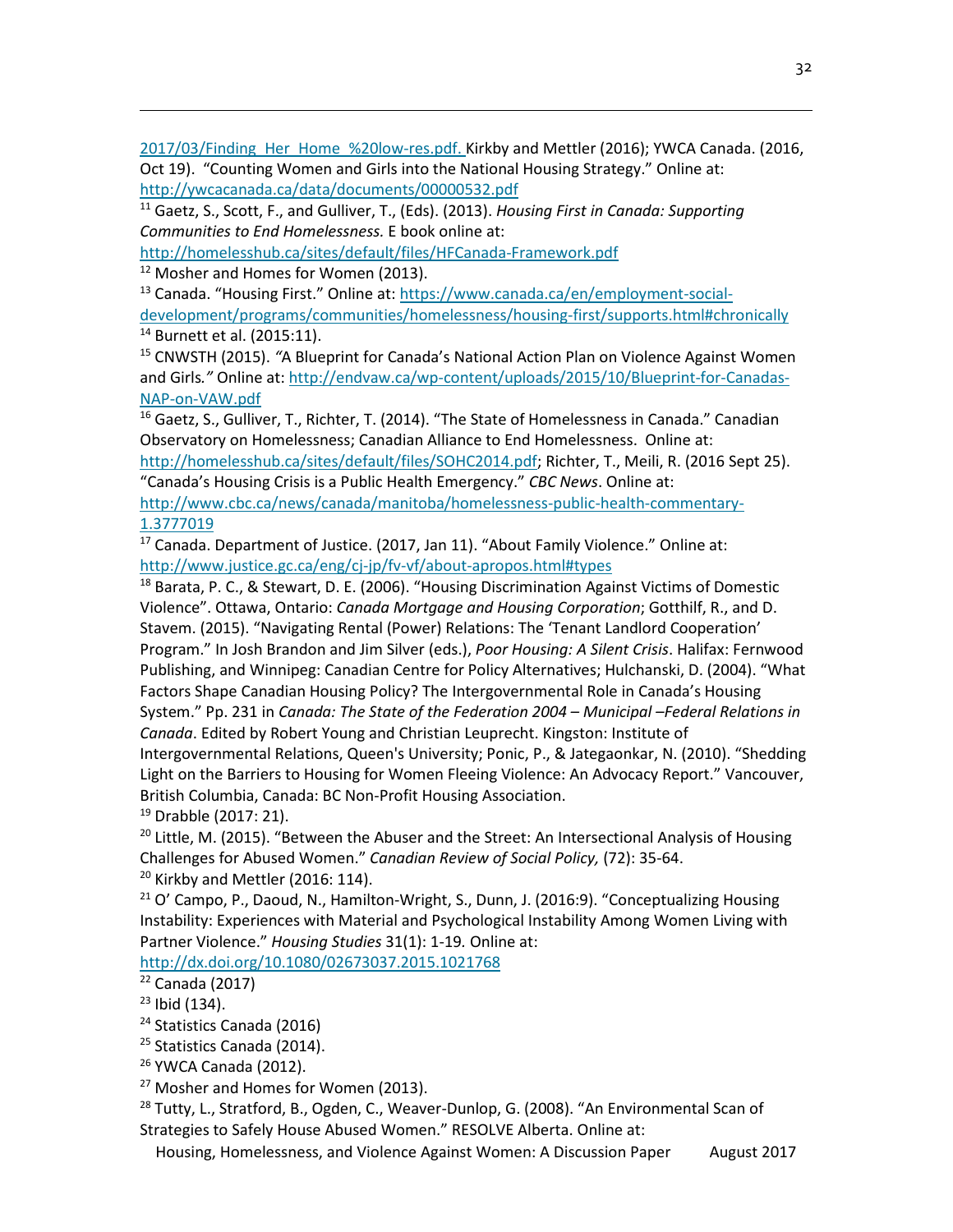[http://www.ucalgary.ca/resolve-static/reports/2008/2008-02.pdf;](http://www.ucalgary.ca/resolve-static/reports/2008/2008-02.pdf) Tutty, L., Ogden, C., Giurgiu,

B., Weaver-Dunlop, G., Damant, D., Thurston, W., Berman, H., Gill, C., Hampton, M., Jackson, M., Ursel, J., Delany, D., Harrison, P., Silverston, A., White, L., Dunbar, J., Goard, C., Ali, S., Solerno, J. (2009). "'I Build My House of Hope': Best Practices to Safely House Abused and Homeless Women." RESOLVE Alberta. Online at

[http://www.learningtoendabuse.ca/sites/default/files/Safely%20Housing%20Abused%20Wome](http://www.learningtoendabuse.ca/sites/default/files/Safely%20Housing%20Abused%20Women%20Final.pdf) [n%20Final.pdf](http://www.learningtoendabuse.ca/sites/default/files/Safely%20Housing%20Abused%20Women%20Final.pdf)

<span id="page-33-0"></span><sup>29</sup>Baker et al. (2010); Burnett et al. (2016); Jategaonkar and Ponic (2011); Ponic et al. (2011); Tutty et al. (2013).

<span id="page-33-1"></span> $30$  Burnett et al. (2016); Burnett et al. (2015); Mosher and Homes for Women (2013); Noble, A. (2015). "Beyond Housing First: A Holistic Response to Family Homelessness in Canada." *Raising the Roof*. Online at: [http://homelesshub.ca/sites/default/files/2015\\_HousingFirstReport\\_EN-](http://homelesshub.ca/sites/default/files/2015_HousingFirstReport_EN-WEB.pdf)[WEB.pdf;](http://homelesshub.ca/sites/default/files/2015_HousingFirstReport_EN-WEB.pdf) Ponic et al. (2011).

<span id="page-33-2"></span><sup>31</sup> CNWSTH (2014); Jategonkar and Ponic (2011); Noble (2015).

<span id="page-33-3"></span> $32$ O'Campo et al (2016); Rollins, C. Glass, N., Perrin, N., Billardt, K., Clough, A., Barnes, J., Hanson, G., Bloom, T. (2012). "Housing Instability is a Strong Predictor of Poor Heath Outcomes as Level in Danger in an Abusive Relationship: Findings from the SHARE Study." *Journal of Interpersonal Violence* (27(4): 623-643.

<span id="page-33-4"></span><sup>33</sup> O' Campo et al. (2016: 15)

<span id="page-33-5"></span> $34$  Rollins et al. (2012).

 $\overline{\phantom{a}}$ 

<span id="page-33-6"></span><sup>35</sup> Women's Shelters Canada. (2017). "Shelters and Transition Houses are much more than refuges from violence- they are places where women rebuild their lives." Online at: <http://endvaw.ca/shelters-refuge-violence/>

<span id="page-33-7"></span> $36$  Burnett et al. (2016).

<span id="page-33-8"></span><sup>37</sup> Beattie, Sara. Hutchins, Hope. (2015). "Shelters for Abused Women, 2014." Online at[:http://www.statcan.gc.ca/pub/85-002-x/2015001/article/14207-eng.htm](http://www.statcan.gc.ca/pub/85-002-x/2015001/article/14207-eng.htm)

<span id="page-33-9"></span><sup>38</sup> Burnett et al. (2016: 527); CNWSTH (2016). "Shelter Voices." Online at: [http://endvaw.ca/wp](http://endvaw.ca/wp-content/uploads/2016/04/ShelterVoices-2016-WEB.pdf)[content/uploads/2016/04/ShelterVoices-2016-WEB.pdf](http://endvaw.ca/wp-content/uploads/2016/04/ShelterVoices-2016-WEB.pdf)

<span id="page-33-10"></span><sup>39</sup> Women's Shelters Canada (2017).

<span id="page-33-11"></span><sup>40</sup> Burnett et al (2016: 527).

<span id="page-33-12"></span> $41$ CNWSTH (2016).

<span id="page-33-13"></span><sup>42</sup> O' Campo et al. (2016); Mosher, J., Evans, P., Little, M., Morrow, E., Boulding and, J., Vanderplats, N. (2004). "Walking on Eggshells: Abused Women's Experiences of Ontario's Welfare System." Online at:

http://www.yorku.ca/yorkweb/special/Welfare\_Report\_walking\_on\_eggshells\_final\_report.pdf Ponic et al. (2011); O' Campo et al (2016).

<span id="page-33-15"></span><span id="page-33-14"></span><sup>43</sup> Kirkby and Mettler (2016); Mosher and Homes for Women (2013).<br><sup>44</sup> Employment and Social Development Canada, Homeless Partnership Strategy. "The National Shelter Study 2005-2014: Emergency Shelter Use in Canada." Online at:

[http://publications.gc.ca/collections/collection\\_2017/edsc-esdc/Em12-17-2017-eng.pdf](http://publications.gc.ca/collections/collection_2017/edsc-esdc/Em12-17-2017-eng.pdf)

<span id="page-33-16"></span><sup>45</sup> Kirkby and Mettler (2016); YWCA Canada. (2016).

<span id="page-33-18"></span><span id="page-33-17"></span><sup>46</sup> Little (2015); Noble (2015).<br><sup>47</sup> Kirkby and Mettler (2016: 114).

<span id="page-33-19"></span> $^{48}$  Thurston, W., Roy, A., Clow, B., Este, D., Gordy, T., Haworth-Brickman, M., McCoy, L., Beck, R., Saulnier, C., and Carruthers, L. (2013). "Pathways into and out of Homelessness: Domestic Violence and Housing Security for Immigrant Women." *Journal of Immigrant and Refugee Studies,* 11(3): 278-298.

<span id="page-33-20"></span><sup>49</sup> Tutty (2015); Drabble (2017).

Housing, Homelessness, and Violence Against Women: A Discussion Paper August 2017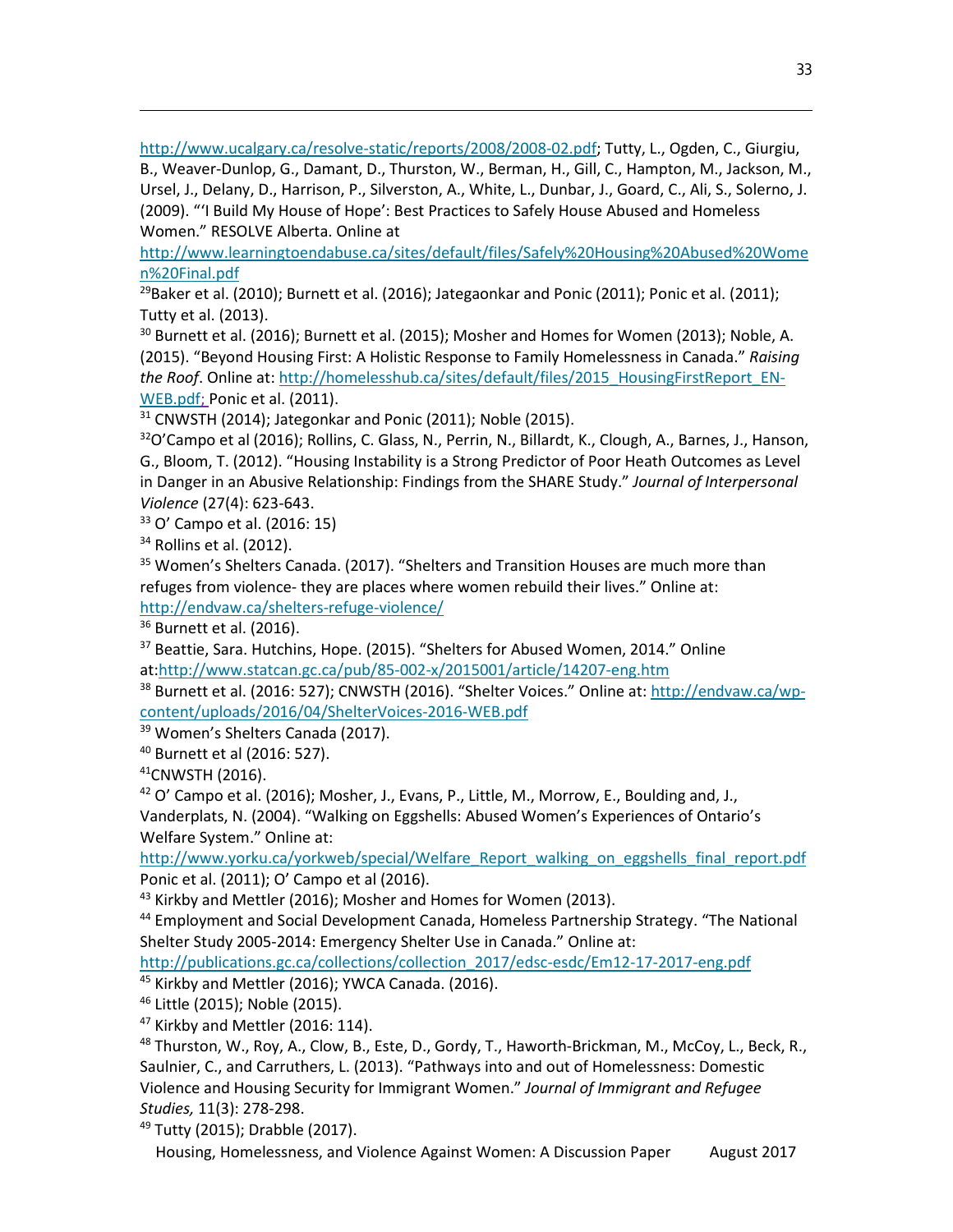<span id="page-34-0"></span><sup>50</sup> CMHC. (2017). "About Affordable Housing in Canada." Online at: [https://www.cmhc](https://www.cmhc-schl.gc.ca/en/inpr/afhoce/afhoce_021.cfm)[schl.gc.ca/en/inpr/afhoce/afhoce\\_021.cfm](https://www.cmhc-schl.gc.ca/en/inpr/afhoce/afhoce_021.cfm)

<span id="page-34-1"></span><sup>51</sup> Côté, A. and Tam, H. (2013, Apr). "Affordable Housing in Ontario: Mobilizing Private Capital in an Era of Public Constraint. " *IMFG Perspectives* No 3. Online at:

[http://munkschool.utoronto.ca/imfg/uploads/238/1409affordablehousingproofr2.pdf;](http://munkschool.utoronto.ca/imfg/uploads/238/1409affordablehousingproofr2.pdf) Zon, N. (2015, May). "Renewing Canada's Social Architecture: Access to Affordable Housing." *Mowat Institute*. Online at: [http://social-architecture.ca/wp-](http://social-architecture.ca/wp-content/uploads/AccesstoAffordableHousing.pdf)

[content/uploads/AccesstoAffordableHousing.pdf](http://social-architecture.ca/wp-content/uploads/AccesstoAffordableHousing.pdf)

<span id="page-34-2"></span>52 CMHC (2017).

 $\overline{\phantom{a}}$ 

<span id="page-34-3"></span><sup>53</sup> CMHC. (2016, Feb). "Research Highlight: 2011 Census/National Household Survey Housing Series: Issue 7 – Households in Core Housing Need and Spending at Lease 50% of Their Income on Shelter." Online at:<https://www.cmhc-schl.gc.ca/odpub/pdf/68528.pdf?fr=1456949873246> <sup>54</sup> Zon (2015).

<span id="page-34-5"></span><span id="page-34-4"></span><sup>55</sup> YWCA Canada (2016); Zon (2015).

<span id="page-34-6"></span><sup>56</sup> Londerville, J. and Steel, M. (2014, Sept 20). "Housing Policy Targeting Homelessness." Canadian Alliance to End Homelessness. Online at:

<http://homelesshub.ca/sites/default/files/SOHC2014-Backgrounder.pdf>

<span id="page-34-7"></span><sup>57</sup> Canada (2017).

<span id="page-34-8"></span><sup>58</sup> Canadian Housing Renewal Association (CHRA), Co-operative Housing Federation of Canada, Canadian Alliance to End Homelessness, British Columbia Non-Profit Housing Association, Ontario Non-Profit Housing Association; Réseau québecois des OSBL d'habitation, and New Brunswick Non-Profit housing Association. (2016). Joint Statement "Affordable Housing: A Foundation for Social Inclusion." Online at[: http://chra-achru.ca/sites/default/files/pre](http://chra-achru.ca/sites/default/files/pre-budget_2016_housing.pdf)[budget\\_2016\\_housing.pdf](http://chra-achru.ca/sites/default/files/pre-budget_2016_housing.pdf)

 $59$  Zon (2015:4).

<span id="page-34-10"></span><span id="page-34-9"></span><sup>60</sup> Canadian Housing Renewal Association (CHRA). Online at: [http://chra-](http://chra-achru.ca/sites/default/files/english_web.pdf)

[achru.ca/sites/default/files/english\\_web.pdf;](http://chra-achru.ca/sites/default/files/english_web.pdf) Canada. *Let's Talk Housing*. Online at: [https://www.letstalkhousing.ca/pdfs/papers/nhs-rethinking-affordable-housing-low-income](https://www.letstalkhousing.ca/pdfs/papers/nhs-rethinking-affordable-housing-low-income-canadians.pdf)[canadians.pdf](https://www.letstalkhousing.ca/pdfs/papers/nhs-rethinking-affordable-housing-low-income-canadians.pdf)

<span id="page-34-11"></span><sup>61</sup> Monsebraaten, L. (2016, May 25). "Ontario's Affordable Housing Wait List Grows." *The Toronto Star.* Online at[: https://www.thestar.com/news/gta/2016/05/25/ontarios-affordable](https://www.thestar.com/news/gta/2016/05/25/ontarios-affordable-housing-wait-list-grows.html)[housing-wait-list-grows.html](https://www.thestar.com/news/gta/2016/05/25/ontarios-affordable-housing-wait-list-grows.html)

<span id="page-34-12"></span> $62$  Hulchanski (2004).

<span id="page-34-13"></span> $63$  Tutty (2009).

<span id="page-34-14"></span><sup>64</sup> Noble (2015); Ponic et al. (2011).

<span id="page-34-15"></span><sup>65</sup> Beattie, Hutchins (2015).

<span id="page-34-16"></span><sup>66</sup> Noble (2015); Ponic et al. (2011).

<span id="page-34-17"></span><sup>67</sup> Burnett et al. (2015:11).

<span id="page-34-18"></span><sup>68</sup> CNWSTH (2015).

<span id="page-34-19"></span> $<sup>69</sup>$  Hoffart, I., and Cairns, K. (2012). "Strength in Numbers: A Ten Year Trend Analysis of Women's</sup> Shelters in Alberta." A report prepared for the Alberta Council of Women's Shelters (ACWS); Cairns, K., and Hoffart I. (2009). "Keeping Women Alive- Assessing the Danger." A report prepared for the ACWS. Online at:

[https://www.acws.ca/sites/default/files/documents/DangerAssessment-FullReport\\_FINAL.pdf;](https://www.acws.ca/sites/default/files/documents/DangerAssessment-FullReport_FINAL.pdf) Jategaonkar and Ponic (2011); Mosher and Homes for Women (2013); Pelly, L. (2016, Dec 6). "Leaving Relationship is the 'Most Dangerous Time' for Domestic Violence Victims, Experts Say." *CBC News.* Online at: [http://www.cbc.ca/news/canada/toronto/domestic-violence-victims-](http://www.cbc.ca/news/canada/toronto/domestic-violence-victims-1.3885381)[1.3885381;](http://www.cbc.ca/news/canada/toronto/domestic-violence-victims-1.3885381)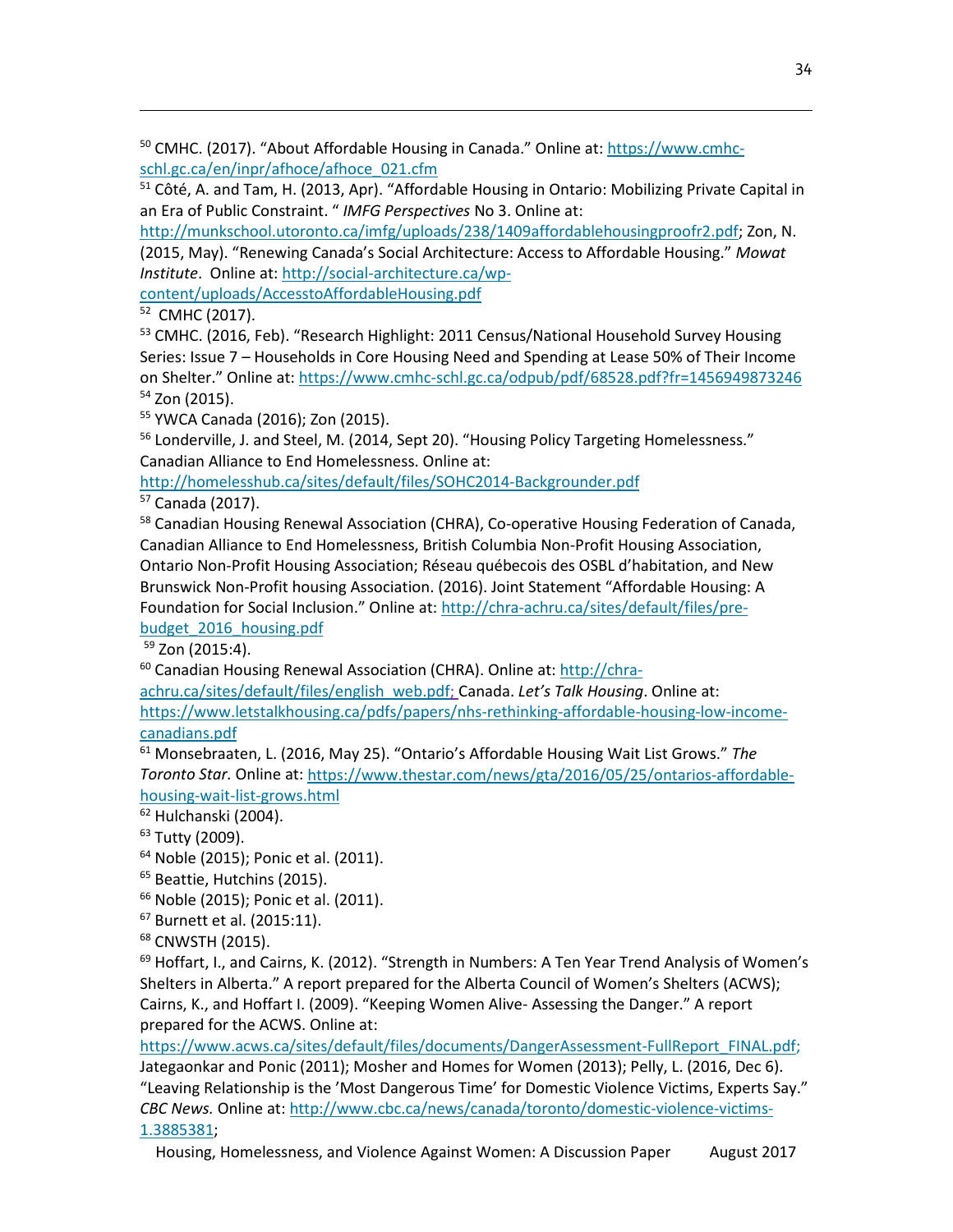<span id="page-35-0"></span><sup>70</sup> ACWS. (2015). "Second-stage Shelter Project: Transitioning from Domestic Violence to Stability." Online at: [http://endvaw.ca/wp-content/uploads/2016/05/Alberta-Revised-Second](http://endvaw.ca/wp-content/uploads/2016/05/Alberta-Revised-Second-stage-Shelter-Report-CWF.pdf)[stage-Shelter-Report-CWF.pdf](http://endvaw.ca/wp-content/uploads/2016/05/Alberta-Revised-Second-stage-Shelter-Report-CWF.pdf)

<span id="page-35-2"></span><span id="page-35-1"></span> $71$  ACWS. (2015: 6); Jategaonkar and Ponic (2011); Mosher and Homes for Women (2013). <sup>72</sup> Housing Connections. Toronto. (2014, Feb). "Declaration of Abuse." Online at:

[https://www.housingconnections.ca/PDF/appl\\_declaration\\_of\\_abuse.pdf](https://www.housingconnections.ca/PDF/appl_declaration_of_abuse.pdf)

<span id="page-35-3"></span> $73$  O. Reg. 298/01, s. 24 (13); O. Reg. 182/02, s. 2: Rent-geared-to-income assistance and special needs housing. Online at:<https://www.ontario.ca/laws/regulation/010298/v1#BK51>

<span id="page-35-5"></span><span id="page-35-4"></span><sup>74</sup> Burnett et al. (2015); Thurston et al. (2013).<br><sup>75</sup> Burnett et al. (2016: 525).

<span id="page-35-6"></span> $76$  Ibid.

 $\overline{\phantom{a}}$ 

<span id="page-35-7"></span><sup>77</sup> Barata and Stewart (2006); Gotthilf and Stavem (2015); Hulchanski 2004; Ponic and Jategaonkar (2010).

<span id="page-35-8"></span><sup>78</sup> Drabble (2017: 21).

<span id="page-35-9"></span> $79$  Ontario Human Rights Commission. (2008)."Systemic and Human Rights Issues in Housing." Online at: [http://www.ohrc.on.ca/en/right-home-report-consultation-human-rights-and-rental](http://www.ohrc.on.ca/en/right-home-report-consultation-human-rights-and-rental-housing-ontario/systemic-and-societal-human-rights-issues-housing)[housing-ontario/systemic-and-societal-human-rights-issues-housing](http://www.ohrc.on.ca/en/right-home-report-consultation-human-rights-and-rental-housing-ontario/systemic-and-societal-human-rights-issues-housing)

<span id="page-35-10"></span> $80$  Thurston et al. (2013).

<span id="page-35-11"></span> $81$  Disabled Women's Network of Canada (DAWN). (2014). "Fact sheet: Women with Disabilities and Housing." Online at[: http://www.dawncanada.net/main/wp-](http://www.dawncanada.net/main/wp-content/uploads/2014/03/English-Housing-January-2014.pdf)

<span id="page-35-12"></span>[content/uploads/2014/03/English-Housing-January-2014.pdf](http://www.dawncanada.net/main/wp-content/uploads/2014/03/English-Housing-January-2014.pdf) 82 Little (2015).

<span id="page-35-13"></span>83 Bennett (2009); Baskin, C., Strike, C., McPherson, B. (2015). "Long Time Overdue: An Examination of the Destructive Impacts of Policy and Legislation on Pregnant and Parenting Aboriginal Women and their Children." *The International Indigenous Policy Journal,* 6(1). 84 Truth and Reconciliation Commission of Canada. Online at:

<span id="page-35-14"></span><http://www.trc.ca/websites/trcinstitution/index.php?p=4>

<span id="page-35-15"></span><sup>85</sup> Tasker, J. (2017, Feb 15). "Judge Rules in Favor of Indigenous Survivors of Sixties Scoop." Online at: [http://www.cbc.ca/news/politics/60s-scoop-ruling-aboriginal-1.3981771;](http://www.cbc.ca/news/politics/60s-scoop-ruling-aboriginal-1.3981771) Sixties Scoop Class Action Lawsuit. Online at: [https://sixtiesscoopclaim.com/about-the-ontario-sixties](https://sixtiesscoopclaim.com/about-the-ontario-sixties-scoop-claim-registration-as-a-class-member/)scoop-claim-registration-as-a-class-member/<br><sup>86</sup> Statistics Canada. (2016, Apr 13). "Study: Living Arrangements of Aboriginal Children aged 14

<span id="page-35-16"></span>and under, 2011." Online at[: http://www.statcan.gc.ca/daily-quotidien/160413/dq160413a-](http://www.statcan.gc.ca/daily-quotidien/160413/dq160413a-eng.htm?HPA)

[eng.htm?HPA;](http://www.statcan.gc.ca/daily-quotidien/160413/dq160413a-eng.htm?HPA) Barker, B., Taiaiake, A., Thomas, K. (2014). "An Uncaring State? The Overrepresentation of First Nations Children in the Canadian Child Welfare System." *Canadian Medical Association Journal,* 186(14), E533-5; Bennett, M. (2009). "Jumping Through Hoops: A Manitoba Study Examining Experiences and Reflections of Aboriginal Mothers Involved in Child Welfare in Manitoba." Online at:

<http://cwrp.ca/sites/default/files/publications/prairiebook2009/Chapter4.pdf>

<span id="page-35-17"></span><sup>87</sup> Blackstock, C. (2008). "Reconciliation Means Not Saying Sorry Twice: Lessons from Child Welfare in Canada." P163. Online at:

[http://speakingmytruth.ca/downloads/AHFvol1/11\\_Blackstock.pdf](http://speakingmytruth.ca/downloads/AHFvol1/11_Blackstock.pdf)  $88$  Ibid.

<span id="page-35-19"></span><span id="page-35-18"></span>89 Mosher and Homes for Women (2013).

<span id="page-35-20"></span> $90$  Ibid.

- <span id="page-35-21"></span><sup>91</sup> Ibid.
- <span id="page-35-22"></span><sup>92</sup> Burnett et al. (2015).

<span id="page-35-23"></span>93 ACWS (2015).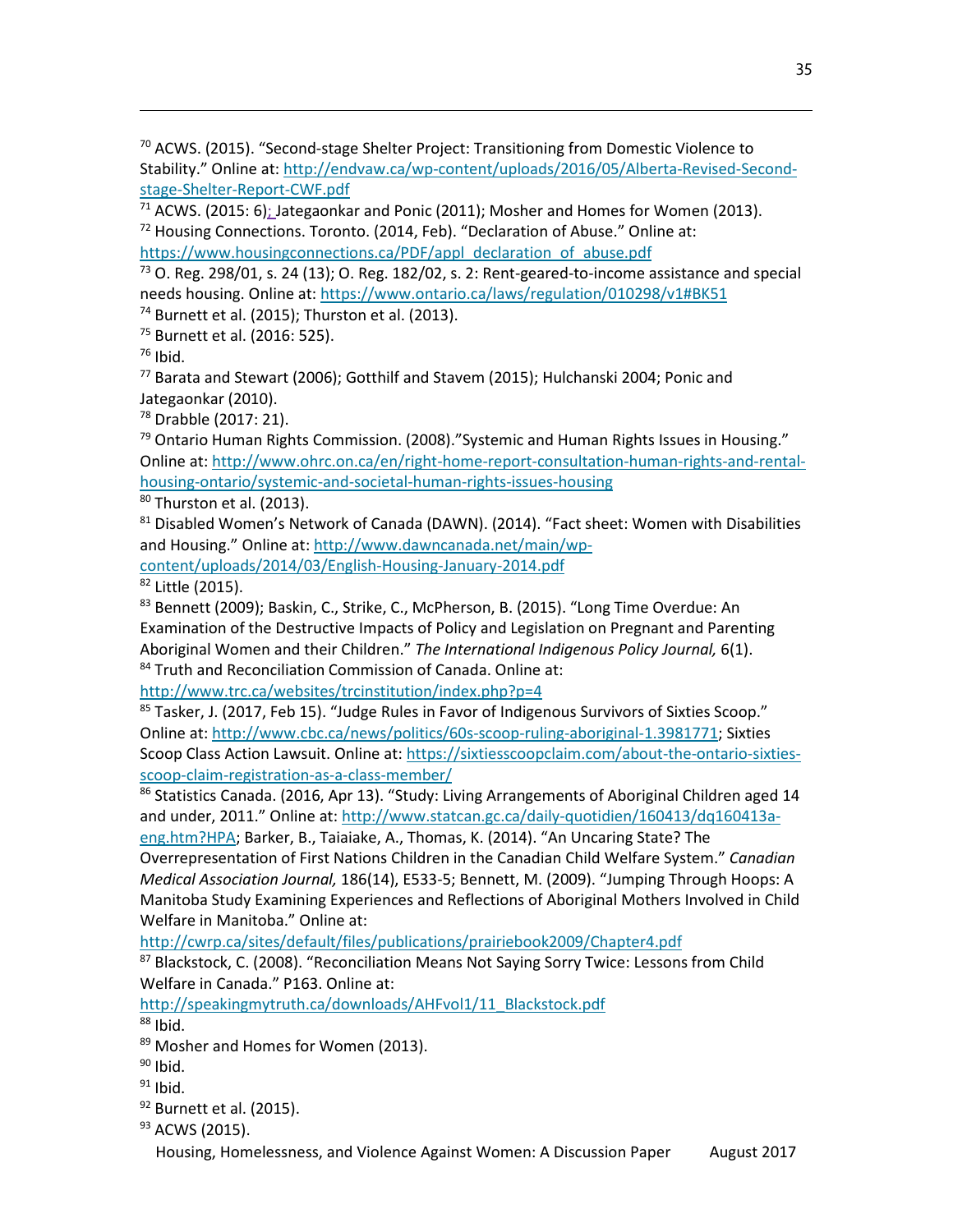$\overline{\phantom{a}}$ 

<span id="page-36-1"></span><sup>95</sup> Maki, K. (2015). *Automating Social Inequality: How Single Mothers and Caseworkers Navigate the Neoliberal Surveillance of 'Ontario Works,' 1995-2015*. (unpublished doctoral thesis). Queen's University, Kingston, ON, Canada; Mosher et al. (2004).

<span id="page-36-2"></span><sup>96</sup> Thurston et al. (2013:287).

<span id="page-36-3"></span> $97$  Jategaonkar & Ponic (2011); Thurston et al. (2013).

<span id="page-36-4"></span>98 Justice Quebec. (2016, Apr). "Terminating a Residential Lease in the Event of Spousal Violence or Sexual Aggression." Online at:

<http://www.justice.gouv.qc.ca/english/publications/generale/bail-a.htm>

<span id="page-36-5"></span>99 Saskatchewan. (2017, Apr). "Province Strengthens Support for Victims of Crime and Violence." Online at: [https://www.saskatchewan.ca/government/news-and-media/2017/april/10/victims](https://www.saskatchewan.ca/government/news-and-media/2017/april/10/victims-of-crime-and-violence)[of-crime-and-violence](https://www.saskatchewan.ca/government/news-and-media/2017/april/10/victims-of-crime-and-violence)

<span id="page-36-6"></span><sup>100</sup> Manitoba. Manitoba Laws. (2015, Feb). *The Residential Tenancies Act (C.C.S.M. c. R 119).*  Online at:<http://web2.gov.mb.ca/laws/statutes/ccsm/r119e.php>

<span id="page-36-7"></span><sup>101</sup> Legislative Assembly of Ontario. *Bill 132, Sexual Violence and Harassment Action Plan Act (Supporting Survivors and Challenging Sexual Violence and Harassment)*. (2016). Online at: [http://www.ontla.on.ca/web/bills/bills\\_detail.do?locale=en&BillID=3535](http://www.ontla.on.ca/web/bills/bills_detail.do?locale=en&BillID=3535)

<span id="page-36-8"></span><sup>102</sup> Alberta. (2016, Aug). *Residential Tenancies Act Chapter R-17.1***.** Online at:

[http://www.qp.alberta.ca/documents/Acts/R17P1.pdf;](http://www.qp.alberta.ca/documents/Acts/R17P1.pdf) Alberta. (2016) "Breaking Down Barriers for Survivors of Domestic Violence." Online at:

<https://www.alberta.ca/release.cfm?xID=432305FAACF75-E4C7-2F43-3728C6242FFD731F>

<span id="page-36-9"></span><sup>103</sup> North West Territories. (2015). *Residential Tenancies Act*. Online at:

[https://www.justice.gov.nt.ca/en/files/legislation/residential-tenancies/residential](https://www.justice.gov.nt.ca/en/files/legislation/residential-tenancies/residential-tenancies.a.pdf)[tenancies.a.pdf](https://www.justice.gov.nt.ca/en/files/legislation/residential-tenancies/residential-tenancies.a.pdf)

<span id="page-36-10"></span><sup>104</sup> Nova Scotia. (2016). *Residential Tenancies Act. Chapter 401 of the Revised Statutes, 1989.*  Online at:<http://nslegislature.ca/legc/statutes/residential%20tenancies.pdf>

<span id="page-36-11"></span><sup>105</sup> British Columbia. (2017, Jan). *Family Violence or Long-Term Care.* Online at: [http://www2.gov.bc.ca/gov/content/housing-tenancy/residential-tenancies/ending-a](http://www2.gov.bc.ca/gov/content/housing-tenancy/residential-tenancies/ending-a-tenancy/ending-a-tenancy-in-special-circumstances/family-violence-or-long-term-care#Tenants_help)[tenancy/ending-a-tenancy-in-special-circumstances/family-violence-or-long-term](http://www2.gov.bc.ca/gov/content/housing-tenancy/residential-tenancies/ending-a-tenancy/ending-a-tenancy-in-special-circumstances/family-violence-or-long-term-care#Tenants_help)[care#Tenants\\_help](http://www2.gov.bc.ca/gov/content/housing-tenancy/residential-tenancies/ending-a-tenancy/ending-a-tenancy-in-special-circumstances/family-violence-or-long-term-care#Tenants_help)

<span id="page-36-12"></span>106Ontario. (2016, Sept 7). "Backgrounder: Stronger Sexual Violence and Harassment Law Come into Effect". Online at: [https://news.ontario.ca/owd/en/2016/9/stronger-sexual-violence-and](https://news.ontario.ca/owd/en/2016/9/stronger-sexual-violence-and-harassment-laws-come-into-effect.html)[harassment-laws-come-into-effect.html](https://news.ontario.ca/owd/en/2016/9/stronger-sexual-violence-and-harassment-laws-come-into-effect.html)

<span id="page-36-13"></span> $107$  Gaetz et al. (2014); Richter and Meili (2016).

<span id="page-36-14"></span><sup>108</sup> Canadian Department of Justice (2017).

<span id="page-36-15"></span>109 Ontario Human Rights Commission (2008).

<span id="page-36-16"></span><sup>110</sup> Rollins, C., Billhardt, K., and Olsen, L. (2013). "Housing: Safety, Stability, and Dignity for Survivors of Domestic Violence." Online at [http://wscadv.org/wp-](http://wscadv.org/wp-content/uploads/2015/05/DVHF_SafetyPaper2013-final.pdf)

[content/uploads/2015/05/DVHF\\_SafetyPaper2013-final.pdf](http://wscadv.org/wp-content/uploads/2015/05/DVHF_SafetyPaper2013-final.pdf)

<span id="page-36-18"></span><span id="page-36-17"></span><sup>111</sup> O'Campo et al. (2016: 9).<br><sup>112</sup> Gaetz et al. (2013).

<span id="page-36-19"></span><sup>113</sup> CHRA. "Community Advisory Boards and Community Entities." Online at: [http://chra](http://chra-achru.ca/en/community-advisory-boards-community-entities-cabsces)[achru.ca/en/community-advisory-boards-community-entities-cabsces](http://chra-achru.ca/en/community-advisory-boards-community-entities-cabsces)

<span id="page-36-21"></span><span id="page-36-20"></span> $114$  Gaetz et al. (2013).<br> $115$  Ibid.

<span id="page-36-22"></span><sup>116</sup> Aboriginal Health and Wellness Centre of Winnipeg. Online at: [http://ahwc.ca/doorways](http://ahwc.ca/doorways-program/)[program/;](http://ahwc.ca/doorways-program/) Aubry, T. "Screening for Housing First." *Canadian Observatory on Homelessness*.

<span id="page-36-0"></span><sup>&</sup>lt;sup>94</sup> Ibid (9).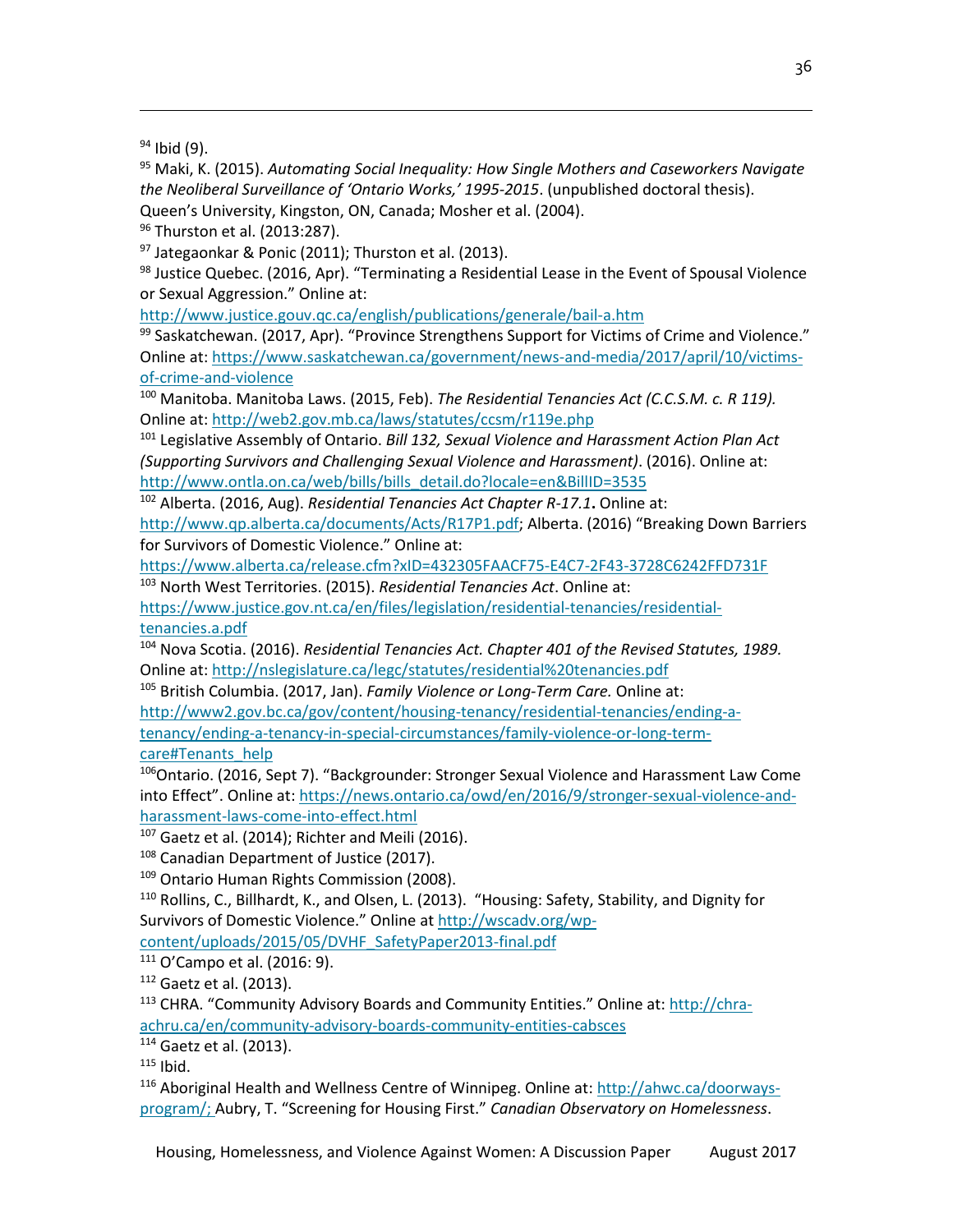Online at: [http://homelesshub.ca/sites/default/files/ScreeningforHF-Dec8.pdf;](http://homelesshub.ca/sites/default/files/ScreeningforHF-Dec8.pdf) Homeward Trust Edmonton. (2011). "Housing First Annual Service Plan." Online at:

[http://www.homewardtrust.ca/wp-content/uploads/2016/11/HF-2010-2011.pdf;](http://www.homewardtrust.ca/wp-content/uploads/2016/11/HF-2010-2011.pdf) Housing First Regina. Online at[: http://reginahomelessness.ca/pages/housing-first;](http://reginahomelessness.ca/pages/housing-first) London Homeless

Coalition. "Solving Homelessness Together in London. SPDAT Training." (2016).Online at: [http://londonhomeless.ca/spdat-training/;](http://londonhomeless.ca/spdat-training/) Medicine Hat Community Housing Society. "Homelessness and Housing Development." Online at: [http://www.mhchs.ca/housing-](http://www.mhchs.ca/housing-development/service-providers/)

[development/service-providers/;](http://www.mhchs.ca/housing-development/service-providers/) Michalenko, G., Peddle, S., Pozgaj-Jones, I. "Capacity Building for Ending Homelessness in Simcoe County." Simcoe County Alliance to End Homelessness. Online at:

[http://www.simcoe.ca/ChildrenandCommunityServices/Documents/Data%20Consortium/Simco](http://www.simcoe.ca/ChildrenandCommunityServices/Documents/Data%20Consortium/Simcoe%20County%20Community%20Engagement/Homelessness/June%2029/Capacity%20Building%20for%20Ending%20Homelessness%20in%20Simcoe%20County.pdf) [e%20County%20Community%20Engagement/Homelessness/June%2029/Capacity%20Building%](http://www.simcoe.ca/ChildrenandCommunityServices/Documents/Data%20Consortium/Simcoe%20County%20Community%20Engagement/Homelessness/June%2029/Capacity%20Building%20for%20Ending%20Homelessness%20in%20Simcoe%20County.pdf) [20for%20Ending%20Homelessness%20in%20Simcoe%20County.pdf;](http://www.simcoe.ca/ChildrenandCommunityServices/Documents/Data%20Consortium/Simcoe%20County%20Community%20Engagement/Homelessness/June%2029/Capacity%20Building%20for%20Ending%20Homelessness%20in%20Simcoe%20County.pdf) Scott, F., Gaetz, S. (2013).

"Housing First In Canada: Supporting Communities to End Homelessness. Case Studies: City of Lethbridge" Online at[: http://homelesshub.ca/resource/35-lethbridge-alberta-city-lethbridge](http://homelesshub.ca/resource/35-lethbridge-alberta-city-lethbridge-social-housing-action)[social-housing-action.](http://homelesshub.ca/resource/35-lethbridge-alberta-city-lethbridge-social-housing-action)

<span id="page-37-0"></span><sup>117</sup> Housing First Assessment Taskforce. (2015). "Table for Homelessness-Specific Tools." Online at: [http://www.homelesshub.ca/sites/default/files/ScreeningforHF-Table-Nov17.pdf;](http://www.homelesshub.ca/sites/default/files/ScreeningforHF-Table-Nov17.pdf) SPDAT Manual. (2015). Version 4.1. Online at:

[http://communityservices.regionofwaterloo.ca/en/communityPlanningPartnerships/resources/](http://communityservices.regionofwaterloo.ca/en/communityPlanningPartnerships/resources/1892357-v1-Single_Adults_Full_SPDAT_v4__May_2015_-_Manual.PDF)

<span id="page-37-1"></span>[1892357-v1-Single\\_Adults\\_Full\\_SPDAT\\_v4\\_\\_May\\_2015\\_-\\_Manual.PDF.](http://communityservices.regionofwaterloo.ca/en/communityPlanningPartnerships/resources/1892357-v1-Single_Adults_Full_SPDAT_v4__May_2015_-_Manual.PDF)<br><sup>118</sup> ACWS. (2015b, May 6). "Service Prioritization Decision Assistance Tool for Families (F-SPDAT).  $119$  Ibid.

 $\overline{\phantom{a}}$ 

<span id="page-37-4"></span><span id="page-37-3"></span><span id="page-37-2"></span><sup>120</sup> Noble (2015).<br><sup>121</sup> YWCA (2016: 13); CHRA et al. (2016).<br><sup>122</sup> ACWS (2015).

<span id="page-37-7"></span><span id="page-37-6"></span><span id="page-37-5"></span> $123$  Mosher and Homes for Women (2013).<br> $124$  Mosher and Homes for Women (2013: 4).

<span id="page-37-8"></span>125 Wolley, E. (2016, July 19). "Is Housing First Effective for [Indigenous](http://homelesshub.ca/blog/housing-first-effective-indigenous-women-and-children-fleeing-violence) Women and Children Fleeing [Violence?"](http://homelesshub.ca/blog/housing-first-effective-indigenous-women-and-children-fleeing-violence) Online at: [http://homelesshub.ca/blog/housing-first-effective-indigenous](http://homelesshub.ca/blog/housing-first-effective-indigenous-women-and-children-fleeing-violence)[women-and-children-fleeing-violence](http://homelesshub.ca/blog/housing-first-effective-indigenous-women-and-children-fleeing-violence)

<span id="page-37-10"></span><span id="page-37-9"></span><sup>126</sup> Rain City Housing. Online at:<http://www.raincityhousing.org/what-we-do/womens-housing/> <sup>127</sup> Discovery House Calgary. Online at:<https://www.discoveryhouse.ca/about>

<span id="page-37-11"></span><sup>128</sup> Homes for Women London. Online at: [http://shelterlondon.org/2015/11/10/homes-4](http://shelterlondon.org/2015/11/10/homes-4-women-london/) [women-london/](http://shelterlondon.org/2015/11/10/homes-4-women-london/)

<span id="page-37-12"></span><sup>129</sup> Washington State Coalition Against Domestic Violence (WSCADV). (2015a: 14, Sept). "Domestic Violence Housing First: Survivor Impact." Online at: [https://wscadv.org/wp](https://wscadv.org/wp-content/uploads/2015/09/dvhf-impact-one-pager.pdf)[content/uploads/2015/09/dvhf-impact-one-pager.pdf](https://wscadv.org/wp-content/uploads/2015/09/dvhf-impact-one-pager.pdf)

<span id="page-37-13"></span><sup>130</sup> L. Olsen Housing Project Director WSCADV, personal communication, May 26 2017. <sup>131</sup>WSCADV. (2015b). "Cohort 2 Agencies Final Evaluation Report." Online at:

<span id="page-37-15"></span><span id="page-37-14"></span>https://wscadv.org/wp-content/uploads/2015/05/DVHF\_FinalEvaluation.pdf<br><sup>132</sup>WSCADV (2015a).

<span id="page-37-16"></span><sup>133</sup> Ontario. Ministry of Municipal Affairs and Ministry Of Housing. (March 14, 2016). "Introducing a Framework for a Portable Housing Benefit and Simplified Assistance System." Online at:<http://www.mah.gov.on.ca/Page13791.aspx>

<span id="page-37-17"></span><sup>134</sup> Ontario. *Ontario Regulation 367/11: Housing Services Act 2011*. Online at: <https://www.ontario.ca/laws/regulation/110367>